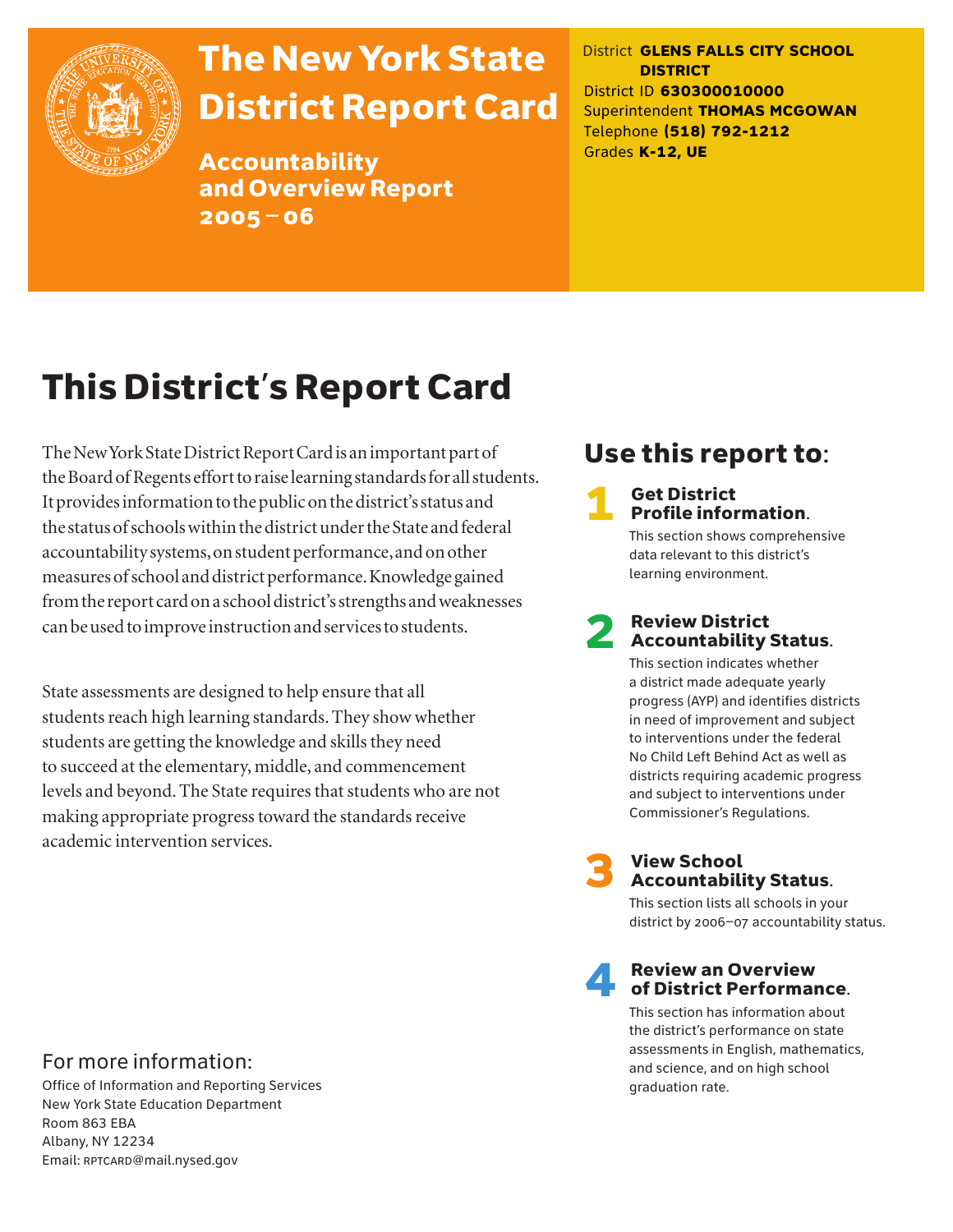## District Profile

This section shows comprehensive data relevant to this school district's learning environment, including information about enrollment, average class size, and teacher qualifications.

### Enrollment

|                            | $2003 - 04$ | $2004 - 05$ | $2005 - 06$ |
|----------------------------|-------------|-------------|-------------|
| Pre-K                      | 0           | 0           | 0           |
| Kindergarten               | 129         | 147         | 124         |
| Grade 1                    | 145         | 141         | 147         |
| Grade 2                    | 157         | 142         | 140         |
| Grade 3                    | 173         | 167         | 151         |
| Grade 4                    | 179         | 160         | 154         |
| Grade 5                    | 187         | 171         | 152         |
| Grade 6                    | 211         | 190         | 197         |
| <b>Ungraded Elementary</b> | 13          | 36          | 42          |
| Grade 7                    | 207         | 230         | 215         |
| Grade 8                    | 244         | 208         | 225         |
| Grade 9                    | 278         | 274         | 238         |
| Grade 10                   | 231         | 240         | 247         |
| Grade 11                   | 183         | 211         | 223         |
| Grade 12                   | 185         | 186         | 224         |
| <b>Ungraded Secondary</b>  | 0           | 0           | 0           |
| Total K-12                 | 2522        | 2503        | 2479        |

### Enrollment Information

*Enrollment* counts are as of Basic Educational Data System (BEDS) day, which is typically the first Wednesday of October of the school year. Students who attend BOCES programs on a part-time basis are included in a district's enrollment. Students who attend BOCES on a full-time basis or who are placed full time by the district in an out-of-district placement are not included in a district's enrollment. Students classified by districts as "pre-first" are included in first grade counts.

### Average Class Size

|                       | $2003 - 04$ | $2004 - 05$ | $2005 - 06$ |
|-----------------------|-------------|-------------|-------------|
| <b>Common Branch</b>  | 18          | 18          | 17          |
| Grade 8               |             |             |             |
| English               | 22          | 23          | 27          |
| <b>Mathematics</b>    | 24          | 21          | 23          |
| Science               | 24          | 23          | 24          |
| <b>Social Studies</b> | 23          | 20          | 24          |
| Grade 10              |             |             |             |
| English               | 24          | 22          | 21          |
| <b>Mathematics</b>    | 19          | 19          | 24          |
| Science               | 17          | 22          | 21          |
| Social Studies        | 21          | 23          | 22          |

### Average Class Size Information

*Average Class Size* is the total registration in specified classes divided by the number of those classes with registration. *Common Branch* refers to self-contained classes in Grades 1–6.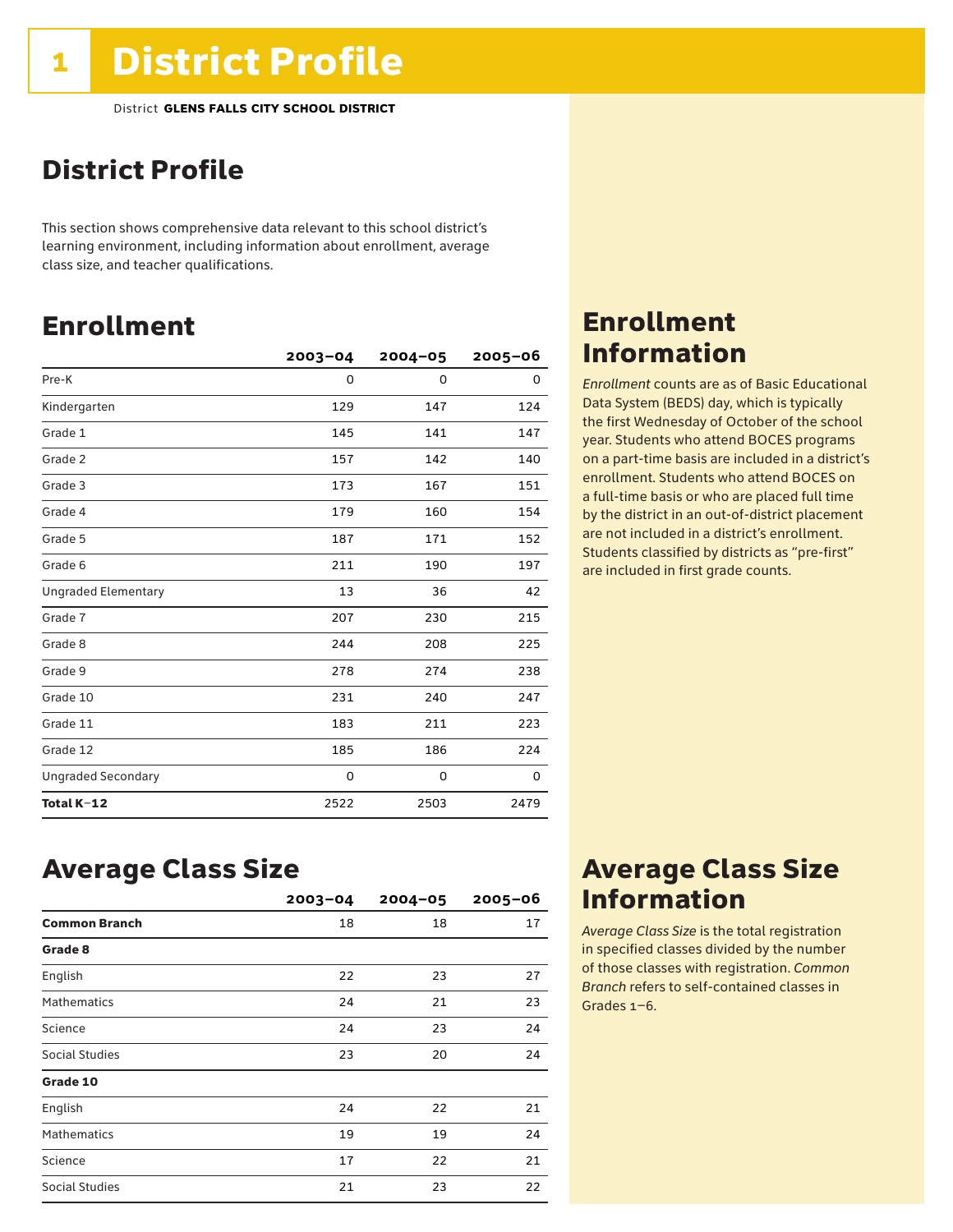## Demographic Factors

|                                  |      | $2003 - 04$ |      | $2004 - 05$ | $2005 - 06$    |      |
|----------------------------------|------|-------------|------|-------------|----------------|------|
|                                  | #    | %           | #    | $\%$        | #              | $\%$ |
| Eligible for Free Lunch          | 431  | 17%         | 650  | 26%         | 619            | 25%  |
| Reduced-Price Lunch              | 136  | 5%          | 193  | 8%          | 161            | 6%   |
| Student Stability*               |      | N/A         |      | N/A         |                | N/A  |
| Limited English Proficient       | 4    | 0%          | 3    | 0%          | $\mathcal{P}$  | 0%   |
| <b>Racial/Ethnic Origin</b>      |      |             |      |             |                |      |
| American Indian or Alaska Native | 0    | 0%          | 0    | 0%          | $\overline{2}$ | 0%   |
| <b>Black or African American</b> | 76   | 3%          | 86   | 3%          | 93             | 4%   |
| Hispanic or Latino               | 44   | 2%          | 50   | 2%          | 52             | 2%   |
| Asian or Native                  | 29   | 1%          | 21   | 1%          | 22             | 1%   |
| Hawaiian/Other Pacific Islander  |      |             |      |             |                |      |
| White                            | 2373 | 94%         | 2346 | 94%         | 2310           | 93%  |

 \* Not available at the district level.

### Attendance and Suspensions

|                            |     | $2002 - 03$   |     | $2003 - 04$   | $2004 - 05$ |               |
|----------------------------|-----|---------------|-----|---------------|-------------|---------------|
|                            | #   | $\frac{0}{6}$ | #   | $\frac{1}{2}$ | #           | $\frac{1}{2}$ |
| Annual Attendance Rate     |     | 94%           |     | 94%           |             | 95%           |
| <b>Student Suspensions</b> | 281 | N/A           | 126 | 5%            | 190         | 8%            |

### Demographic Factors Information

*Eligible for Free Lunch* and *Reduced*-*Price Lunch* percentages are determined by dividing the number of approved lunch applicants by the Basic Educational Data System (BEDS) enrollment in full-day kindergarten through Grade 12. *Eligible for Free Lunch* and *Limited English Proficient* counts are used to determine *Similar Schools* groupings within a *Need*/*Resource Capacity* category.

### Attendance and Suspensions Information

*Annual Attendance Rate* is determined by dividing the school district's total actual attendance by the total possible attendance for a school year. A district's actual attendance is the sum of the number of students in attendance on each day the district's schools were open during the school year. Possible attendance is the sum of the number of enrolled students who should have been in attendance on each day schools were open during the school year. *Student Suspension* rate is determined by dividing the number of students who were suspended from school (not including in-school suspensions) for one full day or longer anytime during the school year by the Basic Educational Data System (BEDS) day enrollments for that school year. A student is counted only once, regardless of whether the student was suspended one or more times during the school year.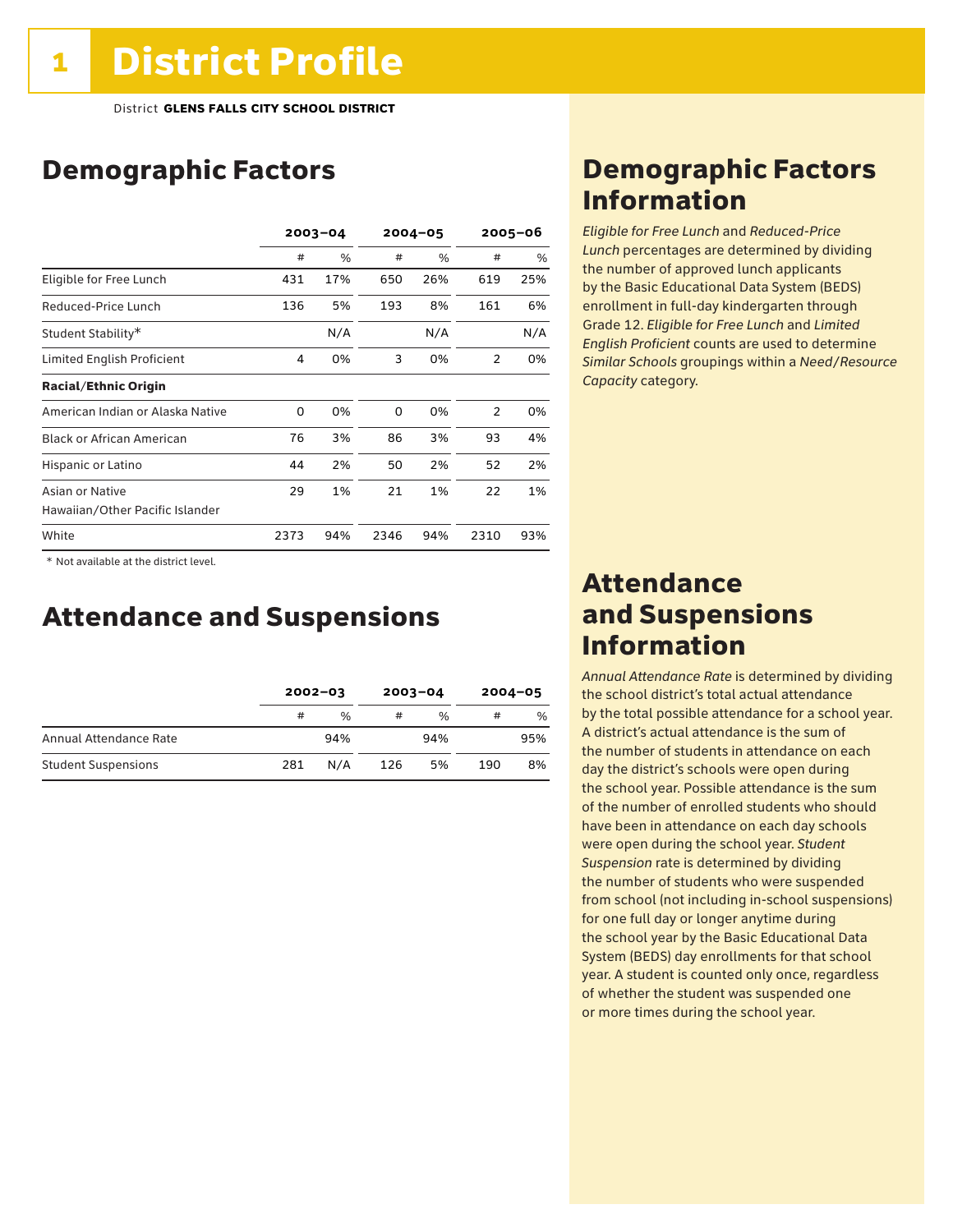## Teacher Qualifications

|                                                                                         | $2003 - 04$    | $2004 - 05$    | 2005-06 |
|-----------------------------------------------------------------------------------------|----------------|----------------|---------|
| <b>Core Classes Not Taught</b><br>by Highly Qualified Teachers                          |                |                |         |
| <b>Total Number of Core Classes</b>                                                     | 629            | 655            | 858     |
| Percent Not Taught by<br><b>Highly Qualified Teachers</b>                               | 0%             | 0%             | 0%      |
| <b>Teachers with</b><br><b>No Valid Teaching Certificate</b>                            |                |                |         |
| <b>Total Number of Teachers</b>                                                         | 0              | $\mathbf{1}$   | 0       |
| Percent with No Valid<br><b>Teaching Certificate</b>                                    | 0%             | 0%             | 0%      |
| <b>Individuals Teaching</b><br><b>Out of Certification</b>                              |                |                |         |
| Number of Teachers                                                                      | $\overline{2}$ | $\overline{2}$ | 0       |
| Percentage of Total                                                                     | 1%             | 1%             | 0%      |
| <b>Percent of Teachers with</b><br><b>Master's Degree Plus 30 Hours</b><br>or Doctorate | 8%             | 6%             | 6%      |

### Staff Counts

|                                       | $2003 - 04$ | $2004 - 05$ | $2005 - 06$ |
|---------------------------------------|-------------|-------------|-------------|
| <b>Total Teachers</b>                 | 194         | 192         | 195         |
| <b>Total Other Professional Staff</b> | 28          | 18          | 20          |
| Total Paraprofessionals*              | 85          | 70          | 84          |
| <b>Assistant Principals</b>           | 3           | 3           |             |
| Principals                            | 6           | 6           | 6           |

\* Not available at the school level.

### Teacher Qualifications Information

To be *Highly Qualified*, a teacher must have at least a Bachelor's degree, be certified to teach in the subject area, and show subject matter competency. The number of *Individuals Teaching Out of Certification* is the number doing so more than on an incidental basis; that is, teaching for five or fewer periods per week outside certification.

### Staff Counts Information

*Other Professionals* includes administrators, guidance counselors, school nurses, psychologists, and other professionals who devote more than half of their time to non-teaching duties. Teachers who are shared between buildings within a district are reported on the district report only.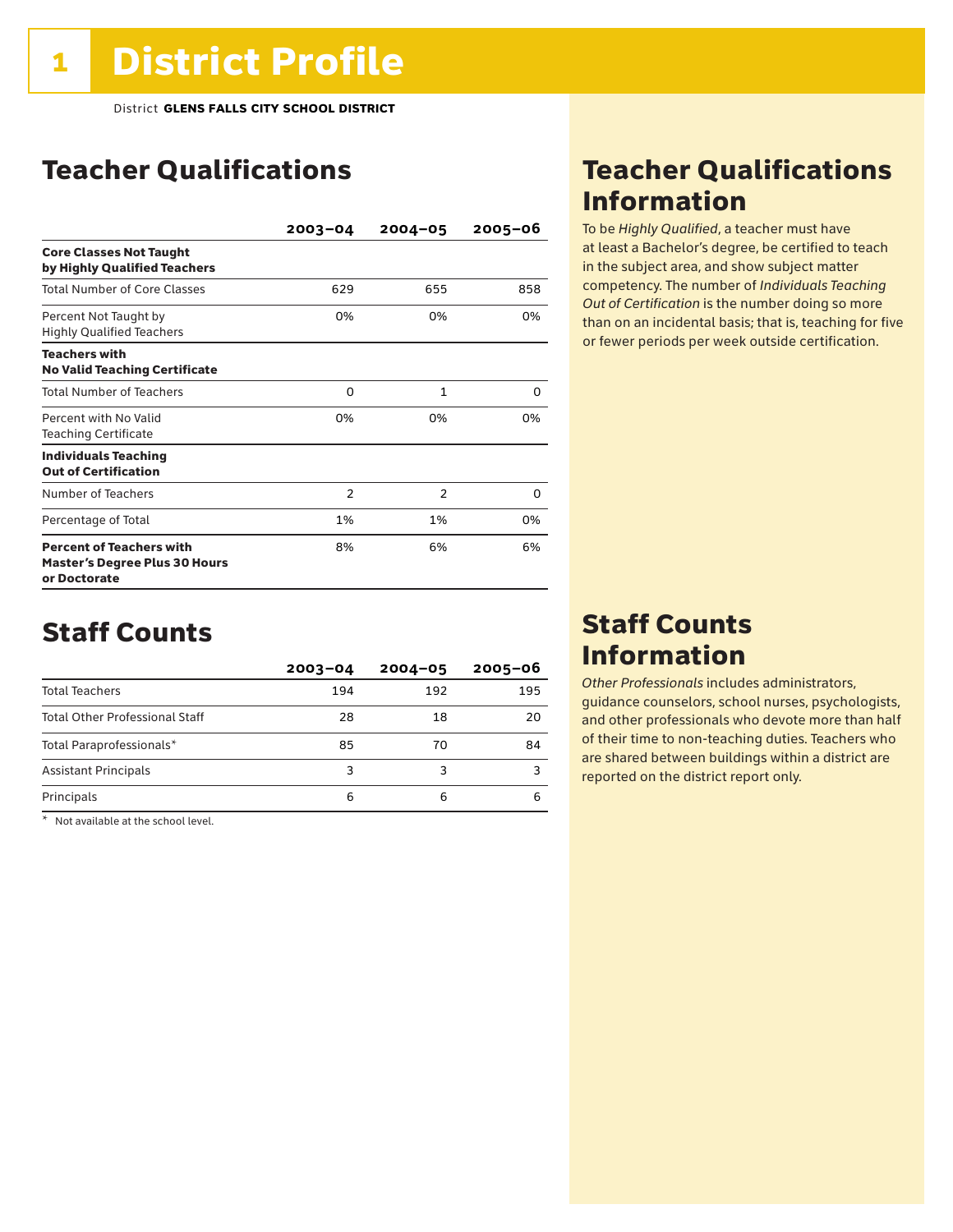## Understanding How Accountability Works in New York State

The federal No Child Left Behind (NCLB) Act requires that states develop and report on measures of student proficiency in 1) English language arts (ELA), in 2) mathematics, and on 3) a third indicator. In New York State in 2005–06, the third indicator is science at the elementary/middle level and graduation rate at the secondary level. Schools or districts that prove student proficiency on these measures are making Adequate Yearly Progress (AYP).

For more information about accountability in New York State, visit: www.emsc.nysed.gov/irts/accountability/home.shtml.

### 1 English Language Arts (ELA)

To make AYP in ELA, every accountability group must make AYP. For a group to make AYP, it must meet the participation *and* the performance criteria.

### A Participation Criterion

At the elementary/middle level, 95 percent of Grades 3–8 students enrolled during the test administration period in each group with 40 or more students must be tested on the New York State Testing Program (NYSTP) in ELA or, if appropriate, the New York State English as a Second Language Achievement Test (NYSESLAT), or the New York State Alternate Assessment (NYSAA) in ELA. At the secondary level, 95 percent of seniors in 2005–06 in each accountability group with 40 or more students must have taken an English examination that meets the students' graduation requirement.

#### B Performance Criterion

At the elementary/middle level, the Performance Index (PI) of each group with 30 or more continuously enrolled tested students must equal or exceed its Effective Annual Measurable Objective (AMO) or the group must make Safe Harbor. At the secondary level, the PI of each group in the 2002 cohort with 30 or more members must equal or exceed its Effective AMO or the group must make Safe Harbor. To make Safe Harbor, the PI of the group must equal or exceed its Safe Harbor Target and the group must meet the qualification for Safe Harbor.

english language arts

mathematics **third indicator** 

### 2 Mathematics

The same criteria for making AYP in ELA apply to mathematics. At the elementary/middle level, the measures used to determine AYP are the NYSTP and the NYSAA in mathematics. At the secondary level, the measures are mathematics examinations that meet the students' graduation requirement.

### 3 Third Indicator

In addition to English language arts and mathematics, the school must also make AYP in a third area of achievement. This means meeting the criteria in science at the elementary/middle level and the criteria in graduation rate at the secondary level.

Elementary/Middle-Level Science: To make AYP, the All Students group must meet the participation criterion *and* the performance criterion.

#### A Participation Criterion

Eighty percent of students in Grades 4 and/or 8 enrolled during the test administration period in the All Students group, if it has 40 or more students, must be tested on an accountability measure. In Grade 4, the measures are the Grade 4 elementary-level science test and the Grade 4 NYSAA in science. In Grade 8 science, the measures are the Grade 8 middle-level science test, Regents science examinations, and the Grade 8 NYSAA in science.

### B Performance Criterion

The PI of the All Students group must equal or exceed the State Science Standard (100) or the Science Progress Target.

Qualifying for Safe Harbor in Elementary/Middle-Level ELA and Math: To qualify, the PI must equal or exceed the State Science Standard or the Science Progress Target in elementary/middle-level science for that group.

Secondary-Level Graduation Rate: For a school to make AYP in graduation rate, the percent of students in the 2001 graduation-rate cohort in the All Students group earning a high school diploma by August 31, 2005 must equal or exceed the Graduation-Rate Standard (55%) or the Graduation-Rate Progress Target.

Qualifying for Safe Harbor in Secondary-Level ELA and Math: To qualify, the percent of the 2001 graduation-rate cohort earning a local diploma by August 31, 2005 must equal or exceed the Graduation-Rate Standard (55%) or the Graduation-Rate Progress Target for that group.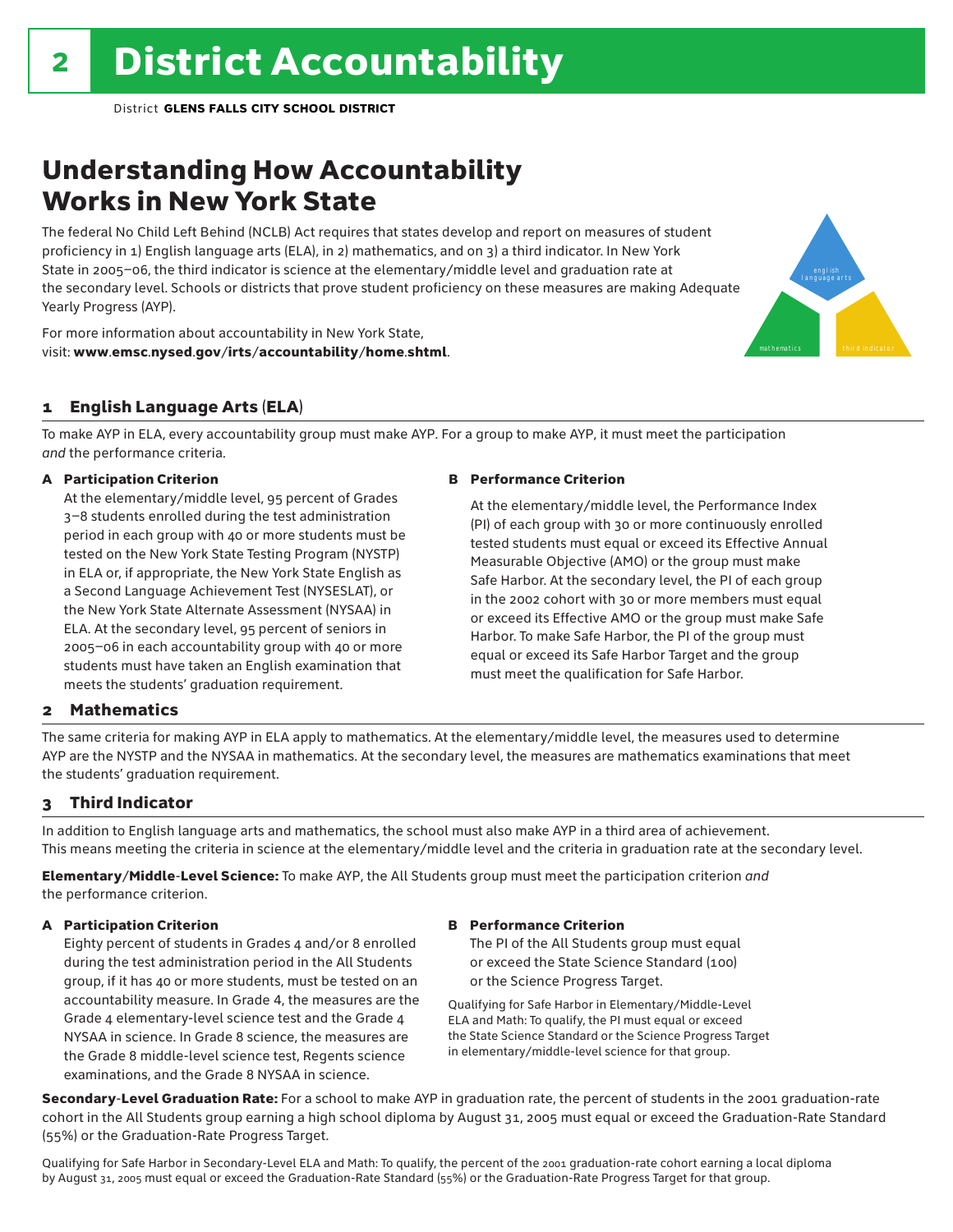## Useful Terms for Understanding Accountability

### Accountability Cohort

The 2002 school accountability cohort consists of all students who first entered Grade 9 anywhere in the 2002–03 school year, and all ungraded students with disabilities who reached their seventeenth birthday in the 2002–03 school year, who were enrolled on October 6, 2005 and did not transfer to a diploma granting program. Students who earned a high school equivalency diploma or enrolled in an approved high school equivalency preparation program by June 30, 2006, are not included in the 2002 school accountability cohort. The 2002 district accountability cohort consists of all students in each school accountability cohort plus students who transferred within the district after BEDS day plus students who were placed outside the district by the Committee on Special Education or district administrators and who met the other requirements for cohort membership. Cohort is defined in Section 100.2 (p) (16) of the Commissioner's Regulations.

### Adequate Yearly Progress (AYP)

Adequate Yearly Progress (AYP) indicates satisfactory progress by a district or a school toward the goal of proficiency for all students.

### Annual Measurable Objective (AMO)

The Annual Measurable Objective (AMO) is the Performance Index (PI) value that signifies that an accountability group is making satisfactory progress toward the goal that 100 percent of students will be proficient in the State's learning standards for English language arts and mathematics by 2013–14. The secondary-level AMO will be increased as specified in  $CR100.2(p)(14)$  and will reach 200 in 2013-14. (See Effective AMO for further information.)

### Continuously Enrolled Students

At the elementary/middle level, continuously enrolled students are those enrolled in the school or district on BEDS day (usually the first Wednesday in October) of the school year until the test administration period. At the secondary level, all students who meet the criteria for inclusion in the accountability cohort are considered to be continuously enrolled.

### Effective Annual Measurable Objective (Effective AMO)

The Effective Annual Measurable Objective (Effective AMO) is the Performance Index (PI) value that each accountability group within a school or district is expected to achieve to make Adequate Yearly Progress (AYP). The Effective AMO is the lowest PI that an accountability group of a given size can achieve in a subject for the group's PI not to be considered significantly different from the AMO for that subject. If an accountability group's PI equals or exceeds the Effective AMO, it is considered to have made AYP. A more complete definition of Effective AMO and a table showing the PI values that each group size must equal or exceed to make AYP are available at www.emsc.nysed.gov/irts.

### Performance Index (PI)

Performance Index is a value from 0 to 200 that is assigned to an accountability group, indicating how that group performed on a required State test (or approved alternative) in English language arts, mathematics, or science. Student scores on the tests are converted to four performance levels, from Level 1 (indicating no proficiency) to Level 4 (indicating advanced proficiency). At the elementary/middle level, the PI is calculated using the following equation:

100 × [(Count of Continuously Enrolled Tested Students Performing at Levels 2, 3, and 4 + the Count at Levels 3 and  $4$ ) ÷ Count of All Continuously Enrolled Tested Students]

At the secondary level, the PI is calculated using the following equation:

100 × [(Count of Cohort Members Performing at Levels 2, 3, and  $4 +$  the Count at Levels 3 and  $4$ ) ÷ Count of All Cohort Members]

A list of tests used to measure student performance for accountability is available at www.emsc.nysed.gov/irts.

### Progress Target

For accountability groups below the State Standard in science or graduation rate, the Progress Target is an alternate method for making Adequate Yearly Progress (AYP) or qualifying for Safe Harbor in English language arts and mathematics based on improvement over the previous year's performance.

### Safe Harbor

Safe Harbor provides an alternate means to demonstrate Adequate Yearly Progress (AYP) for accountability groups that do not achieve their Effective Annual Measurable Objectives (AMOs) in English or mathematics.

### Safe Harbor Targets

The original 2005–06 safe harbor targets were calculated using the following equation:

2005–06 PI + (200 – the 2005–06 PI) × 0.10

The resulting targets were adjusted so that their proportion of the 2005–06 AMO was the same as the original target's proportion of the 2004–05 AMO.

### Science Progress Target

The elementary/middle-level 2005–06 Science Progress Target is calculated by adding one point to the 2004–05 PI. The 2006–07 Science Progress Target is calculated by adding one point to the 2005–06 PI. The 2006–07 target is provided for groups whose PI was below the State Science Standard in 2005–06.

### Science Standard

The criterion value that represents a minimally satisfactory performance in science. In 2005–06, the State Science Standard at the elementary/middle level is a Performance Index (PI) of 100. The Commissioner may raise the State Science Standard at his discretion in future years.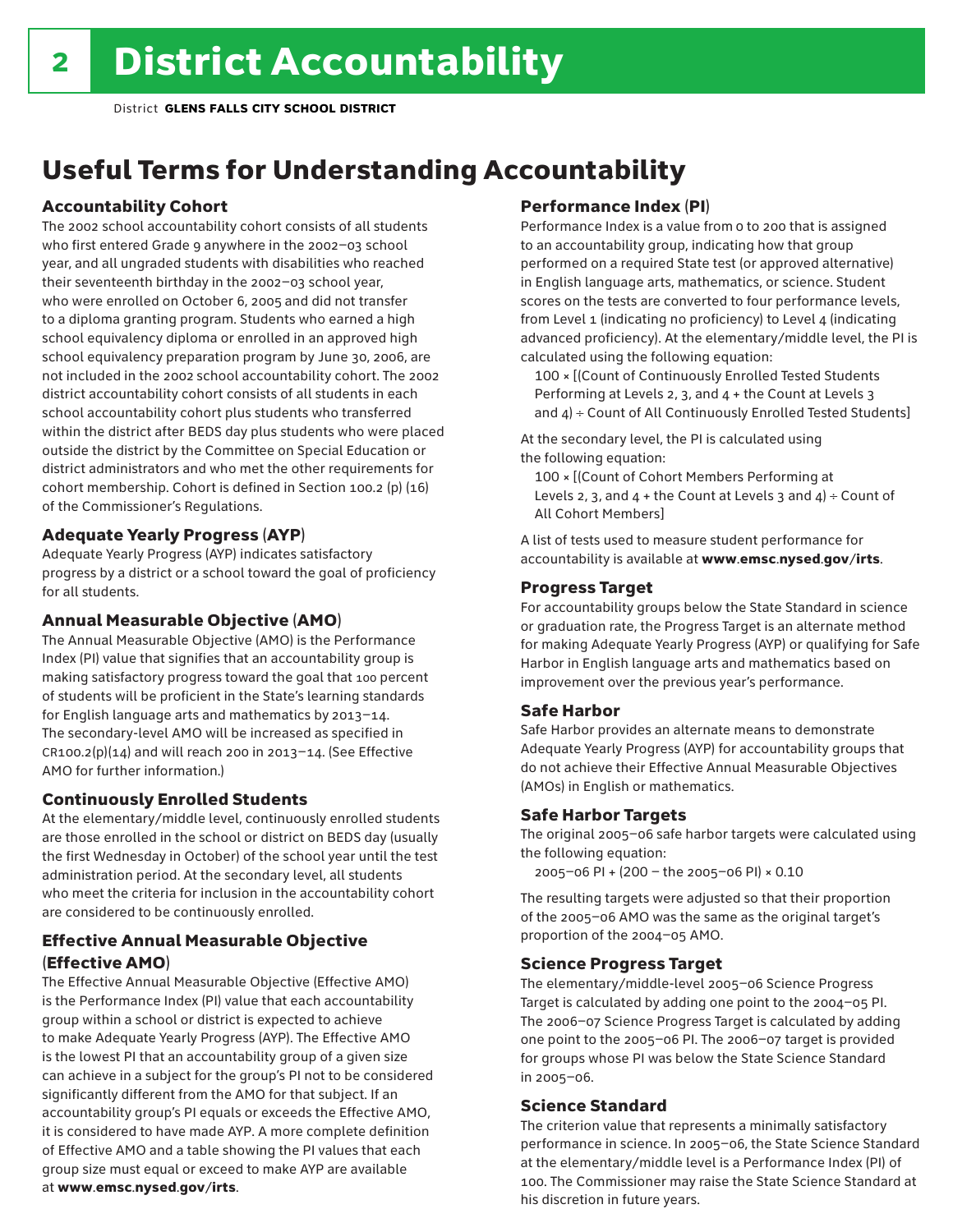## Understanding Your District Accountability Status

The list below defines the district status categories applied to each accountability measure under New York State's district accountability system, which is divided into a Federal Title I component and a State component. Accountability measures for districts are English language arts (ELA), mathematics, elementary/middle-level science, and graduation rate. A district may be assigned a different status for different accountability measures. The overall status of a district is the status assigned to the district for the accountability measure with the most advanced designation in the hierarchy. If the district receives Title I funds, it is the most advanced designation in the Title I hierarchy, unless the district is in good standing under Title I but identified as DRAP under the State hierarchy. A district that does not receive Title I funding in a school year does not have a federal status in that year; however, all districts receive a state status even if they do not receive Title I funding. Consequences for districts not in good standing can be found at: www.emsc.nysed.gov/irts/school-accountability/about.shtml.

### Federal Title I Status

New York State Status

|   | (Applies to all New York State districts receiving Title I funds)                                                                                                                                                                                                                                                                            | (Applies to New York State districts)                                                                                                                                                                                                                                                                                 |
|---|----------------------------------------------------------------------------------------------------------------------------------------------------------------------------------------------------------------------------------------------------------------------------------------------------------------------------------------------|-----------------------------------------------------------------------------------------------------------------------------------------------------------------------------------------------------------------------------------------------------------------------------------------------------------------------|
|   | ← District in Good Standing<br>A district is considered to be in good standing if it has not been identified as a District in Need of Improvement<br>or a District Requiring Academic Progress.                                                                                                                                              |                                                                                                                                                                                                                                                                                                                       |
|   | District in Need of Improvement (Year 1)<br>A district that has not made AYP for two consecutive years<br>on the same accountability measure is considered a District<br>in Need of Improvement (Year 1) for the following year, if it<br>continues to receive Title I funds.                                                                | <b>District Requiring Academic Progress (Year 1)</b><br>A district that has not made AYP on the same accountability<br>measure for two consecutive years is considered a District Requiring<br>Academic Progress (Year 1) for the following year.                                                                     |
|   | District in Need of Improvement (Year 2)<br>A District in Need of Improvement (Year 1) that does not<br>make AYP on the accountability measure for which it was<br>identified is considered a District in Need of Improvement<br>(Year 2) for the following year, if it continues to receive<br>Title I funds.                               | <b>District Requiring Academic Progress (Year 2)</b><br>A District Requiring Academic Progress (Year 1) that does not<br>make AYP on the accountability measure for which it was identified<br>is considered a District Requiring Academic Progress (Year 2) for<br>the following year.                               |
|   | District in Need of Improvement (Year 3)<br>A District in Need of Improvement (Year 2) that does not<br>make AYP on the accountability measure for which it was<br>identified is considered a District in Need of Improvement<br>(Year 3) for the following year, if it continues to receive<br>Title I funds.                               | <b>District Requiring Academic Progress (Year 3)</b><br>A District Requiring Academic Progress (Year 2) that does not<br>make AYP on the accountability measure for which it was identified<br>is considered a District Requiring Academic Progress (Year 3) for<br>the following year.                               |
|   | District in Need of Improvement (Year 4)<br>A District in Need of Improvement (Year 3) that does not<br>make AYP on the accountability measure for which it was<br>identified is considered a District in Need of Improvement<br>(Year 4) for the following year, if it continues to receive<br>Title I funds.                               | <b>District Requiring Academic Progress (Year 4)</b><br>A District Requiring Academic Progress (Year 3) that does not<br>make AYP on the accountability measure for which it was identified<br>is considered a District Requiring Academic Progress (Year 4) for<br>the following year.                               |
| ∧ | District in Need of Improvement (Year 5 and above)<br>A District in Need of Improvement (Year 4 and above)<br>that does not make AYP on the accountability measure<br>for which it was identified is considered a District in Need<br>of Improvement (Year 5 and above) for the following year,<br>if it continues to receive Title I funds. | <b>District Requiring Academic Progress (Year 5 and above)</b><br>A District Requiring Academic Progress (Year 4 and above) that<br>does not make AYP on the accountability measure for which it was<br>identified is considered a District Requiring Academic Progress<br>(Year 5 and above) for the following year. |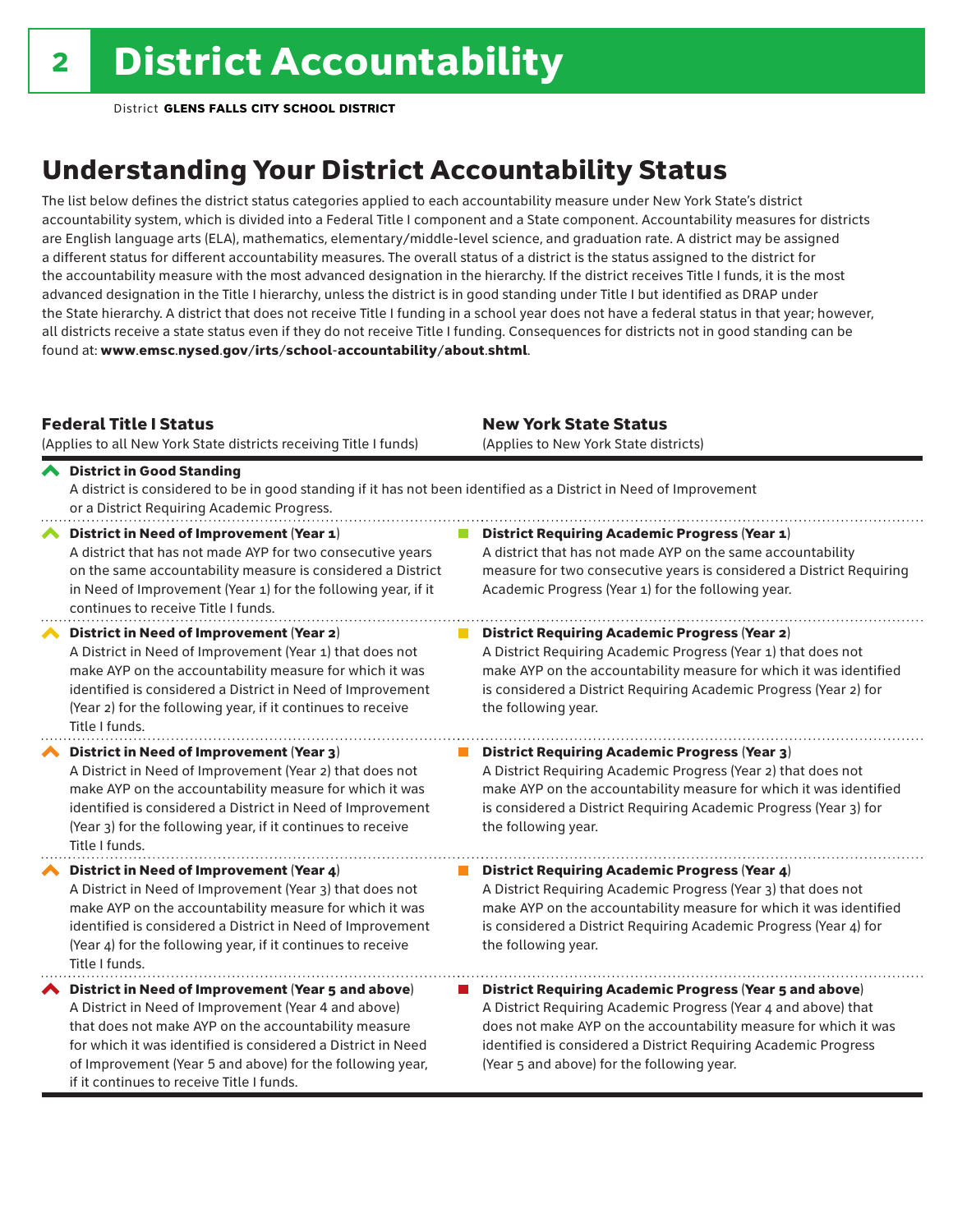# 2 District Accountability

District **GLENS FALLS CITY SCHOOL DISTRICT**

### **Summary**

| <b>Overall Accountability</b><br>Status (2006-07) | <b>Good Standing</b> |                                                                                                                                                                                                                                                                                                                                                                       |                        |                                                       |  |  |  |
|---------------------------------------------------|----------------------|-----------------------------------------------------------------------------------------------------------------------------------------------------------------------------------------------------------------------------------------------------------------------------------------------------------------------------------------------------------------------|------------------------|-------------------------------------------------------|--|--|--|
|                                                   |                      | <b>Elementary/Middle Level</b>                                                                                                                                                                                                                                                                                                                                        | <b>Secondary Level</b> |                                                       |  |  |  |
|                                                   | ELA                  | Good Standing                                                                                                                                                                                                                                                                                                                                                         | ELA                    | Good Standing                                         |  |  |  |
|                                                   | Math                 | Good Standing                                                                                                                                                                                                                                                                                                                                                         | Math                   | Good Standing                                         |  |  |  |
|                                                   |                      | Science <a> Science</a> Science Science Science <a> Science <a> Science <a> Science <a> Science <a> Science <a> Science <a> Science <a> Science <a> Science <a> Science <a> Science <a<br></a<br> Science <a> Science <a<br <="" td=""><td></td><td>Graduation Rate <a> Good Standing</a> Graduation Rate</td></a<br></a></a></a></a></a></a></a></a></a></a></a></a> |                        | Graduation Rate <a> Good Standing</a> Graduation Rate |  |  |  |
| <b>Title I Part A Funding</b>                     |                      | <b>Years the District Received Title I Part A Funding</b>                                                                                                                                                                                                                                                                                                             |                        |                                                       |  |  |  |

| Title Frant A Funding | rears the District Received Title Fraft A Funding |         |             |  |  |  |  |
|-----------------------|---------------------------------------------------|---------|-------------|--|--|--|--|
|                       | $2004 - 05$                                       | 2005-06 | $2006 - 07$ |  |  |  |  |
|                       | <b>YES</b>                                        | YES     | <b>YES</b>  |  |  |  |  |
|                       |                                                   |         |             |  |  |  |  |

### On which accountability measures did this district make Adequate Yearly Progress (AYP) and which groups made AYP on each measure?

|                                                     | <b>Elementary/Middle Level</b> |             |               | <b>Secondary Level</b>   |               |                        |  |
|-----------------------------------------------------|--------------------------------|-------------|---------------|--------------------------|---------------|------------------------|--|
| <b>Student Groups</b>                               | English<br>Language Arts       | Mathematics | Science       | English<br>Language Arts | Mathematics   | <b>Graduation Rate</b> |  |
| <b>All Students</b>                                 | V                              | V           | V             |                          | V             | V                      |  |
| <b>Ethnicity</b>                                    |                                |             |               |                          |               |                        |  |
| American Indian or Alaska Native                    |                                |             |               |                          |               |                        |  |
| <b>Black or African American</b>                    |                                |             |               |                          |               |                        |  |
| Hispanic or Latino                                  |                                |             |               |                          |               |                        |  |
| Asian or Native Hawaiian/Other Pacific<br>Islander  | $\equiv$                       |             |               |                          |               |                        |  |
| White                                               | V                              | V           |               |                          | v             |                        |  |
| <b>Other Groups</b>                                 |                                |             |               |                          |               |                        |  |
| <b>Students with Disabilities</b>                   | ×                              | $\mathbf x$ |               |                          |               |                        |  |
| Limited English Proficient                          |                                |             |               |                          |               |                        |  |
| <b>Economically Disadvantaged</b>                   | V                              | V           |               |                          |               |                        |  |
| <b>Student groups making</b><br>AYP in each subject | $\mathsf{X}$ 4 of 5            | $X$ 4 of 5  | $\vee$ 1 of 1 | $\vee$ 2 of 2            | $\vee$ 2 of 2 | $\vee$ 1 of 1          |  |

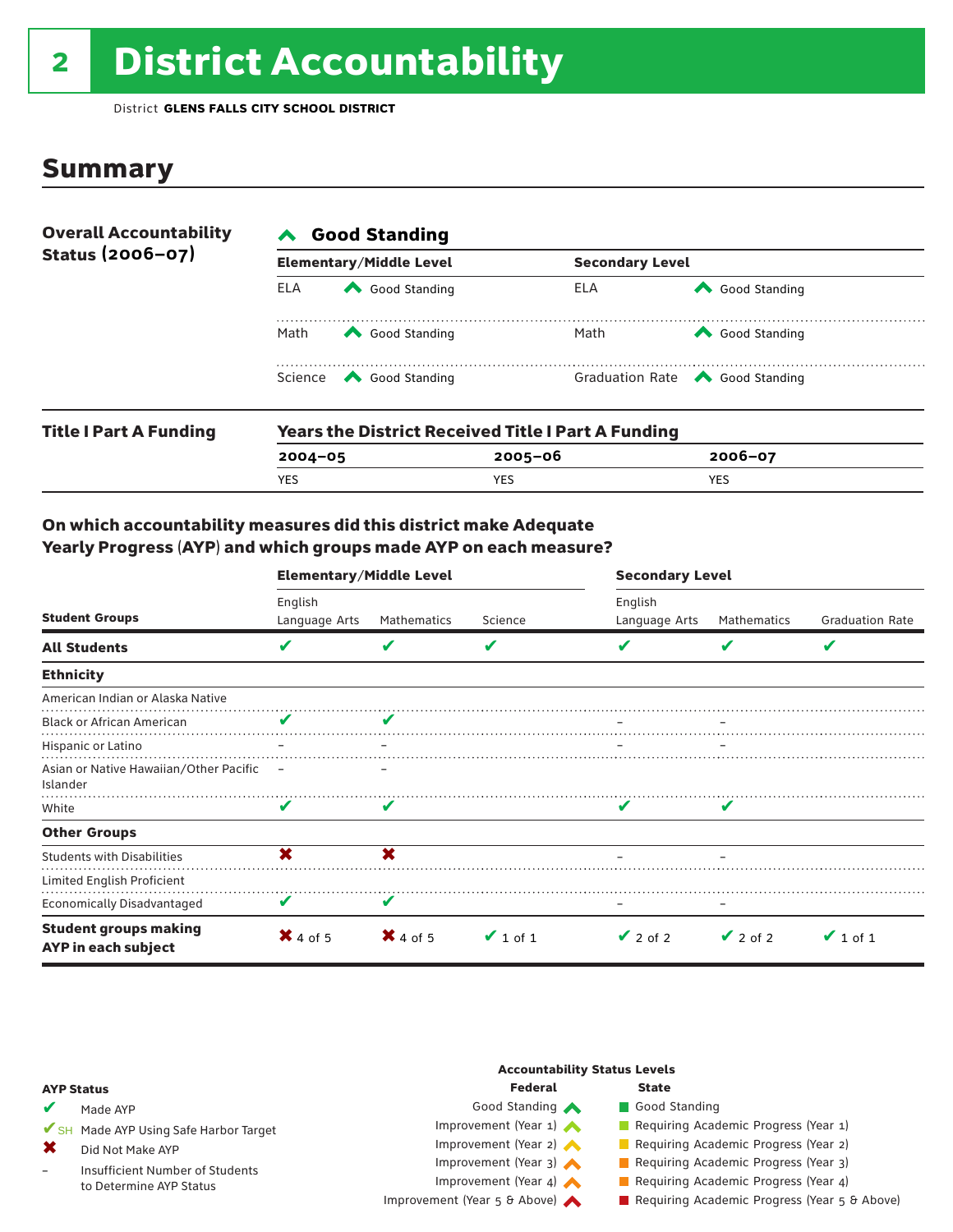## **Elementary/Middle-Level English Language Arts**

| <b>Accountability Status</b><br>for This Subject<br>$(2006 - 07)$ | ∕      | Good Standing                                                                                                                                                                                                                                                                                                                                                                                                                                                                                                 |
|-------------------------------------------------------------------|--------|---------------------------------------------------------------------------------------------------------------------------------------------------------------------------------------------------------------------------------------------------------------------------------------------------------------------------------------------------------------------------------------------------------------------------------------------------------------------------------------------------------------|
| <b>Accountability Measures</b>                                    | 4 of 5 | Student groups making AYP in English Language Arts                                                                                                                                                                                                                                                                                                                                                                                                                                                            |
|                                                                   | Х      | Did not make AYP                                                                                                                                                                                                                                                                                                                                                                                                                                                                                              |
| <b>Prospective Status</b>                                         |        | A district that fails to make AYP in English Language Arts at the elementary/middle and secondary<br>levels for two consecutive years is placed in improvement status. If this district fails to make AYP at<br>both the elementary/middle and secondary levels in 2006-07, the district will be District In Need<br>of Improvement (Year 1) in 2007-08. If this district makes AYP at either the elementary/middle or<br>secondary level in 2006-07, the district will be in good standing in 2007-08. [202] |

### How did students in each accountability group perform on **elementary/middle-level English Language Arts accountability measures?**

|                                                            | <b>AYP</b>          | Participation <sup>2</sup> |            | Test Performance <sup>3</sup> |             | <b>Performance Objectives</b> |                    |         |
|------------------------------------------------------------|---------------------|----------------------------|------------|-------------------------------|-------------|-------------------------------|--------------------|---------|
| <b>Student Group</b>                                       |                     | Met                        | Percentage | Met                           | Performance | Effective                     | Safe Harbor Target |         |
| (Total: Continuous Enrollment) <sup>1</sup>                | <b>Status</b>       | Criterion                  | Tested     | Criterion                     | Index       | AMO                           | $2005 - 06$        | 2006-07 |
| <b>All Students (1116:1069)</b>                            | V                   | V                          | 98%        | ✔                             | 162         | 119                           |                    |         |
| <b>Ethnicity</b>                                           |                     |                            |            |                               |             |                               |                    |         |
| American Indian or Alaska Native<br>(0:0)                  |                     |                            |            |                               |             |                               |                    |         |
| <b>Black or African American</b><br>(52:47)                | $\mathbf{v}$        | $\boldsymbol{\mathcal{U}}$ | 96%        | V                             | 138         | 108                           |                    |         |
| Hispanic or Latino (20:20)                                 |                     |                            |            |                               |             |                               |                    |         |
| Asian or Native Hawaiian/Other Pacific –<br>Islander (9:9) |                     |                            |            |                               |             |                               |                    |         |
| White (1034:993)                                           | V                   | V                          | 98%        | V                             | 163         | 119                           |                    |         |
| <b>Other Groups</b>                                        |                     |                            |            |                               |             |                               |                    |         |
| Students with Disabilities <sup>4</sup><br>(142:81)        | X                   | X                          | 92%        | $\mathbf{V}_{\text{SH}}$      | 102         | 111                           | 95                 | 112     |
| Limited English Proficient<br>(0:0)                        |                     |                            |            |                               |             |                               |                    |         |
| <b>Economically Disadvantaged</b><br>(349:323)             | V                   | V                          | 96%        | V                             | 138         | 116                           |                    |         |
| <b>Final AYP Determination</b>                             | $\mathsf{X}$ 4 of 5 |                            |            |                               |             |                               |                    |         |
|                                                            |                     |                            |            |                               |             |                               |                    |         |

#### notes

- $1$  These data show the count of students enrolled during the test administration period (used for Participation) followed by the count of continuously enrolled tested students (used for Performance). For accountability calculations, students who were excused from testing for medical reasons are not included in the enrollment count.<br><sup>2</sup> Groups with fewer than 40 students enrolled during the test administration period are not required to meet
- the participation criterion. If the participation rate of a group fell below 95 percent in 2005–06, the enrollment shown is the sum of 2004–05 and 2005–06 enrollments and the percent tested is the weighted average<br>of the participation rates over those two years. of the participation rates over those two years. <sup>3</sup> For districts with fewer than 30 continuously enrolled tested students in the All Students group in 2005–06,
- AYP Status Made AYP ✔
- ✔SH Made AYP Using Safe Harbor Target
- Did Not Make AYP ✖
- Insufficient Number of Students to Determine AYP Status –
- continuously enrolled tested students are not required to meet the performance criterion.<br>If the district failed to make AYP solely because of the performance of students with disabilities, met the 95% participation requirement for this group, and would meet or exceed the AMO for this subject if 34 points were added to the PI, then the district is considered to have made AYP for students with disabilities.

data for 2004–05 and 2005–06 were combined to determine counts and PIs. For districts with 30 or more continuously enrolled students in the All Students group in 2005–06, student groups with fewer than 30

‡ This student group did not make AYP in science; therefore, it did not qualify for Safe Harbor.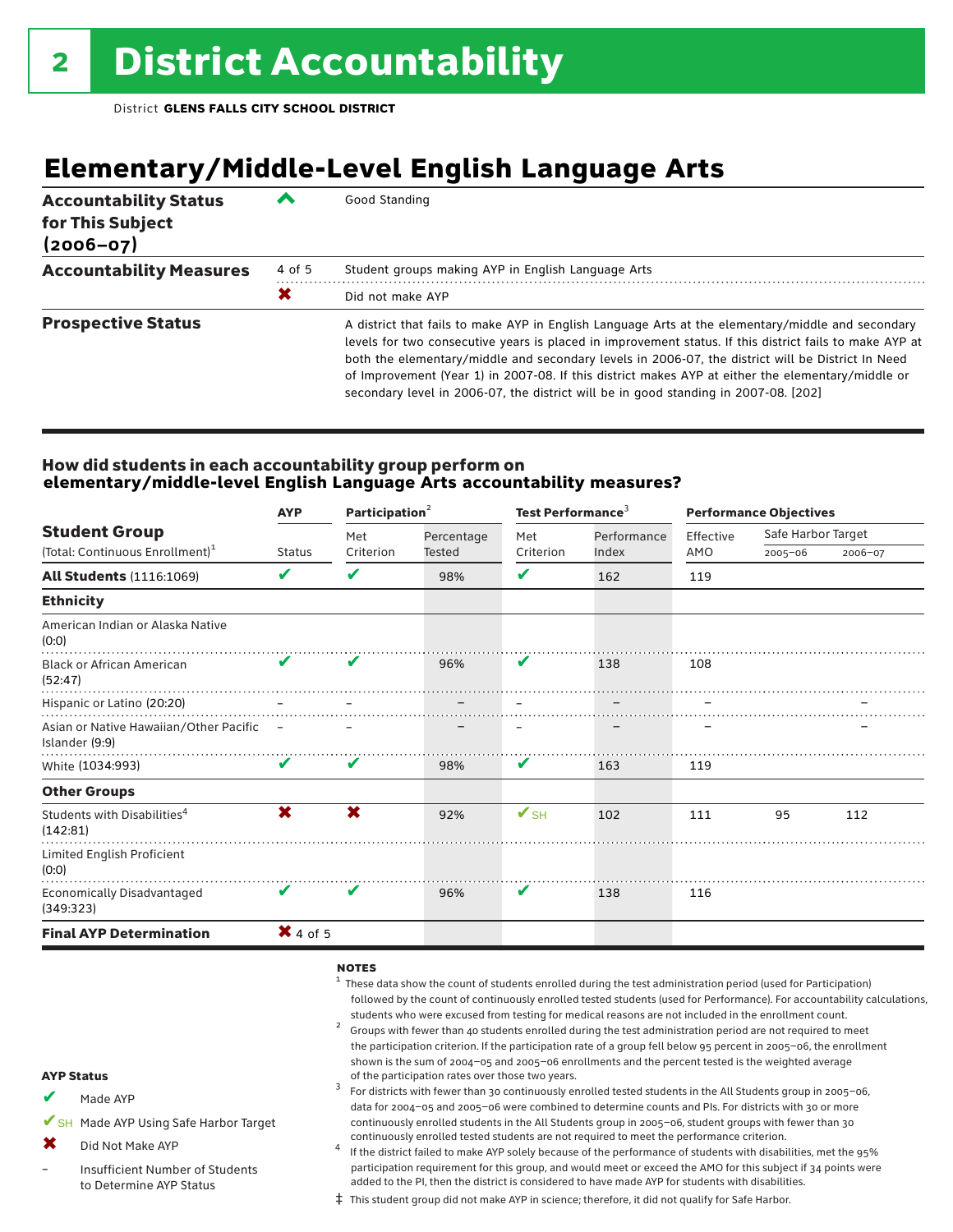## **Elementary/Middle-Level Mathematics**

| <b>Accountability Status</b><br>for This Subject<br>$(2006 - 07)$ | ╱      | Good Standing                                                                                                                                                                                                                                                                                                                                                                                                                                                                                       |
|-------------------------------------------------------------------|--------|-----------------------------------------------------------------------------------------------------------------------------------------------------------------------------------------------------------------------------------------------------------------------------------------------------------------------------------------------------------------------------------------------------------------------------------------------------------------------------------------------------|
| <b>Accountability Measures</b>                                    | 4 of 5 | Student groups making AYP in Mathematics                                                                                                                                                                                                                                                                                                                                                                                                                                                            |
|                                                                   | Х      | Did not make AYP                                                                                                                                                                                                                                                                                                                                                                                                                                                                                    |
| <b>Prospective Status</b>                                         |        | A district that fails to make AYP in Mathematics at the elementary/middle and secondary levels for<br>two consecutive years is placed in improvement status. If this district fails to make AYP at both the<br>elementary/middle and secondary levels in 2006-07, the district will be District In Need of<br>Improvement (Year 1) in 2007-08. If this district makes AYP at either the elementary/middle or<br>secondary level in 2006-07, the district will be in good standing in 2007-08. [202] |

### How did students in each accountability group perform on **elementary/middle-level Mathematics accountability measures?**

|                                                            | <b>AYP</b>          | Participation <sup>2</sup> |               | Test Performance <sup>3</sup> |                | <b>Performance Objectives</b> |                    |         |
|------------------------------------------------------------|---------------------|----------------------------|---------------|-------------------------------|----------------|-------------------------------|--------------------|---------|
| <b>Student Group</b>                                       |                     | Met                        | Percentage    | Met                           | Performance    | Effective                     | Safe Harbor Target |         |
| (Total: Continuous Enrollment) <sup>1</sup>                | <b>Status</b>       | Criterion                  | <b>Tested</b> | Criterion                     | Index          | AMO                           | $2005 - 06$        | 2006-07 |
| <b>All Students (1120:1073)</b>                            | V                   | V                          | 99%           | V                             | 175            | 83                            |                    |         |
| <b>Ethnicity</b>                                           |                     |                            |               |                               |                |                               |                    |         |
| American Indian or Alaska Native<br>(0:0)                  |                     |                            |               |                               |                |                               |                    |         |
| <b>Black or African American</b><br>(53:48)                | $\mathbf v$         | V                          | 98%           | V                             | 160            | 72                            |                    |         |
| Hispanic or Latino (20:19)                                 |                     |                            |               |                               |                |                               |                    |         |
| Asian or Native Hawaiian/Other Pacific -<br>Islander (9:9) |                     |                            |               |                               |                |                               |                    |         |
| White (1037:997)                                           | V                   | V                          | 99%           | V                             | 176            | 83                            |                    |         |
| <b>Other Groups</b>                                        |                     |                            |               |                               |                |                               |                    |         |
| Students with Disabilities <sup>4</sup><br>(142:82)        | X                   | X                          | 94%           | V                             | 146            | 75                            |                    |         |
| Limited English Proficient<br>(0:0)                        |                     |                            |               |                               | . <del>.</del> |                               |                    |         |
| <b>Economically Disadvantaged</b><br>(345:325)             | V                   | V                          | 98%           | V                             | 162            | 80                            |                    |         |
| <b>Final AYP Determination</b>                             | $\mathsf{X}$ 4 of 5 |                            |               |                               |                |                               |                    |         |
|                                                            |                     |                            |               |                               |                |                               |                    |         |

#### notes

- $1$  These data show the count of students enrolled during the test administration period (used for Participation) followed by the count of continuously enrolled tested students (used for Performance). For accountability calculations,
- students who were excused from testing for medical reasons are not included in the enrollment count.<br><sup>2</sup> Groups with fewer than 40 students enrolled during the test administration period are not required to meet the participation criterion. If the participation rate of a group fell below 95 percent in 2005–06, the enrollment shown is the sum of 2004–05 and 2005–06 enrollments and the percent tested is the weighted average<br>of the participation rates over those two years.
- of the participation rates over those two years. <sup>3</sup> For districts with fewer than 30 continuously enrolled tested students in the All Students group in 2005–06, data for 2004–05 and 2005–06 were combined to determine counts and PIs. For districts with 30 or more continuously enrolled students in the All Students group in 2005–06, student groups with fewer than 30
- continuously enrolled tested students are not required to meet the performance criterion. <sup>4</sup> If the district failed to make AYP solely because of the performance of students with disabilities, met the 95% participation requirement for this group, and would meet or exceed the AMO for this subject if 34 points were added to the PI, then the district is considered to have made AYP for students with disabilities.
- ‡ This student group did not make AYP in science; therefore, it did not qualify for Safe Harbor.

#### AYP Status

- Made AYP ✔
- ✔SH Made AYP Using Safe Harbor Target
- Did Not Make AYP  $\mathbf x$
- Insufficient Number of Students to Determine AYP Status –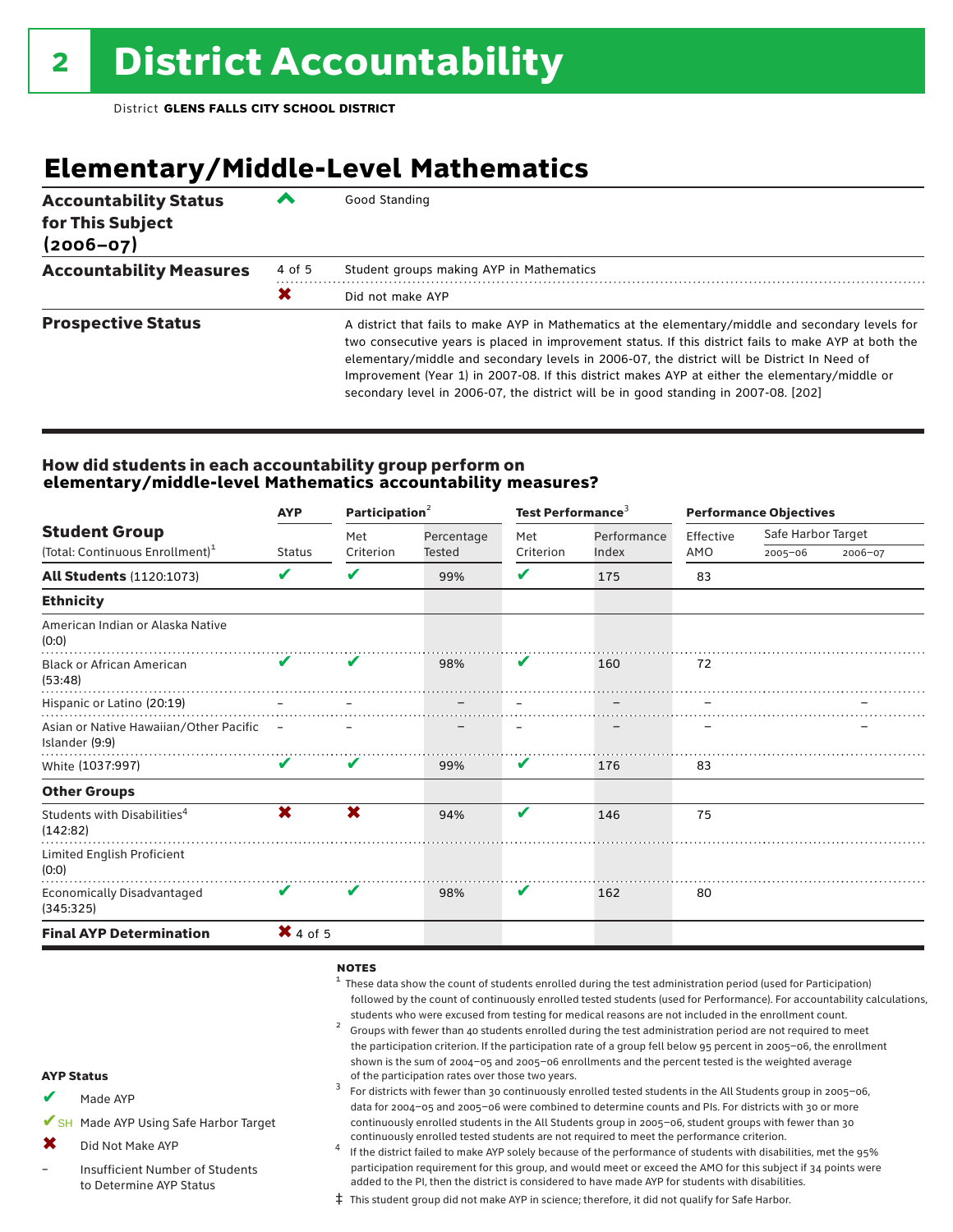## Elementary/Middle-Level Science

| <b>Accountability Status</b><br>for This Subject<br>$(2006 - 07)$ | ◚      | Good Standing                                            |
|-------------------------------------------------------------------|--------|----------------------------------------------------------|
| <b>Accountability Measures</b>                                    | 1 of 1 | Student groups making AYP in Science                     |
|                                                                   | v      | Made AYP                                                 |
| <b>Prospective Status</b>                                         |        | This district will be in good standing in 2007-08. [201] |

### How did students in each accountability group perform on elementary/middle-level science accountability measures?

|                                                          | <b>AYP</b>    |                      | Participation $2$ |            | Test Performance <sup>3</sup> |             | <b>Performance Objectives</b> |                 |  |
|----------------------------------------------------------|---------------|----------------------|-------------------|------------|-------------------------------|-------------|-------------------------------|-----------------|--|
| <b>Student Group</b>                                     |               | Safe Harbor          | Met               | Percentage | Met                           | Performance | State                         | Progress Target |  |
| (Total: Continuous Enrollment) <sup>1</sup>              |               | Status Oualification | Criterion         | Tested     | Criterion                     | Index       | Standard                      | 2005-06 2006-07 |  |
| <b>All Students (397:372)</b>                            | V             | <b>Oualified</b>     | V                 | 97%        | V                             | 190         | 100                           |                 |  |
| <b>Ethnicity</b>                                         |               |                      |                   |            |                               |             |                               |                 |  |
| American Indian or Alaska Native<br>(0:0)                |               |                      |                   |            |                               |             |                               |                 |  |
| <b>Black or African American</b><br>(20:18)              |               |                      |                   |            |                               |             |                               |                 |  |
| Hispanic or Latino (6:5)                                 |               |                      |                   |            |                               |             |                               |                 |  |
| Asian or Native Hawaiian/Other Pacific<br>Islander (0:0) |               |                      |                   |            |                               |             |                               |                 |  |
| White (370:349)                                          |               | Oualified            | V                 | 97%        | V                             | 191         | 100                           |                 |  |
| <b>Other Groups</b>                                      |               |                      |                   |            |                               |             |                               |                 |  |
| <b>Students with Disabilities</b><br>(37:30)             |               |                      |                   |            | $\mathbf{v}$                  | 183         | 100                           |                 |  |
| Limited English Proficient<br>(0:0)                      |               |                      |                   |            |                               |             |                               |                 |  |
| Economically Disadvantaged<br>(109:101)                  |               | Oualified            | V                 | 95%        | V                             | 185         | 100                           |                 |  |
| <b>Final AYP Determination</b>                           | $\vee$ 1 of 1 |                      |                   |            |                               |             |                               |                 |  |

#### **NOTES**

<sup>1</sup> These data show the count of students enrolled during the test administration period (used for Participation) followed by the count of continuously enrolled tested students (used for Performance). For Accountability

calculations, students who were excused from testing for medical reasons are not included in the enrollment count.<br><sup>2</sup> Groups with fewer than 40 students enrolled during the test administration period are not required to m the participation criterion. If the participation rate of a group fell below 80 percent in 2005–06, the enrollment shown is the sum of 2004–05 and 2005–06 enrollments and the percent tested is the weighted average of the

participation rates over those two years.<br> $3$  Groups with fewer than 30 continuously enrolled tested students are not required to meet the performance criterion. For schools with fewer than 30 continuously enrolled tested students in 2005–06, data for 2004–05 and 2005–06 were combined to determine counts and performance indices.

#### AYP Status

- Made AYP ✔
- ✔SH Made AYP Using Safe Harbor Target
- Did Not Make AYP  $\mathbf x$
- Insufficient Number of Students to Determine AYP Status –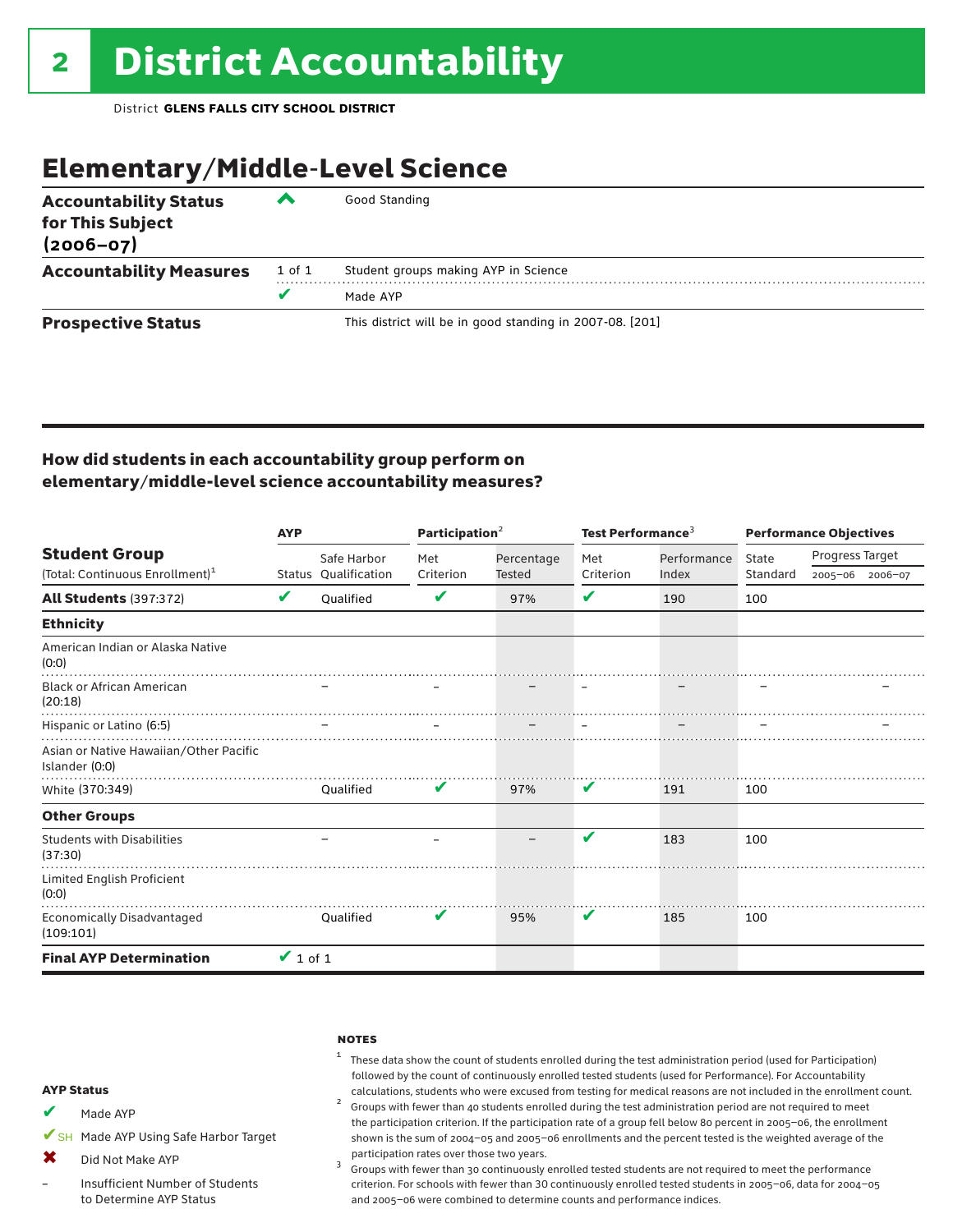## **Secondary-Level English Language Arts**

| <b>Accountability Status</b><br>for This Subject<br>$(2006 - 07)$ | ▰      | Good Standing                                            |
|-------------------------------------------------------------------|--------|----------------------------------------------------------|
| <b>Accountability Measures</b>                                    | 2 of 2 | Student groups making AYP in English Language Arts       |
|                                                                   |        | Made AYP                                                 |
| <b>Prospective Status</b>                                         |        | This district will be in good standing in 2007-08. [201] |

### How did students in each accountability group perform on **secondary-level English Language Arts accountability measures?**

|                                                          | <b>AYP</b>    | Participation <sup>2</sup> |                      | Test Performance <sup>3</sup> |             | <b>Performance Objectives</b> |                    |         |
|----------------------------------------------------------|---------------|----------------------------|----------------------|-------------------------------|-------------|-------------------------------|--------------------|---------|
| <b>Student Group</b>                                     |               | Met                        | Percentage<br>Tested | Met                           | Performance | Effective                     | Safe Harbor Target |         |
| (12th Graders: 2002 Cohort) <sup>1</sup>                 | <b>Status</b> | Criterion                  |                      | Criterion                     | Index       | AMO                           | $2005 - 06$        | 2006-07 |
| <b>All Students (202:199)</b>                            | V             | V                          | 96%                  | V                             | 180         | 146                           |                    |         |
| <b>Ethnicity</b>                                         |               |                            |                      |                               |             |                               |                    |         |
| American Indian or Alaska Native<br>(0:0)                |               |                            |                      |                               |             |                               |                    |         |
| <b>Black or African American</b><br>(3:2)                |               |                            |                      |                               |             |                               |                    |         |
| Hispanic or Latino (3:3)                                 |               |                            |                      |                               |             |                               |                    |         |
| Asian or Native Hawaiian/Other Pacific<br>Islander (0:0) |               |                            |                      |                               |             |                               |                    |         |
| White (196:194)                                          | V             | V                          | 96%                  | V                             | 180         | 146                           |                    |         |
| <b>Other Groups</b>                                      |               |                            |                      |                               |             |                               |                    |         |
| <b>Students with Disabilities</b><br>(19:20)             |               |                            |                      |                               |             |                               |                    |         |
| Limited English Proficient<br>(0:0)                      |               |                            |                      |                               |             |                               |                    |         |
| Economically Disadvantaged<br>(30:29)                    |               |                            |                      |                               |             |                               |                    |         |
| <b>Final AYP Determination</b>                           | $\vee$ 2 of 2 |                            |                      |                               |             |                               |                    |         |

#### **NOTES**

 $1$  These data show the count of 12th graders in 2005-06 (used for Participation) followed by the count of students in the 2002 cohort (used for Performance). <sup>2</sup> Groups with fewer than 40 students in the 12th grade are not required to meet the participation criterion.

#### AYP Status

Made AYP ✔

✔SH Made AYP Using Safe Harbor Target

Did Not Make AYP  $\mathbf x$ 

Insufficient Number of Students to Determine AYP Status –

those two years.  $3$  For districts with fewer than 30 students in the 2002 cohort, data for 2001 and 2002 cohort members were combined to determine counts and PIs. For districts with 30 or more students in the 2002 cohort in the All Students group, groups with fewer than 30 students in the 2002 cohort are not required to meet the performance criterion.

If the participation rate of a group fell below 95 percent in 2005–06, the enrollment shown is the sum of the 2004–05 and 2005–06 Grade 12 enrollments and the percent tested is the weighted average of the participation rates over

‡ This student group did not make AYP in graduation rate; therefore, it did not qualify for Safe Harbor.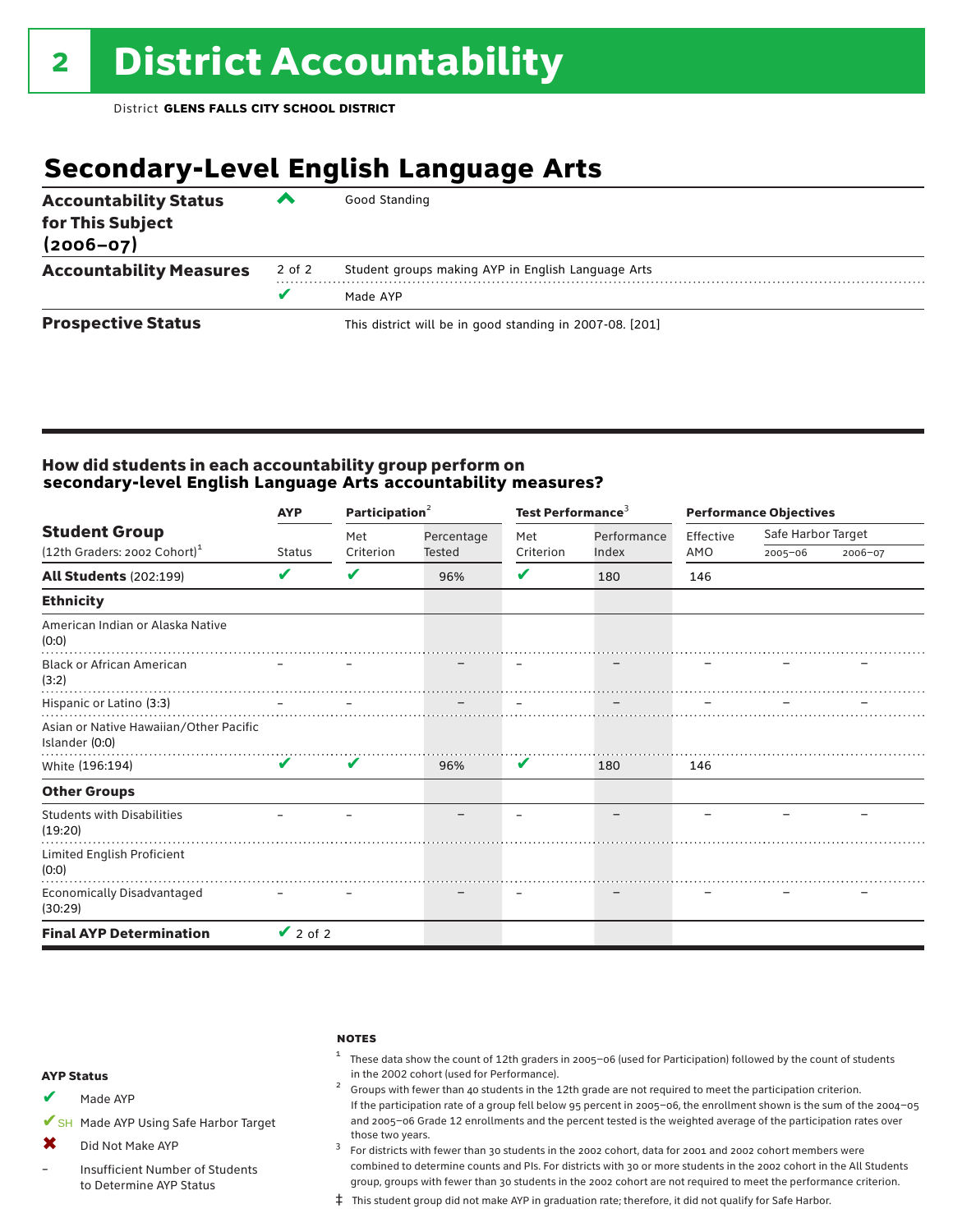## **Secondary-Level Mathematics**

| <b>Accountability Status</b><br>for This Subject<br>$(2006 - 07)$ | ▞      | Good Standing                                            |
|-------------------------------------------------------------------|--------|----------------------------------------------------------|
| <b>Accountability Measures</b>                                    | 2 of 2 | Student groups making AYP in Mathematics                 |
|                                                                   |        | Made AYP                                                 |
| <b>Prospective Status</b>                                         |        | This district will be in good standing in 2007-08. [201] |

### How did students in each accountability group perform on **secondary-level Mathematics accountability measures?**

|                                                          | <b>AYP</b>    | Participation <sup>2</sup> |               | Test Performance <sup>3</sup> |             | <b>Performance Objectives</b> |                    |         |
|----------------------------------------------------------|---------------|----------------------------|---------------|-------------------------------|-------------|-------------------------------|--------------------|---------|
| <b>Student Group</b>                                     |               | Met                        | Percentage    | Met                           | Performance | Effective                     | Safe Harbor Target |         |
| $(12th$ Graders: 2002 Cohort) <sup>1</sup>               | Status        | Criterion                  | <b>Tested</b> | Criterion                     | Index       | AMO                           | $2005 - 06$        | 2006-07 |
| <b>All Students (202:199)</b>                            | V             | V                          | 96%           | V                             | 178         | 138                           |                    |         |
| <b>Ethnicity</b>                                         |               |                            |               |                               |             |                               |                    |         |
| American Indian or Alaska Native<br>(0:0)                |               |                            |               |                               |             |                               |                    |         |
| <b>Black or African American</b><br>(3:2)                |               |                            |               |                               |             |                               |                    |         |
| Hispanic or Latino (3:3)                                 |               |                            |               |                               |             |                               |                    |         |
| Asian or Native Hawaiian/Other Pacific<br>Islander (0:0) |               |                            |               |                               |             |                               |                    |         |
| White (196:194)                                          | V             | V                          | 96%           | V                             | 179         | 138                           |                    |         |
| <b>Other Groups</b>                                      |               |                            |               |                               |             |                               |                    |         |
| <b>Students with Disabilities</b><br>(19:20)             |               |                            |               |                               |             |                               |                    |         |
| Limited English Proficient<br>(0:0)                      |               |                            |               |                               |             |                               |                    |         |
| <b>Economically Disadvantaged</b><br>(30:29)             |               |                            |               |                               |             |                               |                    |         |
| <b>Final AYP Determination</b>                           | $\vee$ 2 of 2 |                            |               |                               |             |                               |                    |         |

#### **NOTES**

 $1$  These data show the count of 12th graders in 2005-06 (used for Participation) followed by the count of students in the 2002 cohort (used for Performance).<br><sup>2</sup> Groups with fewer than 40 students in the 12th grade are not required to meet the participation criterion.

### AYP Status

Made AYP ✔

✔SH Made AYP Using Safe Harbor Target

Did Not Make AYP ✖

Insufficient Number of Students to Determine AYP Status –

those two years.  $3$  For districts with fewer than 30 students in the 2002 cohort, data for 2001 and 2002 cohort members were combined to determine counts and PIs. For districts with 30 or more students in the 2002 cohort in the All Students group, groups with fewer than 30 students in the 2002 cohort are not required to meet the performance criterion.

If the participation rate of a group fell below 95 percent in 2005–06, the enrollment shown is the sum of the 2004–05 and 2005–06 Grade 12 enrollments and the percent tested is the weighted average of the participation rates over

‡ This student group did not make AYP in graduation rate; therefore, it did not qualify for Safe Harbor.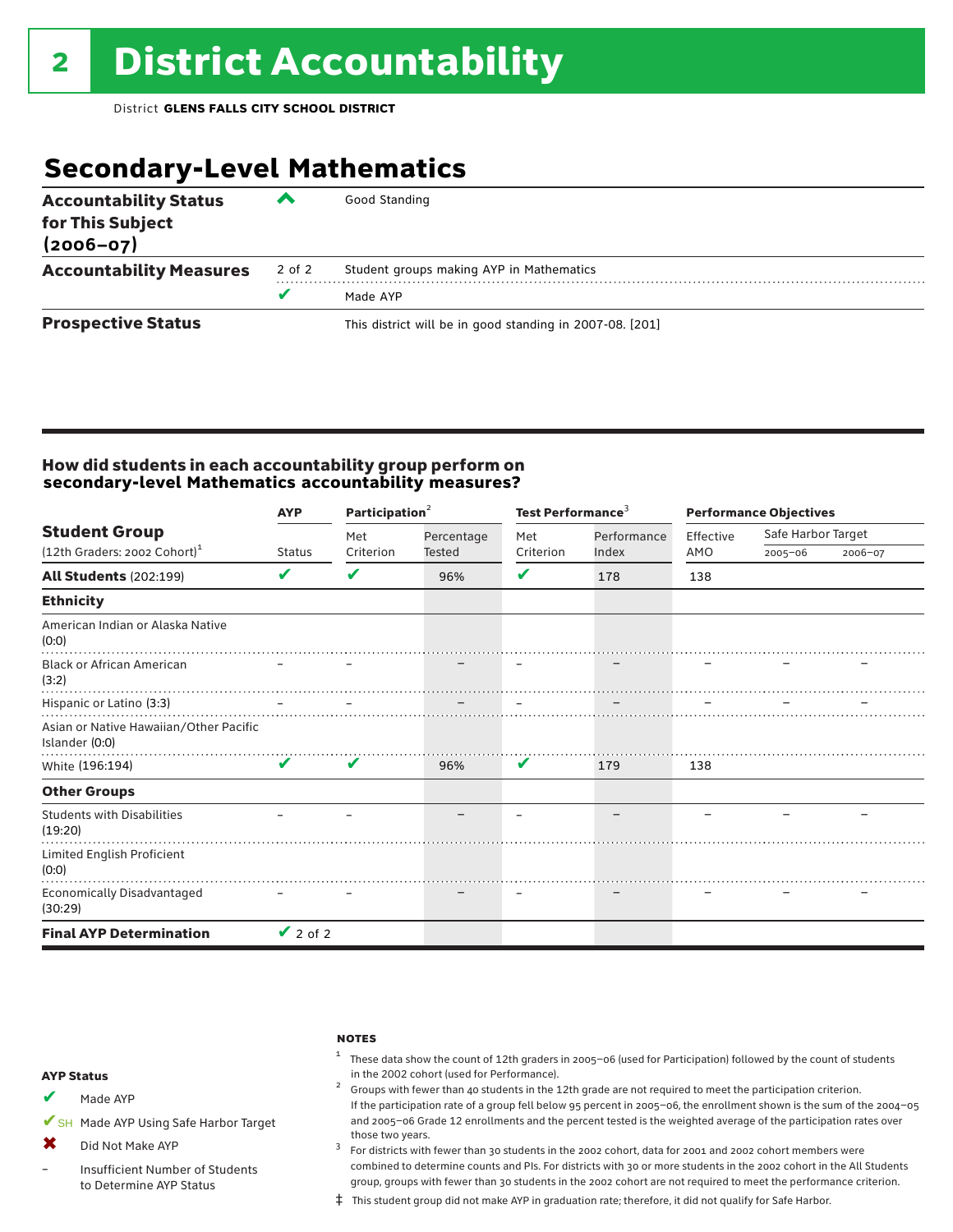### Graduation Rate

| <b>Accountability Status</b><br>for This Indicator<br>$(2006 - 07)$ | ‴      | Good Standing                                            |
|---------------------------------------------------------------------|--------|----------------------------------------------------------|
| <b>Accountability Measures</b>                                      | 1 of 1 | Student groups making AYP in Graduation Rate             |
|                                                                     | v      | Made AYP                                                 |
| <b>Prospective Status</b>                                           |        | This district will be in good standing in 2007-08. [201] |

### How did students in each accountability group perform on graduation rate accountability measures?

|                                                           |                         | <b>Graduation</b> |                   | <b>Objectives</b> |                 |         |  |
|-----------------------------------------------------------|-------------------------|-------------------|-------------------|-------------------|-----------------|---------|--|
| <b>Student Group</b>                                      |                         | Met               | Graduation        | State             | Progress Target |         |  |
| (Cohort Count) <sup>1</sup>                               | Criterion<br><b>AYP</b> |                   | Rate <sup>2</sup> | Standard          | $2005 - 06$     | 2006-07 |  |
| All Students (195)                                        | V                       |                   | 86%               | 55%               |                 |         |  |
| <b>Ethnicity</b>                                          |                         |                   |                   |                   |                 |         |  |
| American Indian or<br>Alaska Native (0)                   |                         |                   |                   |                   |                 |         |  |
| <b>Black or African</b><br>American (4)                   |                         |                   |                   |                   |                 |         |  |
| Hispanic or<br>Latino (4)                                 |                         |                   |                   |                   |                 |         |  |
| Asian or Native<br>Hawaiian/Other<br>Pacific Islander (0) |                         |                   |                   |                   |                 |         |  |
| White (187)                                               |                         | v                 | 87%               | 55%               |                 |         |  |
| <b>Other Groups</b>                                       |                         |                   |                   |                   |                 |         |  |
| Students with<br>Disabilities (20)                        |                         |                   |                   |                   |                 |         |  |
| Limited English<br>Proficient (0)                         |                         |                   |                   |                   |                 |         |  |
| Economically<br>Disadvantaged (19)                        |                         |                   |                   |                   |                 |         |  |
| <b>Final AYP</b><br><b>Determination</b>                  | $\vee$ 1 of 1           |                   |                   |                   |                 |         |  |

#### **NOTES**

<sup>1</sup> Graduation-rate cohort for each year includes all students in the accountability cohort in the previous year plus all students excluded from that accountability cohort solely because they transferred to a high school equivalency preparation program, approved

under Commissioner's Regulations 100.7. <sup>2</sup> Percentage of the 2001 cohort that earned a local or Regents diploma by August 31, 2005.

### Graduation Rate Information

For a school or a district to make AYP in graduation rate, the percentage of 2001 graduation-rate cohort members earning a local or Regents diploma by August 31, 2005 for the "All Students" group must equal or exceed the Graduation-Rate Standard or the Graduation-Rate Progress Target for 2005–06.

The Graduation Rate Standard is the criterion value that represents a minimally satisfactory percentage of cohort members earning a local diploma. The State Graduation-Rate Standard for the 2001 cohort is 55 percent. The Commissioner may raise the Graduation-Rate Standard at his discretion in future years.

The 2005–06 Graduation-Rate Progress Target is calculated by adding one point to the percentage of the 2000 cohort earning a local or Regents diploma by August 31, 2004. The 2006–07 Graduation-Rate Progress Target is calculated by adding one point to the percentage of the 2001 cohort earning a local or Regents diploma by August 31, 2005. This target is provided for each group whose percentage earning a local or Regents diploma by August 31, 2005 is below the Graduation-Rate Standard in 2005–06 (55%). Groups with fewer than 30 cohort members are not subject to this criterion.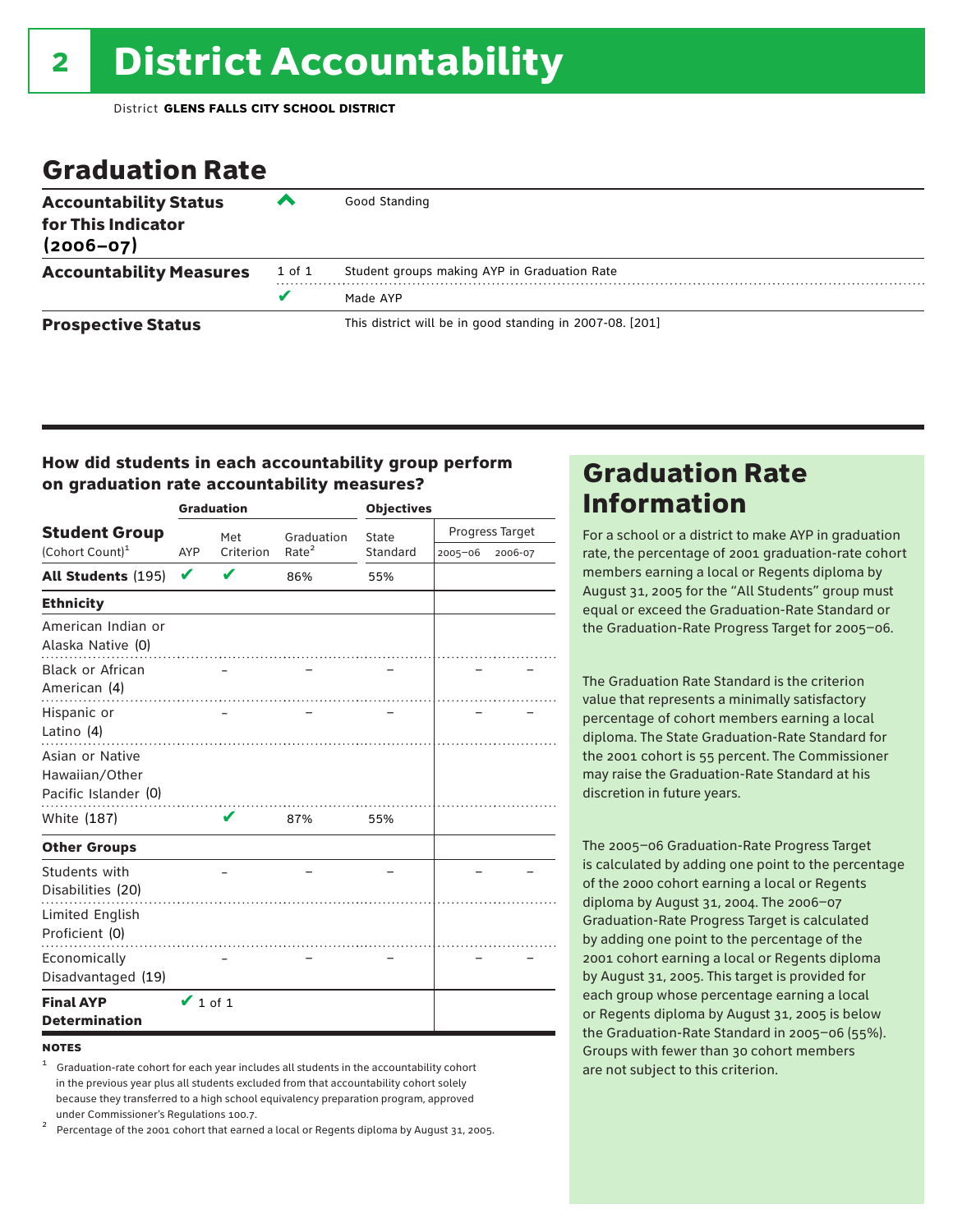### 2006–07 Accountability Status of Schools in Your District

This section lists all schools in your district by 2006–07 accountability status.

| <b>Federal Title I Status</b> | <b>New York State Status</b> |
|-------------------------------|------------------------------|
|                               |                              |

| <b>Good Standing</b>                  |
|---------------------------------------|
| 6 schools identified 100% of total    |
| BIG CROSS STREET SCHOOL               |
| <b>GLENS FALLS MIDDLE SCHOOL</b>      |
| <b>GLENS FALLS SENIOR HIGH SCHOOL</b> |
| JACKSON HEIGHTS SCHOOL                |
| <b>KENSINGTON ROAD SCHOOL</b>         |
| SANFORD STREET SCHOOL                 |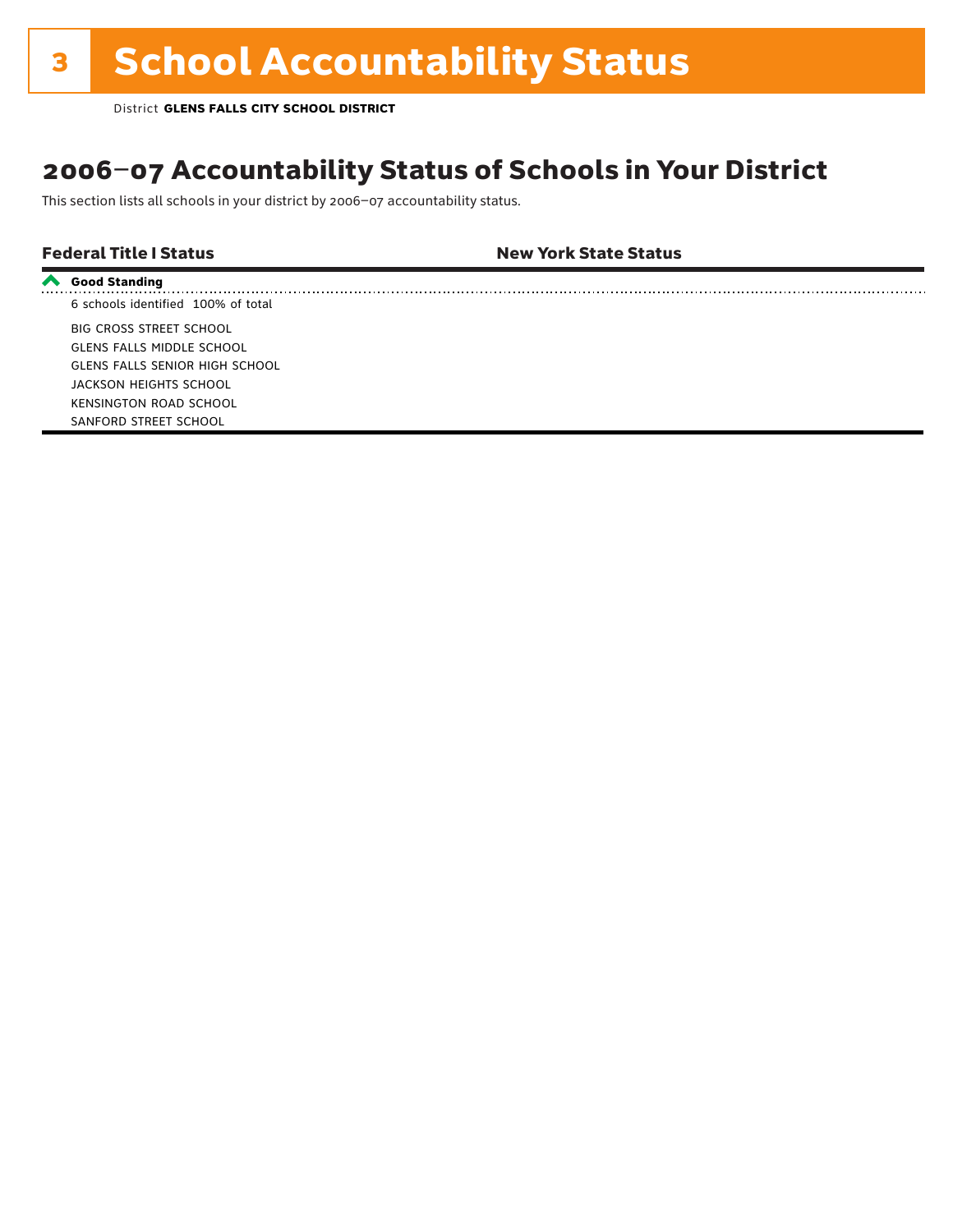### Summary of 2005–06 **District Performance**

Performance on the State assessments in English language arts, mathematics, and science at the elementary and middle levels is reported in terms of mean scores and the percentage of tested students scoring at or above Level 2, Level 3, and Level 4. Performance on the State assessments in ELA and mathematics at the secondary level is reported in terms of the percentage of students in a cohort scoring at these levels.

|                              |               | Percentage of students that<br>scored at or above Level 3 |                             | Total<br>Tested |
|------------------------------|---------------|-----------------------------------------------------------|-----------------------------|-----------------|
| <b>English Language Arts</b> | 0%            |                                                           | 50%                         | 100%            |
| Grade 3                      | 77%           |                                                           |                             | 146             |
| Grade 4                      | 80%           |                                                           |                             | 163             |
| Grade 5                      | 62%           |                                                           |                             | 157             |
| Grade 6                      | 70%           |                                                           |                             | 198             |
| Grade 7                      | 59%           |                                                           |                             | 205             |
| Grade 8                      | 56%           |                                                           |                             | 220             |
| <b>Mathematics</b>           |               |                                                           |                             |                 |
| Grade 3                      | 96%           |                                                           |                             | 147             |
| Grade 4                      | 90%           |                                                           |                             | 165             |
| Grade 5                      | 80%           |                                                           |                             | 162             |
| Grade 6                      | 64%           |                                                           |                             | 202             |
| Grade 7                      | 74%           |                                                           |                             | 206             |
| Grade 8                      | 81%           |                                                           |                             | 224             |
| <b>Science</b>               |               |                                                           |                             |                 |
| Grade 4                      | 98%           |                                                           |                             | 167             |
| Grade 8                      | 86%           |                                                           |                             | 216             |
|                              |               | scored at or above Level 3                                | Percentage of students that | 2002<br>Cohort  |
| <b>Secondary Level</b>       | 0%            |                                                           | 50%                         | 100%            |
| English                      | 75%           |                                                           |                             | 234             |
| Mathematics                  | 74%           |                                                           |                             | 234             |
|                              | who graduated | Percentage of students                                    | 2002<br>Cohort              |                 |
| <b>Graduation Rate</b>       | 0%            |                                                           | 50%                         | 100%            |
| 2002 Cohort                  | 74%           |                                                           |                             | 234             |

### About the Performance Level Descriptors

#### Level 1: Not Meeting Learning Standards.

Student performance does not demonstrate an understanding of the content expected in the subject and grade level.

#### Level 2: Partially Meeting Learning Standards.

Student performance demonstrates a partial understanding of the content expected in the subject and grade level.

#### Level 3: Meeting Learning Standards.

Student performance demonstrates an understanding of the content expected in the subject and grade level.

#### Level 4: Meeting Learning Standards with Distinction.

Student performance demonstrates a thorough understanding of the content expected in the subject and grade level.

### How are Need/Resource Capacity (N/RC) categories determined?

Districts are divided into high, average, and low need categories based on their ability to meet the special needs of their students with local resources. Districts in the high need category are subdivided into four categories based on enrollment size and, in some cases, number of students per square mile. More information about the categories can be found in the *Report to the Governor and the Legislature on the Educational Status of the State's Schools* at www.emsc.nysed.gov/irts.

In this section, this district's performance is compared with that of public schools statewide.

### This District's N/RC Category:

#### **Average Need Districts**

This is a school district with average student needs in relation to district resource capacity.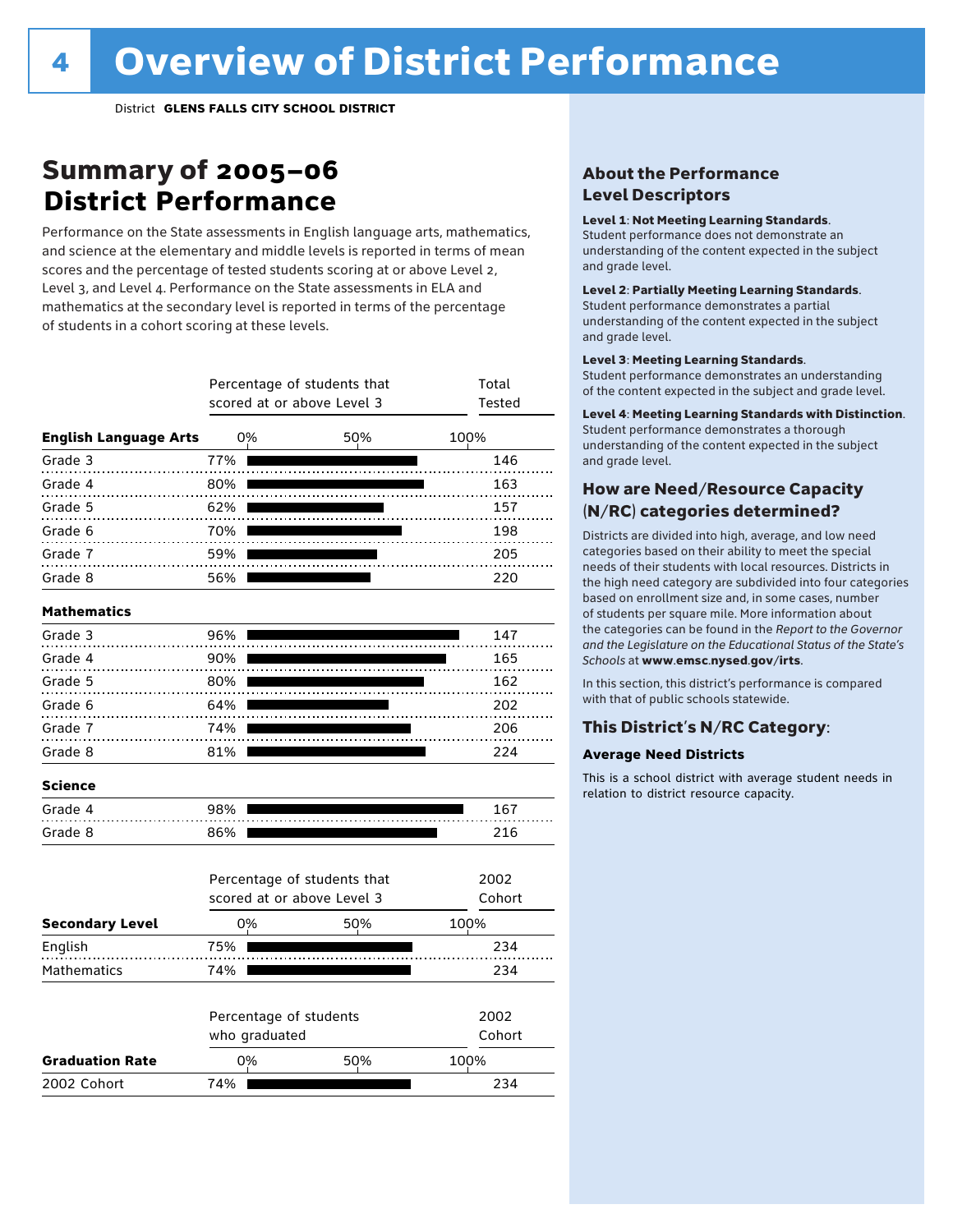## **This District's Results in Grade 3 English Language Arts**

|                                           |        | <b>This District</b>            |         |                                 |         | <b>NY State Public</b> |                                     |                                 |    |  |  |
|-------------------------------------------|--------|---------------------------------|---------|---------------------------------|---------|------------------------|-------------------------------------|---------------------------------|----|--|--|
|                                           |        | Percentage scoring at level(s): |         |                                 |         |                        | Percentage scoring at level(s):     |                                 |    |  |  |
|                                           |        | $2 - 4$                         | $3 - 4$ | $\overline{4}$                  |         | $2 - 4$                | $3 - 4$                             | 4                               |    |  |  |
| Mean Score: 676                           | Range: | 616-780                         | 650-780 |                                 | 730-780 |                        |                                     |                                 |    |  |  |
|                                           | 100%   | 99%                             |         |                                 |         | 92%                    |                                     |                                 |    |  |  |
|                                           |        |                                 | 77%     |                                 |         |                        | 69%                                 |                                 |    |  |  |
|                                           |        |                                 |         |                                 |         |                        |                                     |                                 |    |  |  |
|                                           |        |                                 |         |                                 |         |                        |                                     |                                 |    |  |  |
|                                           |        |                                 |         |                                 | 7%      |                        |                                     | 7%                              |    |  |  |
| Number of Students:                       |        | 144                             | 113     |                                 | 10      |                        |                                     |                                 |    |  |  |
| <b>Results by</b><br><b>Student Group</b> |        | 2005-06 School Year             |         |                                 |         |                        | 2004-05 School Year                 |                                 |    |  |  |
|                                           |        | Total                           |         | Percentage scoring at level(s): |         | Total                  |                                     | Percentage scoring at level(s): |    |  |  |
|                                           |        | Tested                          | $2 - 4$ | $3 - 4$                         | 4       | Tested                 | $2 - 4$                             | $3 - 4$                         | 4  |  |  |
| <b>All Students</b>                       |        | 146                             | 99%     | 77%                             | 7%      |                        |                                     |                                 |    |  |  |
| Female                                    |        | 74                              | 99%     | 77%                             | 8%      |                        |                                     |                                 |    |  |  |
| Male                                      |        | 72                              | 99%     | 78%                             | 6%      |                        |                                     |                                 |    |  |  |
| American Indian or Alaska Native          |        |                                 |         |                                 |         |                        |                                     |                                 |    |  |  |
| Black or African American                 |        |                                 |         |                                 |         |                        |                                     |                                 |    |  |  |
| Hispanic or Latino                        |        | 3                               |         |                                 |         |                        |                                     |                                 |    |  |  |
| Asian or Native Hawaiian/Other            |        | $\mathbf{1}$                    |         |                                 |         |                        |                                     |                                 |    |  |  |
| Pacific Islander                          |        |                                 |         |                                 |         |                        |                                     |                                 |    |  |  |
| White                                     |        | 135                             | 99%     | 78%                             | 7%      |                        | This test was not given in 2004-05. |                                 | Ļ. |  |  |
| Small Group Totals                        |        | 11                              | 100%    | 73%                             | 0%      |                        |                                     |                                 |    |  |  |
| <b>General-Education Students</b>         |        | 127                             | 100%    | 84%                             | 8%      |                        |                                     |                                 |    |  |  |
| <b>Students with Disabilities</b>         |        | 19                              | 89%     | 32%                             | 0%      |                        |                                     |                                 |    |  |  |
| English Proficient                        |        | 146                             | 99%     | 77%                             | 7%      |                        |                                     |                                 |    |  |  |
| Limited English Proficient                |        |                                 |         |                                 |         |                        |                                     |                                 |    |  |  |
| Economically Disadvantaged                |        | 49                              | 96%     | 67%                             | 2%      |                        |                                     |                                 |    |  |  |
| Not Disadvantaged                         |        | 97                              | 100%    | 82%                             | 9%      |                        |                                     |                                 |    |  |  |
| Migrant                                   |        |                                 |         |                                 |         |                        |                                     |                                 |    |  |  |
| Not Migrant                               |        | 146                             | 99%     | 77%                             | 7%      |                        |                                     |                                 |    |  |  |
| <b>NOTES</b>                              |        |                                 |         |                                 |         |                        |                                     |                                 |    |  |  |

The – symbol indicates that data for a group of students has been suppressed. If a group has fewer than five students, data for that group and the next smallest group(s) are suppressed to protect the privacy of individual students.

| <b>Other</b>                                                                                         | 2005-06 School Year |                                                   |  |                | 2004-05 School Year |                                        |         |     |
|------------------------------------------------------------------------------------------------------|---------------------|---------------------------------------------------|--|----------------|---------------------|----------------------------------------|---------|-----|
| <b>Assessments</b>                                                                                   | Total<br>Tested     | Number scoring at level(s):<br>$3 - 4$<br>$2 - 4$ |  |                | Total<br>Tested     | Number scoring at level(s):<br>$2 - 4$ | $3 - 4$ |     |
| New York State Alternate Assessment<br>(NYSAA): Grade 3 Equivalent                                   |                     |                                                   |  | $\overline{4}$ |                     | This test was not given in 2004-05.    |         | 4   |
| New York State English as a Second<br>Language Achievement Test (NYSESLAT) <sup>+</sup> :<br>Grade 3 |                     |                                                   |  |                | N/A                 | N/A                                    | N/A     | N/A |

† Results in this report are shown for students who took the NYSESLAT in lieu of the New York State Testing Program assessment for accountability purposes.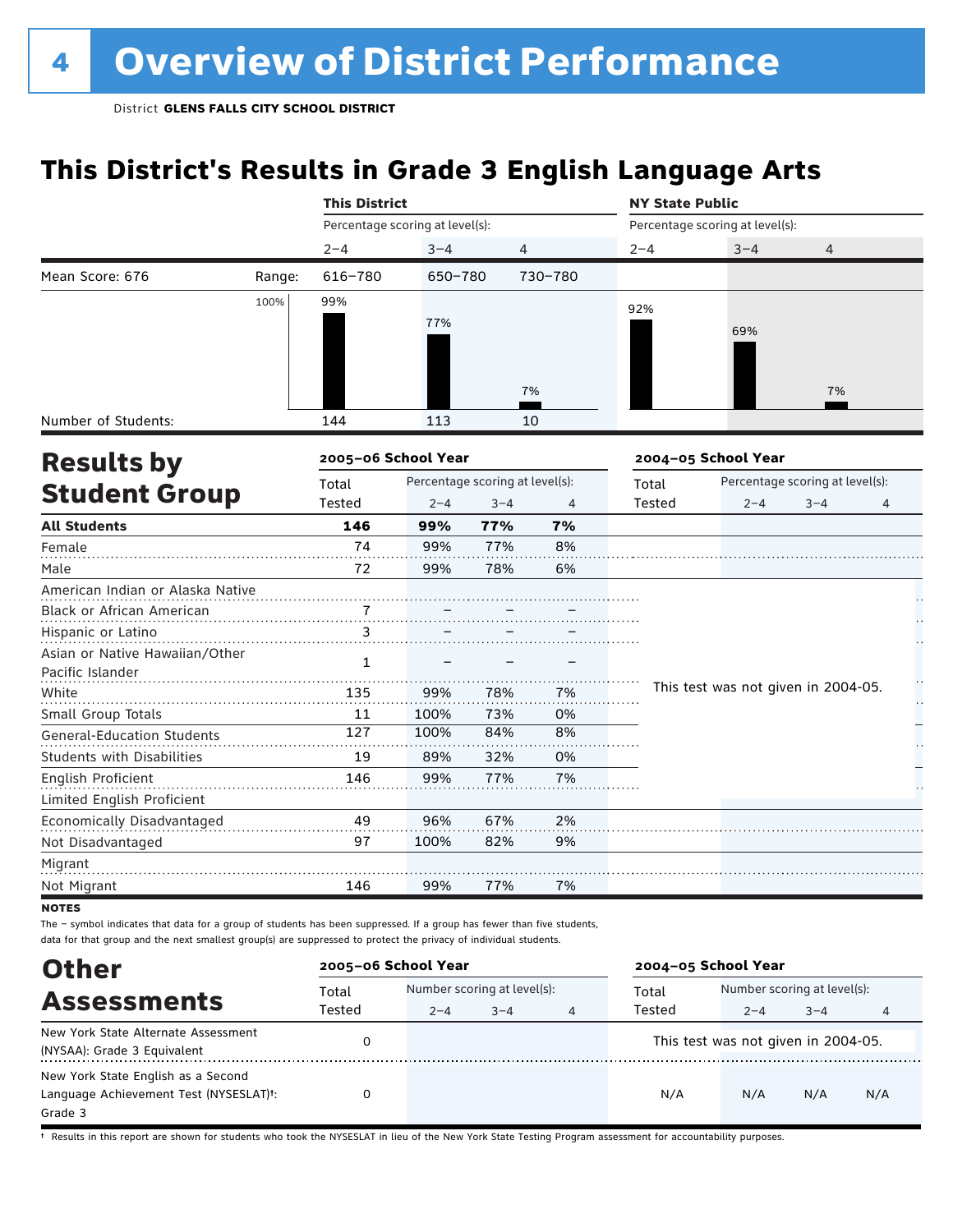## **This District's Results in Grade 3 Mathematics**

|                                           |        |                                 | <b>This District</b>            |         |         |         | <b>NY State Public</b>              |                                 |    |  |  |  |
|-------------------------------------------|--------|---------------------------------|---------------------------------|---------|---------|---------|-------------------------------------|---------------------------------|----|--|--|--|
|                                           |        | Percentage scoring at level(s): |                                 |         |         |         | Percentage scoring at level(s):     |                                 |    |  |  |  |
|                                           |        | $2 - 4$                         | $3 - 4$                         |         | 4       | $2 - 4$ | $3 - 4$                             | 4                               |    |  |  |  |
| Mean Score: 692                           | Range: | 624-770                         | 650-770                         |         | 703-770 |         |                                     |                                 |    |  |  |  |
|                                           | 100%   | 99%                             | 96%                             |         |         | 94%     |                                     |                                 |    |  |  |  |
|                                           |        |                                 |                                 |         |         |         | 81%                                 |                                 |    |  |  |  |
|                                           |        |                                 |                                 |         | 35%     |         |                                     |                                 |    |  |  |  |
|                                           |        |                                 |                                 |         |         |         |                                     | 25%                             |    |  |  |  |
| Number of Students:                       |        | 146                             | 141                             |         | 51      |         |                                     |                                 |    |  |  |  |
| <b>Results by</b><br><b>Student Group</b> |        | 2005-06 School Year             |                                 |         |         |         | 2004-05 School Year                 |                                 |    |  |  |  |
|                                           |        | Total                           | Percentage scoring at level(s): |         |         | Total   |                                     | Percentage scoring at level(s): |    |  |  |  |
|                                           |        | Tested                          | $2 - 4$                         | $3 - 4$ | 4       | Tested  | $2 - 4$                             | $3 - 4$                         | 4  |  |  |  |
| <b>All Students</b>                       |        | 147                             | 99%                             | 96%     | 35%     |         |                                     |                                 |    |  |  |  |
| Female                                    |        | 72                              | 99%                             | 96%     | 35%     |         |                                     |                                 |    |  |  |  |
| Male                                      |        | 75                              | 100%                            | 96%     | 35%     |         |                                     |                                 |    |  |  |  |
| American Indian or Alaska Native          |        |                                 |                                 |         |         |         |                                     |                                 |    |  |  |  |
| Black or African American                 |        |                                 |                                 |         |         |         |                                     |                                 |    |  |  |  |
| Hispanic or Latino                        |        | 3                               |                                 |         |         |         |                                     |                                 |    |  |  |  |
| Asian or Native Hawaiian/Other            |        | $\mathbf{1}$                    |                                 |         |         |         |                                     |                                 |    |  |  |  |
| Pacific Islander                          |        |                                 |                                 |         |         |         |                                     |                                 |    |  |  |  |
| White                                     |        | 136                             | 99%                             | 96%     | 38%     |         | This test was not given in 2004-05. |                                 | ķ. |  |  |  |
| Small Group Totals                        |        | 11                              | 100%                            | 91%     | 0%      |         |                                     |                                 |    |  |  |  |
| <b>General-Education Students</b>         |        | 128                             | 100%                            | 97%     | 40%     |         |                                     |                                 |    |  |  |  |
| <b>Students with Disabilities</b>         |        | 19                              | 95%                             | 89%     | 0%      |         |                                     |                                 |    |  |  |  |
| <b>English Proficient</b>                 |        | 147                             | 99%                             | 96%     | 35%     |         |                                     |                                 |    |  |  |  |
| Limited English Proficient                |        |                                 |                                 |         |         |         |                                     |                                 |    |  |  |  |
| Economically Disadvantaged                |        | 48                              | 100%                            | 96%     | 19%     |         |                                     |                                 |    |  |  |  |
| Not Disadvantaged                         |        | 99                              | 99%                             | 96%     | 42%     |         |                                     |                                 |    |  |  |  |
| Migrant                                   |        |                                 |                                 |         |         |         |                                     |                                 |    |  |  |  |
| Not Migrant                               |        | 147                             | 99%                             | 96%     | 35%     |         |                                     |                                 |    |  |  |  |
| <b>NOTES</b>                              |        |                                 |                                 |         |         |         |                                     |                                 |    |  |  |  |

| <b>Other</b>                                                       | 2005-06 School Year |                                        |         | 2004-05 School Year |                                        |         |   |  |
|--------------------------------------------------------------------|---------------------|----------------------------------------|---------|---------------------|----------------------------------------|---------|---|--|
| <b>Assessments</b>                                                 | Total<br>Tested     | Number scoring at level(s):<br>$2 - 4$ | $3 - 4$ | Total<br>Tested     | Number scoring at level(s):<br>$2 - 4$ | $3 - 4$ | 4 |  |
| New York State Alternate Assessment<br>(NYSAA): Grade 3 Equivalent |                     |                                        |         |                     | This test was not given in 2004-05.    |         |   |  |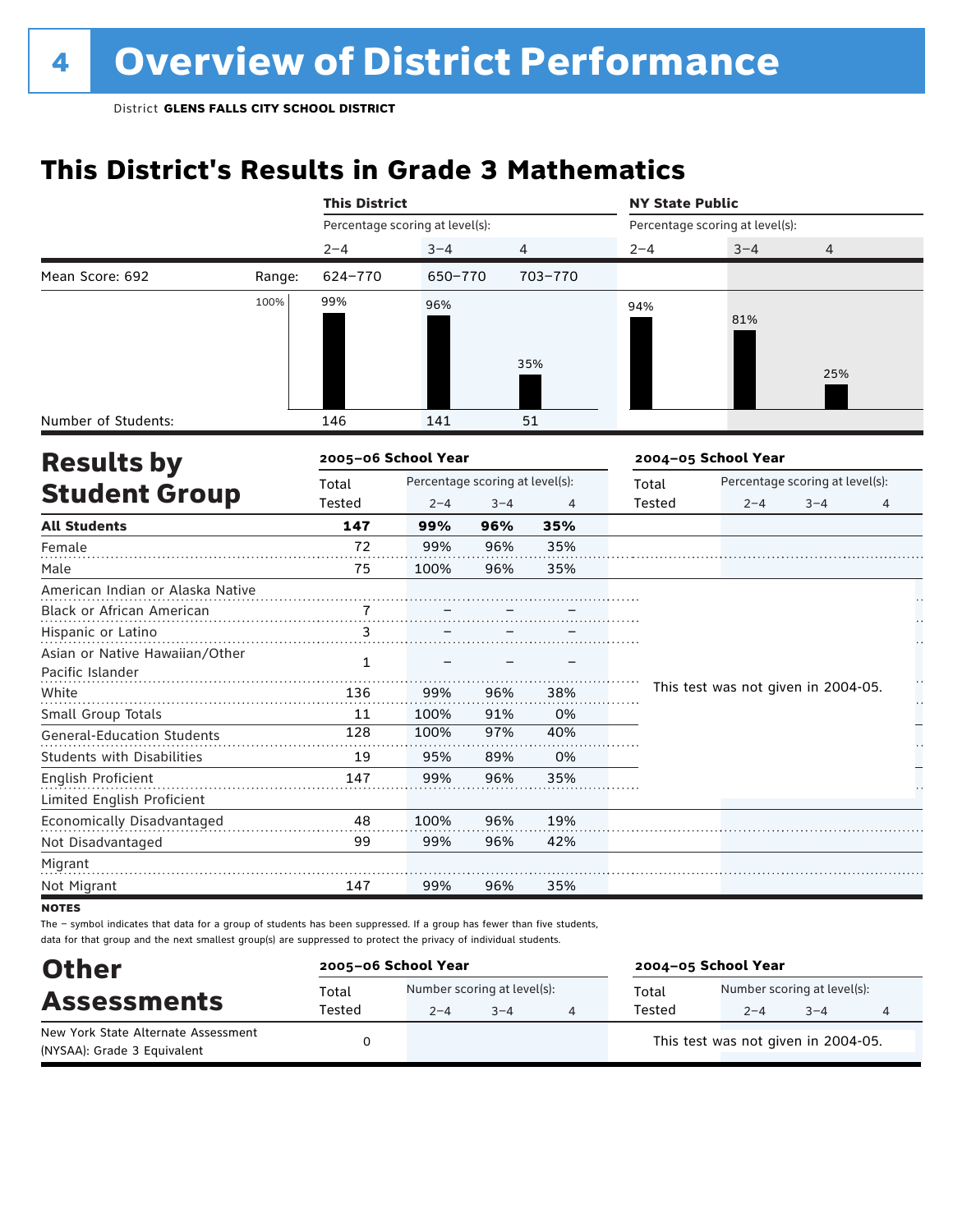## **This District's Results in Grade 4 English Language Arts**

|                                                    |        | <b>This District</b>            |                                 |         |                | <b>NY State Public</b> |                                                                  |                                 |   |  |
|----------------------------------------------------|--------|---------------------------------|---------------------------------|---------|----------------|------------------------|------------------------------------------------------------------|---------------------------------|---|--|
|                                                    |        | Percentage scoring at level(s): |                                 |         |                |                        | Percentage scoring at level(s):                                  |                                 |   |  |
|                                                    |        | $2 - 4$                         | $3 - 4$                         | 4       |                | $2 - 4$                | $3 - 4$                                                          | 4                               |   |  |
| Mean Score: 672                                    | Range: | $612 - 775$                     | 650-775                         |         | 716-775        |                        |                                                                  |                                 |   |  |
|                                                    | 100%   | 95%                             | 80%                             |         | 6%             | 91%                    | 69%                                                              | 9%                              |   |  |
|                                                    |        |                                 |                                 |         |                |                        |                                                                  |                                 |   |  |
| Number of Students:                                |        | 155                             | 131                             |         | 9              |                        |                                                                  |                                 |   |  |
| <b>Results by</b><br><b>Student Group</b>          |        | 2005-06 School Year             |                                 |         |                |                        | 2004-05 School Year                                              |                                 |   |  |
|                                                    |        | Total                           | Percentage scoring at level(s): |         |                | Total                  |                                                                  | Percentage scoring at level(s): |   |  |
|                                                    |        | <b>Tested</b>                   | $2 - 4$                         | $3 - 4$ | $\overline{4}$ | Tested                 | $2 - 4$                                                          | $3 - 4$                         | 4 |  |
| <b>All Students</b>                                |        | 163                             | 95%                             | 80%     | 6%             |                        |                                                                  |                                 |   |  |
| Female                                             |        | 75                              | 99%                             | 88%     | 5%             |                        |                                                                  |                                 |   |  |
| Male                                               |        | 88                              | 92%                             | 74%     | 6%             |                        |                                                                  |                                 |   |  |
| American Indian or Alaska Native                   |        |                                 |                                 |         |                |                        |                                                                  |                                 |   |  |
| Black or African American                          |        |                                 |                                 |         |                |                        |                                                                  |                                 |   |  |
| Hispanic or Latino                                 |        | $\mathfrak{p}$                  |                                 |         |                |                        | New assessments for elementary-                                  |                                 |   |  |
| Asian or Native Hawaiian/Other<br>Pacific Islander |        |                                 |                                 |         |                |                        | and middle-level English language<br>arts and mathematics were   |                                 |   |  |
| White                                              |        | 154                             | 95%                             | 81%     | 6%             |                        | administered in 2006. Results from                               |                                 |   |  |
| Small Group Totals                                 |        | 9                               | 89%                             | 78%     | 0%             |                        | these assessments cannot be directly                             |                                 |   |  |
| <b>General-Education Students</b>                  |        | 140                             | 99%                             | 89%     | 6%             |                        | compared to results from previously<br>administered assessments. |                                 |   |  |
| <b>Students with Disabilities</b>                  |        | 23                              | 70%                             | 30%     | 0%             |                        |                                                                  |                                 |   |  |
| English Proficient                                 |        | 163                             | 95%                             | 80%     | 6%             |                        |                                                                  |                                 |   |  |
| Limited English Proficient                         |        |                                 |                                 |         |                |                        |                                                                  |                                 |   |  |
| Economically Disadvantaged                         |        | 41                              | 88%                             | 59%     | 0%             |                        |                                                                  |                                 |   |  |
| Not Disadvantaged                                  |        | 122                             | 98%                             | 88%     | 7%             |                        |                                                                  |                                 |   |  |
| Migrant                                            |        |                                 |                                 |         |                |                        |                                                                  |                                 |   |  |
| Not Migrant                                        |        | 163                             | 95%                             | 80%     | 6%             |                        |                                                                  |                                 |   |  |
| UATEC                                              |        |                                 |                                 |         |                |                        |                                                                  |                                 |   |  |

**NOTES** 

The – symbol indicates that data for a group of students has been suppressed. If a group has fewer than five students, data for that group and the next smallest group(s) are suppressed to protect the privacy of individual students.

| <b>Other</b>                                        | 2005-06 School Year |         |                             |   | 2004-05 School Year |                             |         |   |
|-----------------------------------------------------|---------------------|---------|-----------------------------|---|---------------------|-----------------------------|---------|---|
| <b>Assessments</b>                                  | Total               |         | Number scoring at level(s): |   |                     | Number scoring at level(s): |         |   |
|                                                     | Tested              | $2 - 4$ | $3 - 4$                     | 4 | Tested              | $2 - 4$                     | $3 - 4$ | 4 |
| New York State Alternate Assessment                 |                     |         |                             |   |                     |                             |         |   |
| (NYSAA): Grade 4 Equivalent                         |                     |         |                             |   |                     |                             |         |   |
| New York State English as a Second                  |                     |         |                             |   |                     |                             |         |   |
| Language Achievement Test (NYSESLAT) <sup>t</sup> : |                     |         |                             |   |                     |                             |         |   |
| Grade 4                                             |                     |         |                             |   |                     |                             |         |   |

† Results in this report are shown for students who took the NYSESLAT in lieu of the New York State Testing Program assessment for accountability purposes.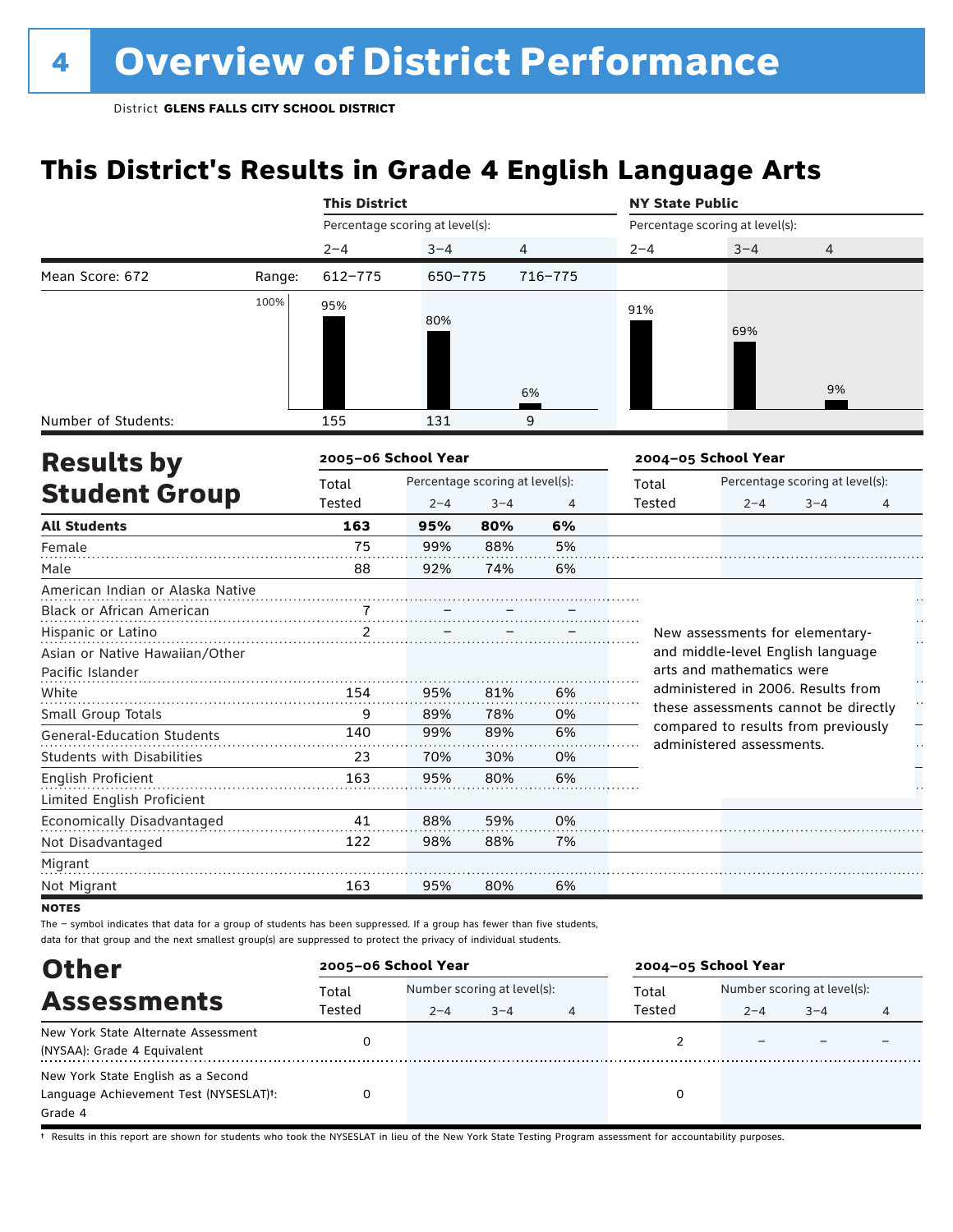## **This District's Results in Grade 4 Mathematics**

|                                                                                                                                             |        | <b>This District</b>            |                                 |         |                | <b>NY State Public</b> |                                                                            |                                 |   |
|---------------------------------------------------------------------------------------------------------------------------------------------|--------|---------------------------------|---------------------------------|---------|----------------|------------------------|----------------------------------------------------------------------------|---------------------------------|---|
|                                                                                                                                             |        | Percentage scoring at level(s): |                                 |         |                |                        | Percentage scoring at level(s):                                            |                                 |   |
|                                                                                                                                             |        | $2 - 4$                         | $3 - 4$                         |         | 4              | $2 - 4$                | $3 - 4$                                                                    | 4                               |   |
| Mean Score: 687                                                                                                                             | Range: | $622 - 800$                     | 650-800                         |         | 702-800        |                        |                                                                            |                                 |   |
|                                                                                                                                             | 100%   | 97%                             | 90%                             |         |                | 93%                    |                                                                            |                                 |   |
|                                                                                                                                             |        |                                 |                                 |         |                |                        | 78%                                                                        |                                 |   |
|                                                                                                                                             |        |                                 |                                 |         |                |                        |                                                                            |                                 |   |
|                                                                                                                                             |        |                                 |                                 |         | 28%            |                        |                                                                            | 26%                             |   |
|                                                                                                                                             |        |                                 |                                 |         |                |                        |                                                                            |                                 |   |
| Number of Students:                                                                                                                         |        | 160                             | 148                             |         | 46             |                        |                                                                            |                                 |   |
| <b>Results by</b><br><b>Student Group</b><br>Female<br>Pacific Islander<br>White<br>Small Group Totals<br><b>General-Education Students</b> |        | 2005-06 School Year             |                                 |         |                |                        | 2004-05 School Year                                                        |                                 |   |
|                                                                                                                                             |        | Total                           | Percentage scoring at level(s): |         |                | Total                  |                                                                            | Percentage scoring at level(s): |   |
|                                                                                                                                             |        | <b>Tested</b>                   | $2 - 4$                         | $3 - 4$ | $\overline{4}$ | Tested                 | $2 - 4$                                                                    | $3 - 4$                         | 4 |
| <b>All Students</b>                                                                                                                         |        | 165                             | 97%                             | 90%     | 28%            |                        |                                                                            |                                 |   |
|                                                                                                                                             |        | 78                              | 97%                             | 88%     | 23%            |                        |                                                                            |                                 |   |
| Male                                                                                                                                        |        | 87                              | 97%                             | 91%     | 32%            |                        |                                                                            |                                 |   |
| American Indian or Alaska Native                                                                                                            |        | $\mathbf{1}$                    |                                 |         |                |                        |                                                                            |                                 |   |
| Black or African American                                                                                                                   |        | 8                               |                                 |         |                |                        |                                                                            |                                 |   |
| Hispanic or Latino                                                                                                                          |        | $\mathbf{1}$                    |                                 |         |                |                        | New assessments for elementary-                                            |                                 |   |
| Asian or Native Hawaiian/Other                                                                                                              |        |                                 |                                 |         |                |                        | and middle-level English language                                          |                                 |   |
|                                                                                                                                             |        |                                 |                                 |         |                |                        | arts and mathematics were                                                  |                                 |   |
|                                                                                                                                             |        | 155                             | 97%                             | 90%     | 30%            |                        | administered in 2006. Results from<br>these assessments cannot be directly |                                 |   |
|                                                                                                                                             |        | 10                              | 90%                             | 90%     | 0%             |                        | compared to results from previously                                        |                                 |   |
|                                                                                                                                             |        | 141                             | 99%                             | 93%     | 30%            |                        | administered assessments.                                                  |                                 |   |
| <b>Students with Disabilities</b>                                                                                                           |        | 24                              | 83%                             | 71%     | 17%            |                        |                                                                            |                                 |   |
| English Proficient                                                                                                                          |        | 165                             | 97%                             | 90%     | 28%            |                        |                                                                            |                                 |   |
| Limited English Proficient                                                                                                                  |        |                                 |                                 |         |                |                        |                                                                            |                                 |   |
| Economically Disadvantaged                                                                                                                  |        | 42                              | 93%                             | 81%     | 17%            |                        |                                                                            |                                 |   |
| Not Disadvantaged                                                                                                                           |        | 123                             | 98%                             | 93%     | 32%            |                        |                                                                            |                                 |   |
| Migrant                                                                                                                                     |        |                                 |                                 |         |                |                        |                                                                            |                                 |   |
| Not Migrant                                                                                                                                 |        | 165                             | 97%                             | 90%     | 28%            |                        |                                                                            |                                 |   |

**NOTES** 

| <b>Other</b><br><b>Assessments</b>                                 | 2005-06 School Year |                                        |         | 2004-05 School Year |                                        |                          |                          |  |
|--------------------------------------------------------------------|---------------------|----------------------------------------|---------|---------------------|----------------------------------------|--------------------------|--------------------------|--|
|                                                                    | Total<br>Tested     | Number scoring at level(s):<br>$2 - 4$ | $3 - 4$ | Total<br>Tested     | Number scoring at level(s):<br>$2 - 4$ | $3 - 4$                  |                          |  |
| New York State Alternate Assessment<br>(NYSAA): Grade 4 Equivalent |                     |                                        |         |                     | $\overline{\phantom{0}}$               | $\overline{\phantom{0}}$ | $\overline{\phantom{0}}$ |  |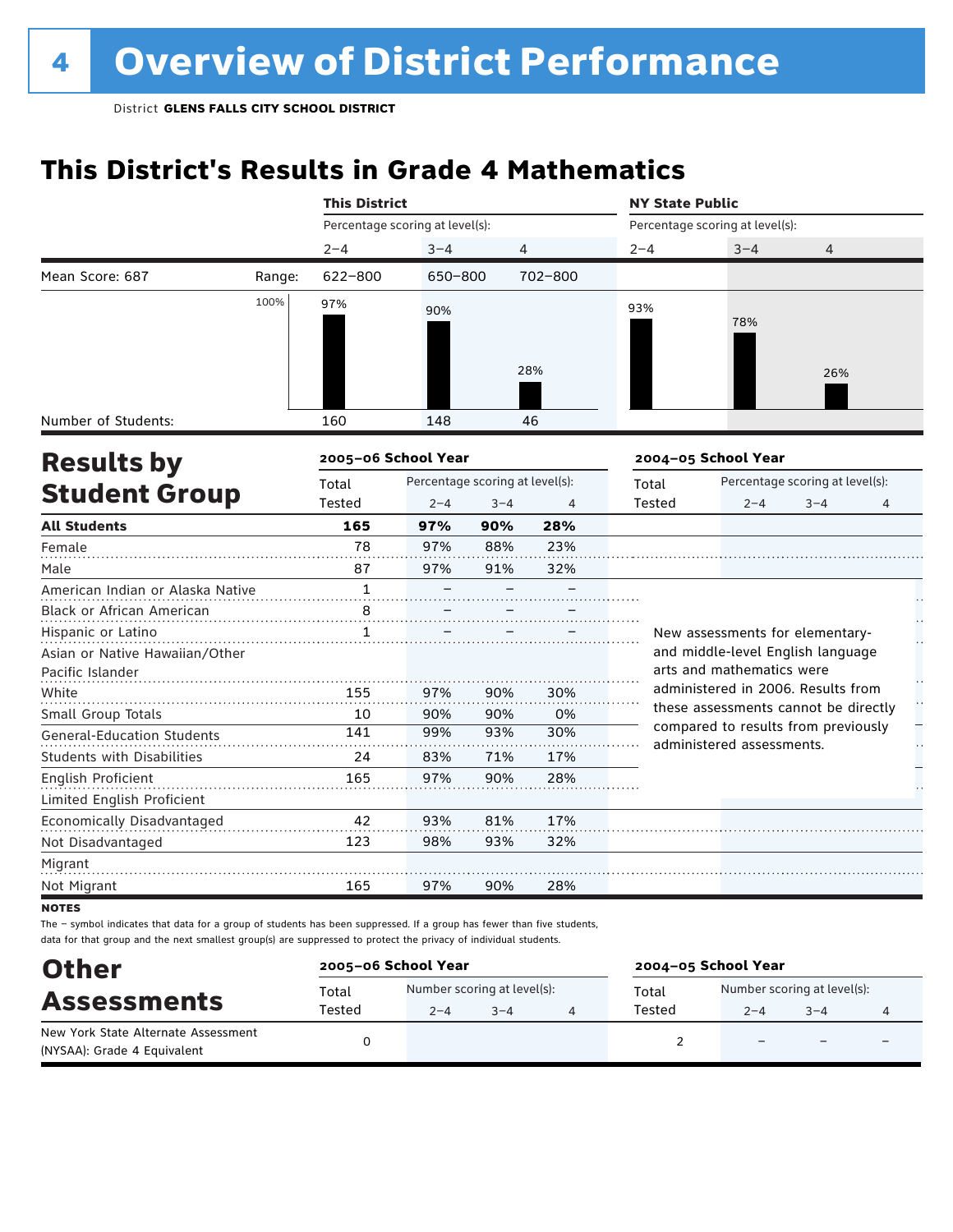## **This District's Results in Grade 4 Science**

|                                                    |        | <b>This District</b>            |                                 |         |            | <b>NY State Public</b>          |                     |                                 |         |  |
|----------------------------------------------------|--------|---------------------------------|---------------------------------|---------|------------|---------------------------------|---------------------|---------------------------------|---------|--|
|                                                    |        | Percentage scoring at level(s): |                                 |         |            | Percentage scoring at level(s): |                     |                                 |         |  |
|                                                    |        | $2 - 4$                         | $3 - 4$                         | 4       |            | $2 - 4$                         | $3 - 4$             | $\overline{4}$                  |         |  |
| Mean Score: 88                                     | Range: | $45 - 100$                      | $65 - 100$                      |         | $85 - 100$ |                                 |                     |                                 |         |  |
|                                                    | 100%   | 99% 100%                        | 98% 93%                         |         | 78%<br>62% | 97% 95%                         | 86% 80%             |                                 | 49% 42% |  |
| $2005 - 06$<br>$2004 - 05$                         |        |                                 |                                 |         |            |                                 |                     |                                 |         |  |
| Number of Students:                                |        | 166 163                         | 163 152                         |         | 130 101    |                                 |                     |                                 |         |  |
| <b>Results by</b>                                  |        | 2005-06 School Year             |                                 |         |            |                                 | 2004-05 School Year |                                 |         |  |
|                                                    |        | Total                           | Percentage scoring at level(s): |         |            | Total                           |                     | Percentage scoring at level(s): |         |  |
| <b>Student Group</b>                               |        | Tested                          | $2 - 4$                         | $3 - 4$ | 4          | Tested                          | $2 - 4$             | $3 - 4$                         | 4       |  |
| <b>All Students</b>                                |        | 167                             | 99%                             | 98%     | 78%        | 163                             | 100%                | 93%                             | 62%     |  |
| Female                                             |        | 79                              | 100%                            | 99%     | 77%        | 80                              | 100%                | 89%                             | 64%     |  |
| Male                                               |        | 88                              | 99%                             | 97%     | 78%        | 83                              | 100%                | 98%                             | 60%     |  |
| American Indian or Alaska Native                   |        | $\mathbf{1}$                    |                                 |         |            |                                 |                     |                                 |         |  |
| Black or African American                          |        | $\overset{8}{\ldots}$           |                                 |         |            | 11                              | 100%                | 82%                             | 36%     |  |
| Hispanic or Latino                                 |        | $\mathbf{1}$                    |                                 |         |            | 3                               |                     |                                 |         |  |
| Asian or Native Hawaiian/Other<br>Pacific Islander |        |                                 |                                 |         |            | 2                               |                     |                                 |         |  |
| White                                              |        | 157                             | 99%                             | 98%     | 80%        | 147                             | 100%                | 95%                             | 63%     |  |
| Small Group Totals                                 |        | 10                              | 100%                            | 90%     | 50%        | 5                               | 100%                | 80%                             | 80%     |  |
| <b>General-Education Students</b>                  |        | 142                             | 100%                            | 99%     | 83%        | 141                             | 100%                | 96%                             | 70%     |  |
| Students with Disabilities                         |        | 25                              | 96%                             | 92%     | 48%        | 22                              | 100%                | 77%                             | 9%      |  |
| <b>English Proficient</b>                          |        | 167                             | 99%                             | 98%     | 78%        | 163                             | 100%                | 93%                             | 62%     |  |
| Limited English Proficient                         |        |                                 |                                 |         |            |                                 |                     |                                 |         |  |
| Economically Disadvantaged                         |        | 43                              | 100%                            | 98%     | 63%        | 63                              | 100%                | 92%                             | 52%     |  |
| Not Disadvantaged                                  |        | 124                             | 99%                             | 98%     | 83%        | 100                             | 100%                | 94%                             | 68%     |  |
| Migrant                                            |        |                                 |                                 |         |            |                                 |                     |                                 |         |  |
| Not Migrant                                        |        | 167                             | 99%                             | 98%     | 78%        | 163                             | 100%                | 93%                             | 62%     |  |

**NOTES** 

| <b>Other</b><br><b>Assessments</b>                                 | 2005-06 School Year |         |                                        | 2004-05 School Year |         |                                        |  |  |
|--------------------------------------------------------------------|---------------------|---------|----------------------------------------|---------------------|---------|----------------------------------------|--|--|
|                                                                    | Total<br>Tested     | $2 - 4$ | Number scoring at level(s):<br>$3 - 4$ | Total<br>Tested     | $2 - 4$ | Number scoring at level(s):<br>$3 - 4$ |  |  |
| New York State Alternate Assessment<br>(NYSAA): Grade 4 Equivalent |                     |         |                                        |                     |         | $\overline{\phantom{0}}$               |  |  |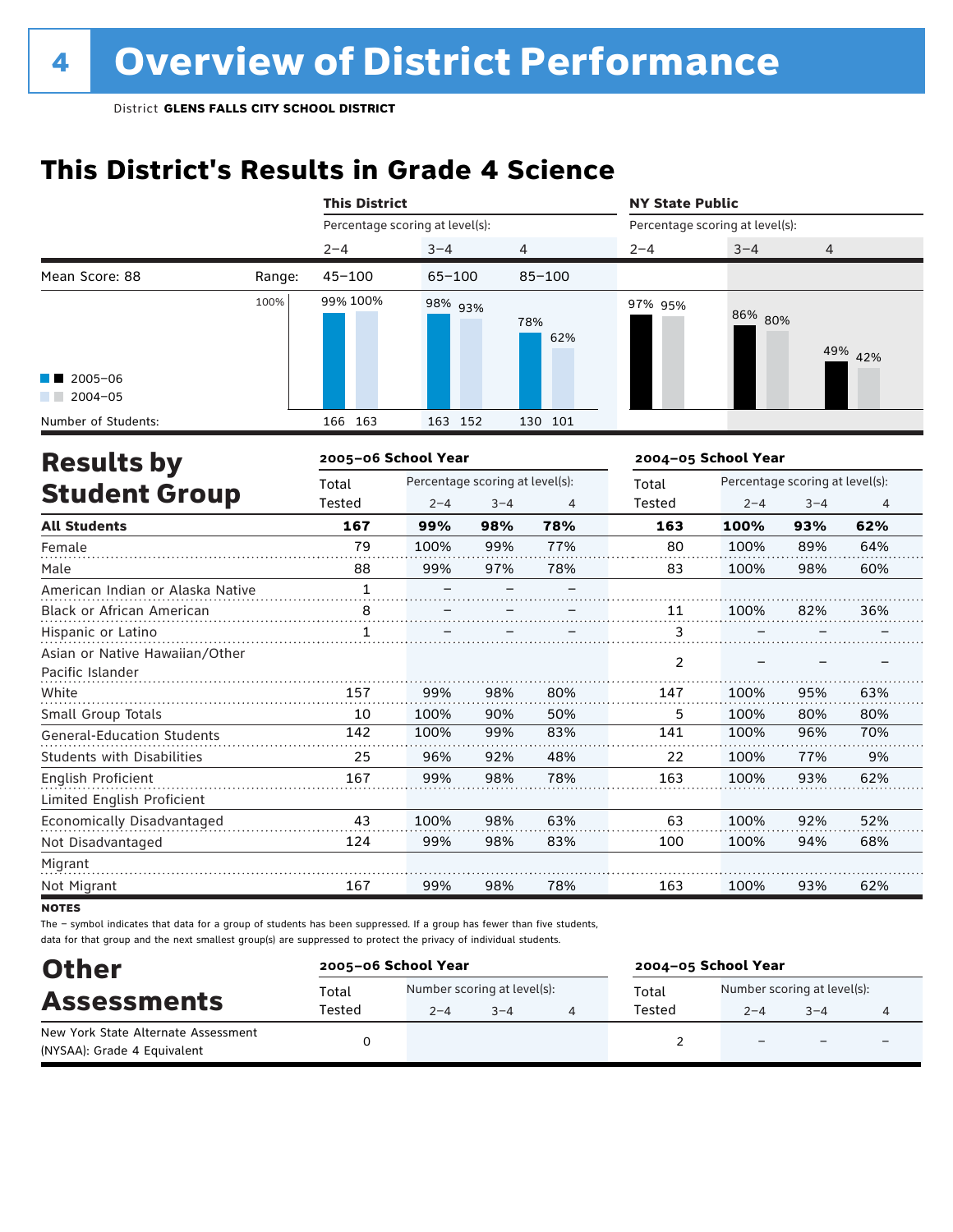## **This District's Results in Grade 5 English Language Arts**

|                                                  |        | <b>This District</b>            |                                 |         |             | <b>NY State Public</b> |                                     |                                 |    |  |
|--------------------------------------------------|--------|---------------------------------|---------------------------------|---------|-------------|------------------------|-------------------------------------|---------------------------------|----|--|
|                                                  |        | Percentage scoring at level(s): |                                 |         |             |                        | Percentage scoring at level(s):     |                                 |    |  |
|                                                  |        | $2 - 4$                         | $3 - 4$                         |         | 4           | $2 - 4$                | $3 - 4$                             | 4                               |    |  |
| Mean Score: 661                                  | Range: | 608-795                         | 650-795                         |         | $711 - 795$ |                        |                                     |                                 |    |  |
|                                                  | 100%   | 94%                             |                                 |         |             | 94%                    |                                     |                                 |    |  |
|                                                  |        |                                 |                                 |         |             |                        | 67%                                 |                                 |    |  |
|                                                  |        |                                 | 62%                             |         |             |                        |                                     |                                 |    |  |
|                                                  |        |                                 |                                 |         |             |                        |                                     |                                 |    |  |
|                                                  |        |                                 |                                 |         | 12%         |                        |                                     | 12%                             |    |  |
| Number of Students:                              |        | 147                             | 97                              |         | 19          |                        |                                     |                                 |    |  |
|                                                  |        | 2005-06 School Year             |                                 |         |             |                        | 2004-05 School Year                 |                                 |    |  |
| <b>Student Group</b>                             |        | Total                           | Percentage scoring at level(s): |         |             | Total                  |                                     | Percentage scoring at level(s): |    |  |
|                                                  |        | Tested                          | $2 - 4$                         | $3 - 4$ | 4           | Tested                 | $2 - 4$                             | $3 - 4$                         | 4  |  |
| <b>All Students</b>                              |        | 157                             | 94%                             | 62%     | 12%         |                        |                                     |                                 |    |  |
| Female                                           |        | 71                              | 96%                             | 61%     | 14%         |                        |                                     |                                 |    |  |
| Male                                             |        | 86                              | 92%                             | 63%     | 10%         |                        |                                     |                                 |    |  |
| American Indian or Alaska Native                 |        |                                 |                                 |         |             |                        |                                     |                                 |    |  |
| Black or African American                        |        | 9                               |                                 |         |             |                        |                                     |                                 |    |  |
| Hispanic or Latino                               |        | 2                               |                                 |         |             |                        |                                     |                                 |    |  |
| Asian or Native Hawaiian/Other                   |        | $\mathbf{1}$                    |                                 |         |             |                        |                                     |                                 |    |  |
| Pacific Islander                                 |        |                                 |                                 |         |             |                        |                                     |                                 | Ì, |  |
| White                                            |        | 145                             | 94%                             | 64%     | 13%         |                        | This test was not given in 2004-05. |                                 | ŀ, |  |
| Small Group Totals                               |        | 12                              | 92%                             | 33%     | 0%          |                        |                                     |                                 |    |  |
| <b>General-Education Students</b>                |        | 133                             | 98%                             | 71%     | 14%         |                        |                                     |                                 |    |  |
| <b>Students with Disabilities</b>                |        | 24                              | 71%                             | 8%      | 0%          |                        |                                     |                                 |    |  |
| <b>English Proficient</b>                        |        | 157                             | 94%                             | 62%     | 12%         |                        |                                     |                                 |    |  |
| Limited English Proficient                       |        |                                 |                                 |         |             |                        |                                     |                                 |    |  |
| Economically Disadvantaged                       |        | 54                              | 91%                             | 48%     | 2%          |                        |                                     |                                 |    |  |
| Not Disadvantaged                                |        | 103                             | 95%                             | 69%     | 17%         |                        |                                     |                                 |    |  |
| Migrant                                          |        |                                 |                                 |         |             |                        |                                     |                                 |    |  |
|                                                  |        | 157                             | 94%                             | 62%     | 12%         |                        |                                     |                                 |    |  |
| <b>Results by</b><br>Not Migrant<br><b>NOTES</b> |        |                                 |                                 |         |             |                        |                                     |                                 |    |  |

The – symbol indicates that data for a group of students has been suppressed. If a group has fewer than five students, data for that group and the next smallest group(s) are suppressed to protect the privacy of individual students.

| <b>Other</b>                                                                                         | 2005-06 School Year |                          |                                        |   | 2004-05 School Year                 |                                        |         |     |
|------------------------------------------------------------------------------------------------------|---------------------|--------------------------|----------------------------------------|---|-------------------------------------|----------------------------------------|---------|-----|
| <b>Assessments</b>                                                                                   | Total<br>Tested     | $2 - 4$                  | Number scoring at level(s):<br>$3 - 4$ | 4 | Total<br>Tested                     | Number scoring at level(s):<br>$2 - 4$ | $3 - 4$ | 4   |
| New York State Alternate Assessment<br>(NYSAA): Grade 5 Equivalent                                   |                     | $\overline{\phantom{0}}$ |                                        |   | This test was not given in 2004-05. |                                        |         |     |
| New York State English as a Second<br>Language Achievement Test (NYSESLAT) <sup>+</sup> :<br>Grade 5 |                     |                          |                                        |   | N/A                                 | N/A                                    | N/A     | N/A |

† Results in this report are shown for students who took the NYSESLAT in lieu of the New York State Testing Program assessment for accountability purposes.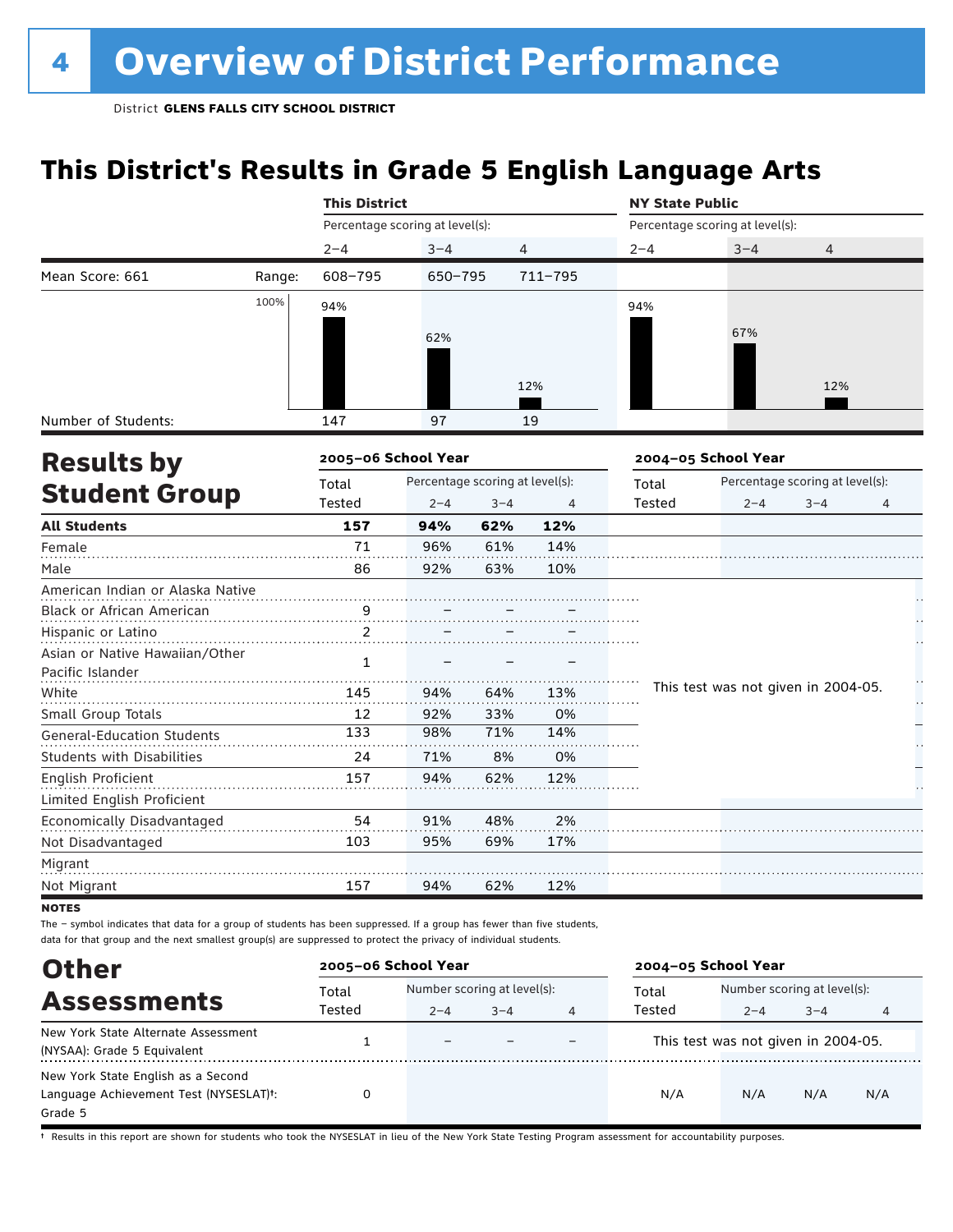## **This District's Results in Grade 5 Mathematics**

|                                   |        | <b>This District</b>            |                                 |                |         | <b>NY State Public</b> |                                     |                                 |    |
|-----------------------------------|--------|---------------------------------|---------------------------------|----------------|---------|------------------------|-------------------------------------|---------------------------------|----|
|                                   |        | Percentage scoring at level(s): |                                 |                |         |                        | Percentage scoring at level(s):     |                                 |    |
|                                   |        | $2 - 4$                         | $3 - 4$                         | $\overline{4}$ |         | $2 - 4$                | $3 - 4$                             | 4                               |    |
| Mean Score: 671                   | Range: | 619-780                         | 650-780                         |                | 699-780 |                        |                                     |                                 |    |
|                                   | 100%   | 98%                             |                                 |                |         | 90%                    |                                     |                                 |    |
|                                   |        |                                 | 80%                             |                |         |                        | 68%                                 |                                 |    |
|                                   |        |                                 |                                 |                |         |                        |                                     |                                 |    |
|                                   |        |                                 |                                 |                |         |                        |                                     |                                 |    |
|                                   |        |                                 |                                 |                | 17%     |                        |                                     | 19%                             |    |
| Number of Students:               |        | 158                             | 129                             |                | 28      |                        |                                     |                                 |    |
| <b>Results by</b>                 |        | 2005-06 School Year             |                                 |                |         |                        | 2004-05 School Year                 |                                 |    |
|                                   |        | Total                           | Percentage scoring at level(s): |                |         | Total                  |                                     | Percentage scoring at level(s): |    |
| <b>Student Group</b>              |        | Tested                          | $2 - 4$                         | $3 - 4$        | 4       | Tested                 | $2 - 4$                             | $3 - 4$                         | 4  |
| <b>All Students</b>               |        | 162                             | 98%                             | 80%            | 17%     |                        |                                     |                                 |    |
| Female                            |        | 75                              | 99%                             | 83%            | 13%     |                        |                                     |                                 |    |
| Male                              |        | 87                              | 97%                             | 77%            | 21%     |                        |                                     |                                 |    |
| American Indian or Alaska Native  |        |                                 |                                 |                |         |                        |                                     |                                 |    |
| Black or African American         |        | 10                              |                                 |                |         |                        |                                     |                                 |    |
| Hispanic or Latino                |        | $\overline{c}$                  |                                 |                |         |                        |                                     |                                 |    |
| Asian or Native Hawaiian/Other    |        | 1                               |                                 |                |         |                        |                                     |                                 |    |
| Pacific Islander                  |        |                                 |                                 |                |         |                        |                                     |                                 | Ì, |
| White                             |        | 149                             | 98%                             | 80%            | 18%     |                        | This test was not given in 2004-05. |                                 | ŗ. |
| Small Group Totals                |        | 13                              | 92%                             | 77%            | 8%      |                        |                                     |                                 |    |
| <b>General-Education Students</b> |        | 136                             | 99%                             | 88%            | 21%     |                        |                                     |                                 |    |
| <b>Students with Disabilities</b> |        | 26                              | 88%                             | 38%            | 0%      |                        |                                     |                                 |    |
| English Proficient                |        | 162                             | 98%                             | 80%            | 17%     |                        |                                     |                                 |    |
| Limited English Proficient        |        |                                 |                                 |                |         |                        |                                     |                                 |    |
| Economically Disadvantaged        |        | 56                              | 98%                             | 75%            | 9%      |                        |                                     |                                 |    |
| Not Disadvantaged                 |        | 106                             | 97%                             | 82%            | 22%     |                        |                                     |                                 |    |
| Migrant                           |        |                                 |                                 |                |         |                        |                                     |                                 |    |
| Not Migrant                       |        | 162                             | 98%                             | 80%            | 17%     |                        |                                     |                                 |    |
| <b>NOTES</b>                      |        |                                 |                                 |                |         |                        |                                     |                                 |    |

| <b>Other</b><br><b>Assessments</b>                                 | 2005-06 School Year |                                        |         |                          | 2004-05 School Year |                                        |         |  |  |
|--------------------------------------------------------------------|---------------------|----------------------------------------|---------|--------------------------|---------------------|----------------------------------------|---------|--|--|
|                                                                    | Total<br>Tested     | Number scoring at level(s):<br>$2 - 4$ | $3 - 4$ |                          | Total<br>Tested     | Number scoring at level(s):<br>$2 - 4$ | $3 - 4$ |  |  |
| New York State Alternate Assessment<br>(NYSAA): Grade 5 Equivalent |                     | $\overline{\phantom{0}}$               |         | $\overline{\phantom{0}}$ |                     | This test was not given in 2004-05.    |         |  |  |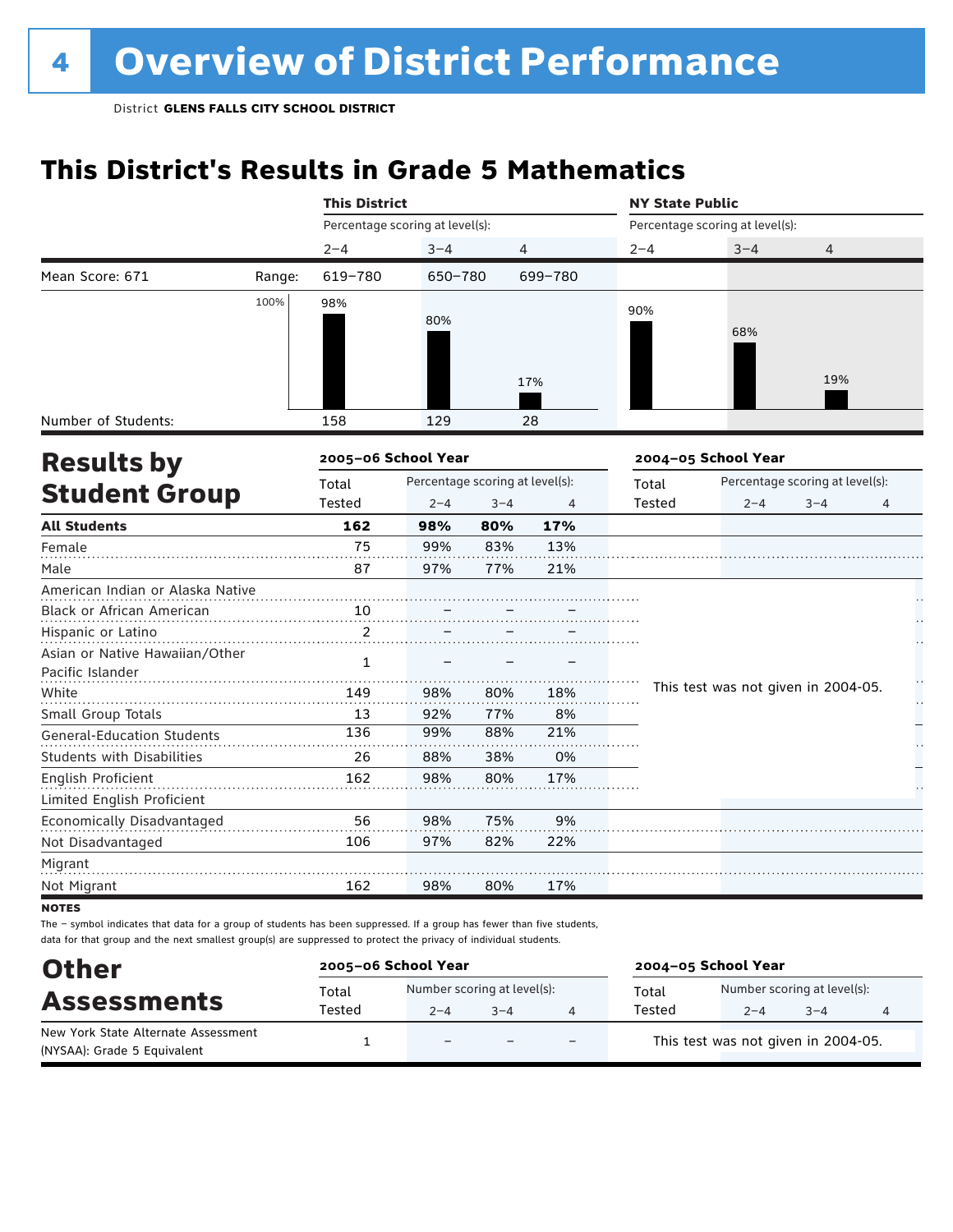## **This District's Results in Grade 6 English Language Arts**

|                                   |        | <b>This District</b>            |                                 |         |         | <b>NY State Public</b> |                                     |                                 |    |  |  |
|-----------------------------------|--------|---------------------------------|---------------------------------|---------|---------|------------------------|-------------------------------------|---------------------------------|----|--|--|
|                                   |        | Percentage scoring at level(s): |                                 |         |         |                        | Percentage scoring at level(s):     |                                 |    |  |  |
|                                   |        | $2 - 4$                         | $3 - 4$                         | 4       |         | $2 - 4$                | $3 - 4$                             | 4                               |    |  |  |
| Mean Score: 665                   | Range: | 598-785                         | 650-785                         |         | 705-785 |                        |                                     |                                 |    |  |  |
|                                   | 100%   | 95%                             |                                 |         |         | 93%                    |                                     |                                 |    |  |  |
|                                   |        |                                 | 70%                             |         |         |                        |                                     |                                 |    |  |  |
|                                   |        |                                 |                                 |         |         |                        | 60%                                 |                                 |    |  |  |
|                                   |        |                                 |                                 |         |         |                        |                                     |                                 |    |  |  |
|                                   |        |                                 |                                 |         | 16%     |                        |                                     | 12%                             |    |  |  |
| Number of Students:               |        | 188                             | 138                             |         | 32      |                        |                                     |                                 |    |  |  |
| <b>Results by</b>                 |        | 2005-06 School Year             |                                 |         |         |                        | 2004-05 School Year                 |                                 |    |  |  |
|                                   |        | Total                           | Percentage scoring at level(s): |         |         | Total                  |                                     | Percentage scoring at level(s): |    |  |  |
| <b>Student Group</b>              |        | Tested                          | $2 - 4$                         | $3 - 4$ | 4       | Tested                 | $2 - 4$                             | $3 - 4$                         | 4  |  |  |
| <b>All Students</b>               |        | 198                             | 95%                             | 70%     | 16%     |                        |                                     |                                 |    |  |  |
| Female                            |        | 101                             | 95%                             | 67%     | 17%     |                        |                                     |                                 |    |  |  |
| Male                              |        | 97                              | 95%                             | 72%     | 15%     |                        |                                     |                                 |    |  |  |
| American Indian or Alaska Native  |        |                                 |                                 |         |         |                        |                                     |                                 |    |  |  |
| Black or African American         |        | 6                               |                                 |         |         |                        |                                     |                                 |    |  |  |
| Hispanic or Latino                |        | 6                               | 83%                             | 50%     | 17%     |                        |                                     |                                 |    |  |  |
| Asian or Native Hawaiian/Other    |        | 4                               |                                 |         |         |                        |                                     |                                 |    |  |  |
| Pacific Islander                  |        |                                 |                                 |         |         |                        |                                     |                                 | Ì, |  |  |
| White                             |        | 182                             | 96%                             | 71%     | 16%     |                        | This test was not given in 2004-05. |                                 | ŗ. |  |  |
| Small Group Totals                |        | 10                              | 90%                             | 50%     | 20%     |                        |                                     |                                 |    |  |  |
| <b>General-Education Students</b> |        | 196                             |                                 |         |         |                        |                                     |                                 |    |  |  |
| <b>Students with Disabilities</b> |        | 2                               |                                 |         |         |                        |                                     |                                 |    |  |  |
| <b>English Proficient</b>         |        | 198                             | 95%                             | 70%     | 16%     |                        |                                     |                                 |    |  |  |
| Limited English Proficient        |        |                                 |                                 |         |         |                        |                                     |                                 |    |  |  |
| Economically Disadvantaged        |        | 67                              | 90%                             | 54%     | 3%      |                        |                                     |                                 |    |  |  |
| Not Disadvantaged                 |        | 131                             | 98%                             | 78%     | 23%     |                        |                                     |                                 |    |  |  |
| Migrant                           |        |                                 |                                 |         |         |                        |                                     |                                 |    |  |  |
| Not Migrant                       |        | 198                             | 95%                             | 70%     | 16%     |                        |                                     |                                 |    |  |  |
| <b>NOTES</b>                      |        |                                 |                                 |         |         |                        |                                     |                                 |    |  |  |

The – symbol indicates that data for a group of students has been suppressed. If a group has fewer than five students, data for that group and the next smallest group(s) are suppressed to protect the privacy of individual students.

| <b>Other</b>                                        | 2005-06 School Year |                             |         |   | 2004-05 School Year |                                     |         |     |
|-----------------------------------------------------|---------------------|-----------------------------|---------|---|---------------------|-------------------------------------|---------|-----|
| <b>Assessments</b>                                  | Total               | Number scoring at level(s): |         |   | Total               | Number scoring at level(s):         |         |     |
|                                                     | Tested              | $2 - 4$                     | $3 - 4$ | 4 | Tested              | $2 - 4$                             | $3 - 4$ | 4   |
| New York State Alternate Assessment                 |                     |                             |         |   |                     | This test was not given in 2004-05. |         |     |
| (NYSAA): Grade 6 Equivalent                         |                     |                             |         |   |                     |                                     |         |     |
| New York State English as a Second                  |                     |                             |         |   |                     |                                     |         |     |
| Language Achievement Test (NYSESLAT) <sup>t</sup> : |                     |                             |         |   | N/A                 | N/A                                 | N/A     | N/A |
| Grade 6                                             |                     |                             |         |   |                     |                                     |         |     |

† Results in this report are shown for students who took the NYSESLAT in lieu of the New York State Testing Program assessment for accountability purposes.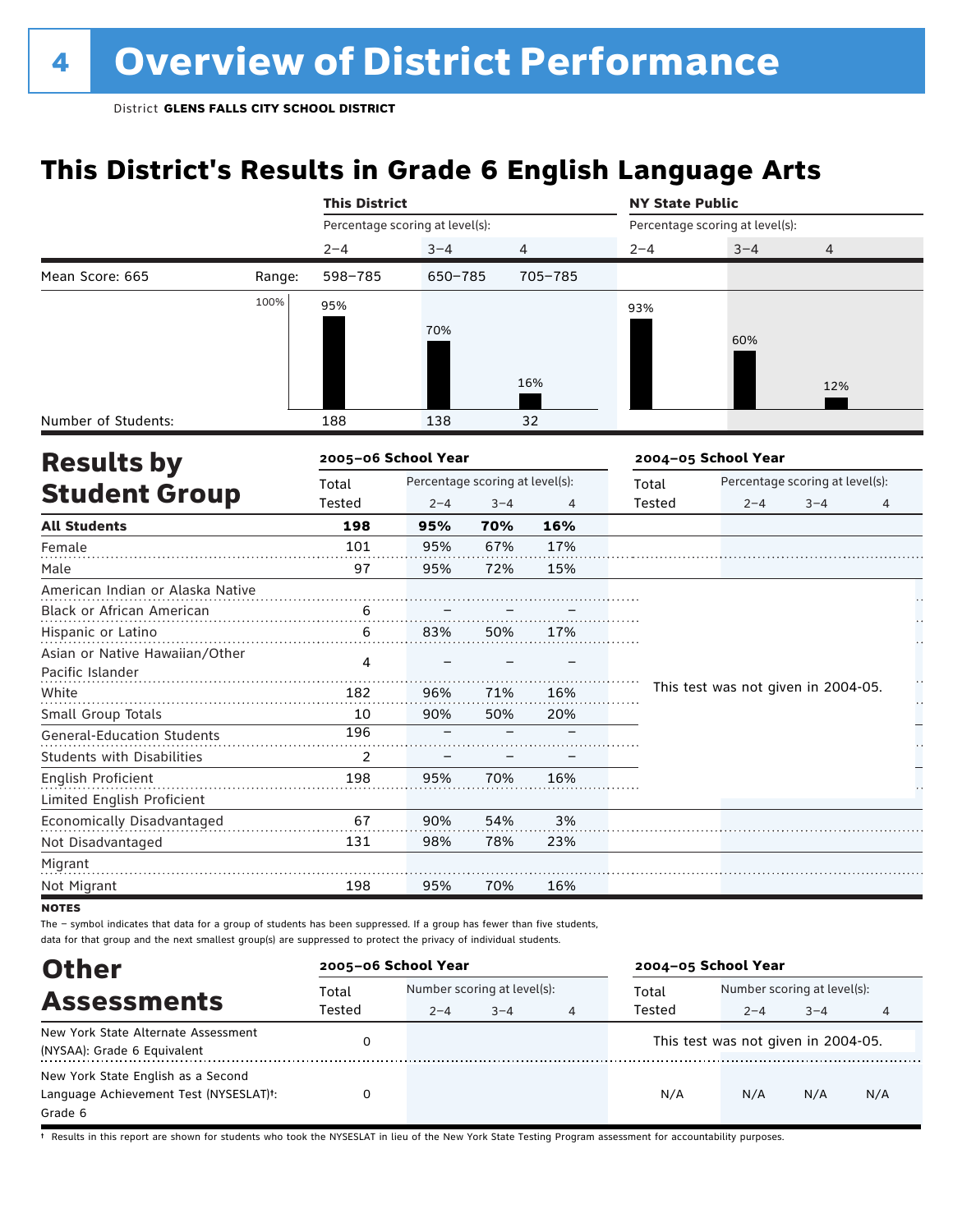## **This District's Results in Grade 6 Mathematics**

|                                   |        | <b>This District</b>            |                                 |         |         | <b>NY State Public</b> |                                     |                                 |    |
|-----------------------------------|--------|---------------------------------|---------------------------------|---------|---------|------------------------|-------------------------------------|---------------------------------|----|
|                                   |        | Percentage scoring at level(s): |                                 |         |         |                        | Percentage scoring at level(s):     |                                 |    |
|                                   |        | $2 - 4$                         | $3 - 4$                         | 4       |         | $2 - 4$                | $3 - 4$                             | 4                               |    |
| Mean Score: 654                   | Range: | 616-780                         | 650-780                         |         | 696-780 |                        |                                     |                                 |    |
|                                   | 100%   | 88%                             |                                 |         |         | 87%                    |                                     |                                 |    |
|                                   |        |                                 |                                 |         |         |                        |                                     |                                 |    |
|                                   |        |                                 | 64%                             |         |         |                        | 60%                                 |                                 |    |
|                                   |        |                                 |                                 |         |         |                        |                                     |                                 |    |
|                                   |        |                                 |                                 |         | 11%     |                        |                                     | 13%                             |    |
| Number of Students:               |        | 178                             | 129                             |         | 22      |                        |                                     |                                 |    |
| <b>Results by</b>                 |        | 2005-06 School Year             |                                 |         |         |                        | 2004-05 School Year                 |                                 |    |
|                                   |        | Total                           | Percentage scoring at level(s): |         |         | Total                  |                                     | Percentage scoring at level(s): |    |
| <b>Student Group</b>              |        | Tested                          | $2 - 4$                         | $3 - 4$ | 4       | Tested                 | $2 - 4$                             | $3 - 4$                         | 4  |
| <b>All Students</b>               |        | 202                             | 88%                             | 64%     | 11%     |                        |                                     |                                 |    |
| Female                            |        | 101                             | 84%                             | 61%     | 10%     |                        |                                     |                                 |    |
| Male                              |        | 101                             | 92%                             | 66%     | 12%     |                        |                                     |                                 |    |
| American Indian or Alaska Native  |        |                                 |                                 |         |         |                        |                                     |                                 |    |
| Black or African American         |        | 6                               |                                 |         |         |                        |                                     |                                 |    |
| Hispanic or Latino                |        | 6                               | 100%                            | 50%     | 0%      |                        |                                     |                                 |    |
| Asian or Native Hawaiian/Other    |        | 4                               |                                 |         |         |                        |                                     |                                 |    |
| Pacific Islander                  |        |                                 |                                 |         |         |                        |                                     |                                 | Ì, |
| White                             |        | 186                             | 88%                             | 65%     | 12%     |                        | This test was not given in 2004-05. |                                 | ŗ. |
| Small Group Totals                |        | 10                              | 80%                             | 60%     | 0%      |                        |                                     |                                 |    |
| <b>General-Education Students</b> |        | 201                             |                                 |         |         |                        |                                     |                                 |    |
| <b>Students with Disabilities</b> |        | 1                               |                                 |         |         |                        |                                     |                                 |    |
| English Proficient                |        | 202                             | 88%                             | 64%     | 11%     |                        |                                     |                                 |    |
| Limited English Proficient        |        |                                 |                                 |         |         |                        |                                     |                                 |    |
| Economically Disadvantaged        |        | 68                              | 78%                             | 46%     | 7%      |                        |                                     |                                 |    |
| Not Disadvantaged                 |        | 134                             | 93%                             | 73%     | 13%     |                        |                                     |                                 |    |
| Migrant                           |        |                                 |                                 |         |         |                        |                                     |                                 |    |
| Not Migrant                       |        | 202                             | 88%                             | 64%     | 11%     |                        |                                     |                                 |    |
| <b>NOTES</b>                      |        |                                 |                                 |         |         |                        |                                     |                                 |    |

| <b>Other</b>                                                       | 2005-06 School Year |         | 2004-05 School Year         |        |                                     |                             |  |  |
|--------------------------------------------------------------------|---------------------|---------|-----------------------------|--------|-------------------------------------|-----------------------------|--|--|
| <b>Assessments</b>                                                 | Total               |         | Number scoring at level(s): | Total  |                                     | Number scoring at level(s): |  |  |
|                                                                    | Tested              | $2 - 4$ | $3 - 4$                     | Tested | $2 - 4$                             | $3 - 4$                     |  |  |
| New York State Alternate Assessment<br>(NYSAA): Grade 6 Equivalent |                     |         |                             |        | This test was not given in 2004-05. |                             |  |  |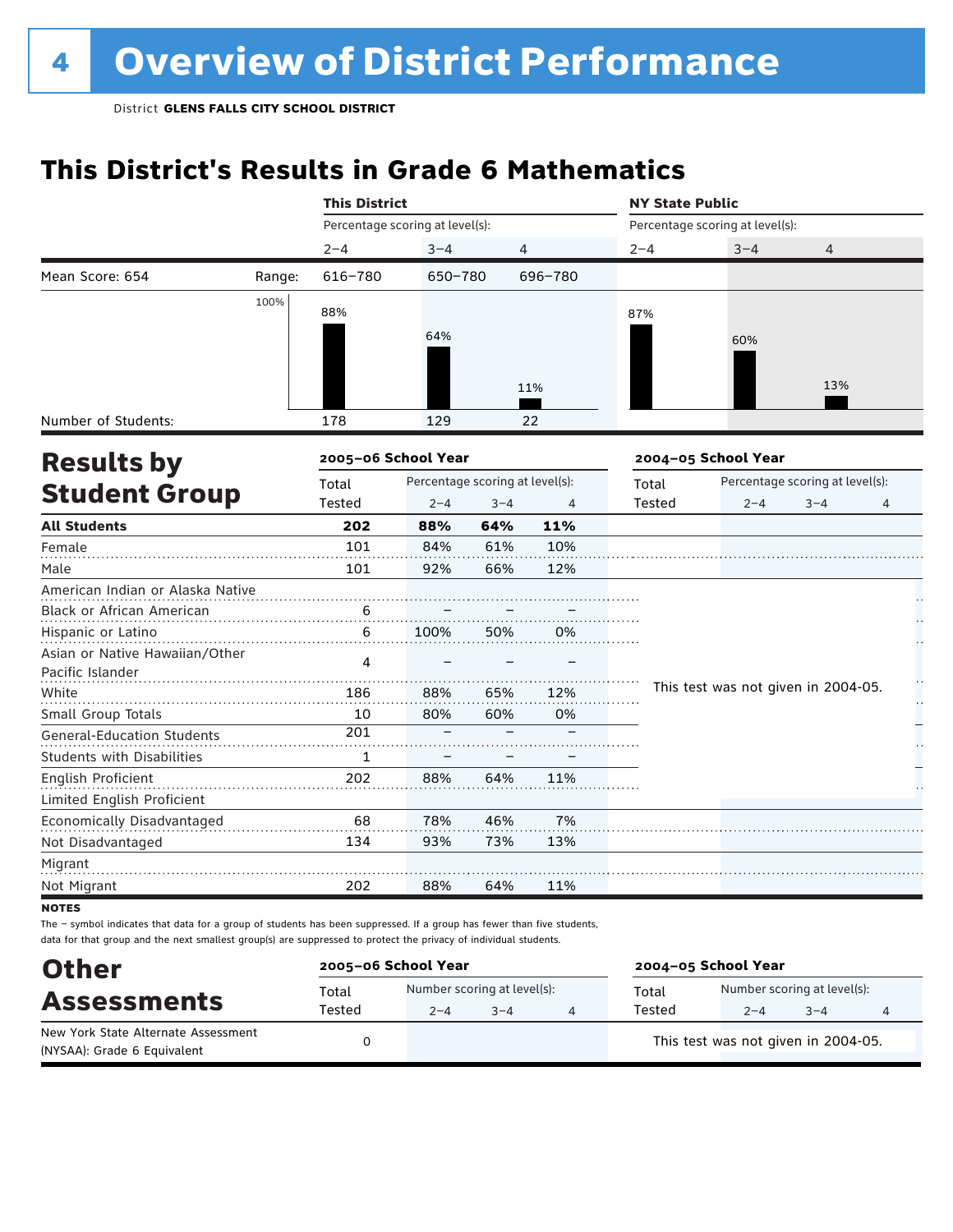## **This District's Results in Grade 7 English Language Arts**

|                                   |        | <b>This District</b>            |         |                                 |         | <b>NY State Public</b> |                                     |                                 |    |
|-----------------------------------|--------|---------------------------------|---------|---------------------------------|---------|------------------------|-------------------------------------|---------------------------------|----|
|                                   |        | Percentage scoring at level(s): |         |                                 |         |                        | Percentage scoring at level(s):     |                                 |    |
|                                   |        | $2 - 4$                         | $3 - 4$ | 4                               |         | $2 - 4$                | $3 - 4$                             | 4                               |    |
| Mean Score: 655                   | Range: | 600-790                         | 650-790 |                                 | 712-790 |                        |                                     |                                 |    |
|                                   | 100%   | 92%                             |         |                                 |         | 92%                    |                                     |                                 |    |
|                                   |        |                                 |         |                                 |         |                        |                                     |                                 |    |
|                                   |        |                                 | 59%     |                                 |         |                        | 56%                                 |                                 |    |
|                                   |        |                                 |         |                                 |         |                        |                                     |                                 |    |
|                                   |        |                                 |         |                                 | 7%      |                        |                                     | 8%                              |    |
| Number of Students:               |        | 188                             | 120     |                                 | 14      |                        |                                     |                                 |    |
| <b>Results by</b>                 |        | 2005-06 School Year             |         |                                 |         |                        | 2004-05 School Year                 |                                 |    |
|                                   |        | Total                           |         | Percentage scoring at level(s): |         | Total                  |                                     | Percentage scoring at level(s): |    |
| <b>Student Group</b>              |        | Tested                          | $2 - 4$ | $3 - 4$                         | 4       | Tested                 | $2 - 4$                             | $3 - 4$                         | 4  |
| <b>All Students</b>               |        | 205                             | 92%     | 59%                             | 7%      |                        |                                     |                                 |    |
| Female                            |        | 100                             | 97%     | 61%                             | 11%     |                        |                                     |                                 |    |
| Male                              |        | 105                             | 87%     | 56%                             | 3%      |                        |                                     |                                 |    |
| American Indian or Alaska Native  |        |                                 |         |                                 |         |                        |                                     |                                 |    |
| Black or African American         |        | 9                               | 89%     | 56%                             | 0%      |                        |                                     |                                 |    |
| Hispanic or Latino                |        | 3                               |         |                                 |         |                        |                                     |                                 |    |
| Asian or Native Hawaiian/Other    |        | 3                               |         |                                 |         |                        |                                     |                                 |    |
| Pacific Islander                  |        |                                 |         |                                 |         |                        |                                     |                                 | Ì, |
| White                             |        | 190                             | 92%     | 58%                             | 7%      |                        | This test was not given in 2004-05. |                                 | ŀ, |
| Small Group Totals                |        | 6                               | 100%    | 67%                             | 0%      |                        |                                     |                                 |    |
| <b>General-Education Students</b> |        | 199                             | 92%     | 59%                             | 7%      |                        |                                     |                                 |    |
| <b>Students with Disabilities</b> |        | 6                               | 83%     | 33%                             | 0%      |                        |                                     |                                 |    |
| <b>English Proficient</b>         |        | 205                             | 92%     | 59%                             | 7%      |                        |                                     |                                 |    |
| Limited English Proficient        |        |                                 |         |                                 |         |                        |                                     |                                 |    |
| Economically Disadvantaged        |        | 63                              | 87%     | 32%                             | 2%      |                        |                                     |                                 |    |
| Not Disadvantaged                 |        | 142                             | 94%     | 70%                             | 9%      |                        |                                     |                                 |    |
| Migrant                           |        |                                 |         |                                 |         |                        |                                     |                                 |    |
| Not Migrant                       |        | 205                             | 92%     | 59%                             | 7%      |                        |                                     |                                 |    |
| <b>NOTES</b>                      |        |                                 |         |                                 |         |                        |                                     |                                 |    |

The – symbol indicates that data for a group of students has been suppressed. If a group has fewer than five students, data for that group and the next smallest group(s) are suppressed to protect the privacy of individual students.

| <b>Other</b>                                                                                         | 2005-06 School Year |                          |                                        |   | 2004-05 School Year                 |                                        |         |     |
|------------------------------------------------------------------------------------------------------|---------------------|--------------------------|----------------------------------------|---|-------------------------------------|----------------------------------------|---------|-----|
| <b>Assessments</b>                                                                                   | Total<br>Tested     | $2 - 4$                  | Number scoring at level(s):<br>$3 - 4$ | 4 | Total<br>Tested                     | Number scoring at level(s):<br>$2 - 4$ | $3 - 4$ | 4   |
| New York State Alternate Assessment<br>(NYSAA): Grade 7 Equivalent                                   |                     | $\overline{\phantom{0}}$ |                                        |   | This test was not given in 2004-05. |                                        |         |     |
| New York State English as a Second<br>Language Achievement Test (NYSESLAT) <sup>+</sup> :<br>Grade 7 | 0                   |                          |                                        |   | N/A                                 | N/A                                    | N/A     | N/A |

† Results in this report are shown for students who took the NYSESLAT in lieu of the New York State Testing Program assessment for accountability purposes.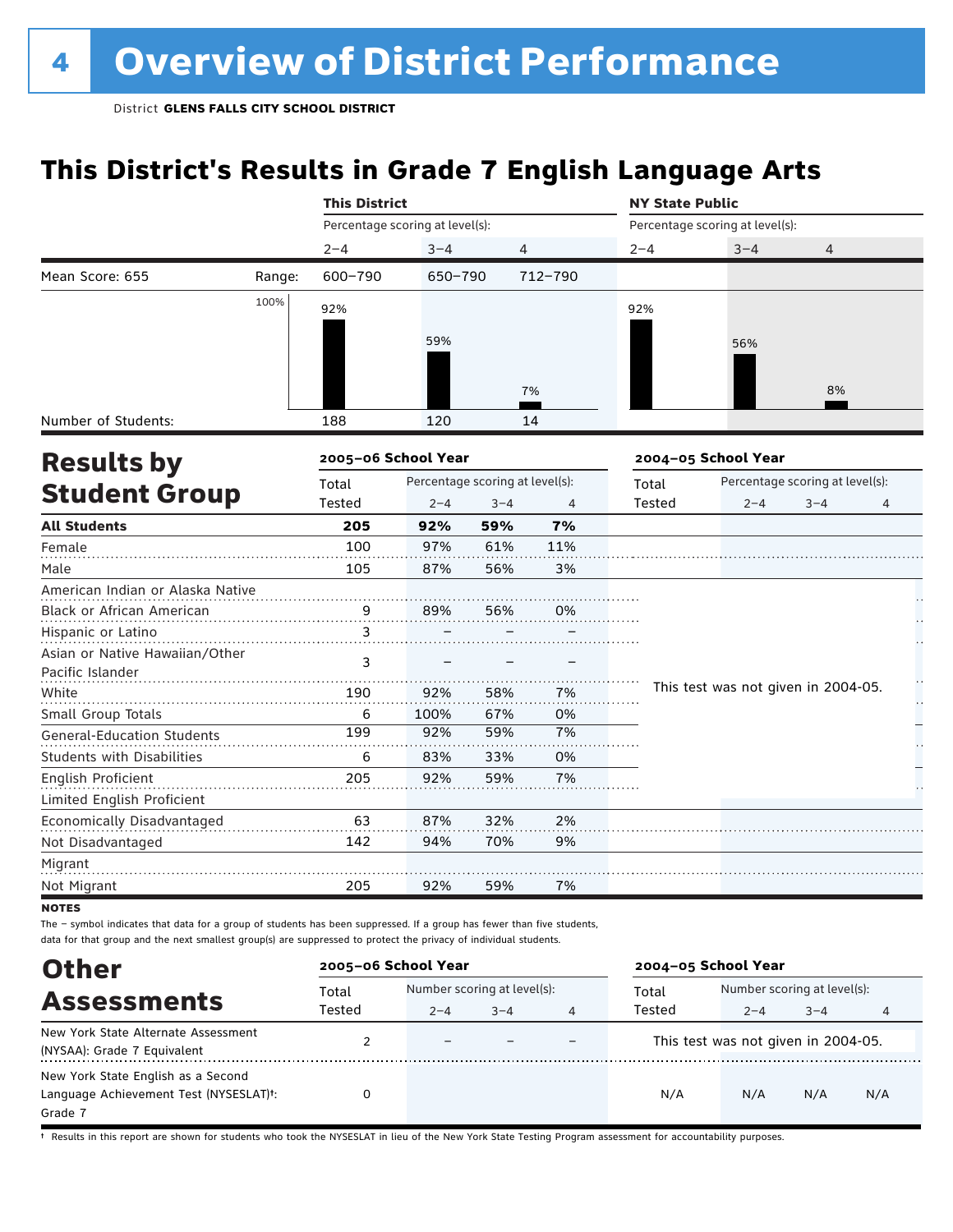## **This District's Results in Grade 7 Mathematics**

|                                   |        | <b>This District</b>            |         |                                 |         | <b>NY State Public</b> |                                     |                                 |    |
|-----------------------------------|--------|---------------------------------|---------|---------------------------------|---------|------------------------|-------------------------------------|---------------------------------|----|
|                                   |        | Percentage scoring at level(s): |         |                                 |         |                        | Percentage scoring at level(s):     |                                 |    |
|                                   |        | $2 - 4$                         | $3 - 4$ | 4                               |         | $2 - 4$                | $3 - 4$                             | 4                               |    |
| Mean Score: 666                   | Range: | 611-800                         | 650-800 |                                 | 693-800 |                        |                                     |                                 |    |
|                                   | 100%   | 96%                             |         |                                 |         |                        |                                     |                                 |    |
|                                   |        |                                 | 74%     |                                 |         | 87%                    |                                     |                                 |    |
|                                   |        |                                 |         |                                 |         |                        | 56%                                 |                                 |    |
|                                   |        |                                 |         |                                 |         |                        |                                     |                                 |    |
|                                   |        |                                 |         |                                 | 22%     |                        |                                     | 12%                             |    |
| Number of Students:               |        | 198                             | 152     |                                 | 45      |                        |                                     |                                 |    |
| <b>Results by</b>                 |        | 2005-06 School Year             |         |                                 |         |                        | 2004-05 School Year                 |                                 |    |
|                                   |        | Total                           |         | Percentage scoring at level(s): |         | Total                  |                                     | Percentage scoring at level(s): |    |
| <b>Student Group</b>              |        | Tested                          | $2 - 4$ | $3 - 4$                         | 4       | Tested                 | $2 - 4$                             | $3 - 4$                         | 4  |
| <b>All Students</b>               |        | 206                             | 96%     | 74%                             | 22%     |                        |                                     |                                 |    |
| Female                            |        | 99                              | 97%     | 71%                             | 22%     |                        |                                     |                                 |    |
| Male                              |        | 107                             | 95%     | 77%                             | 21%     |                        |                                     |                                 |    |
| American Indian or Alaska Native  |        |                                 |         |                                 |         |                        |                                     |                                 |    |
| Black or African American         |        | 9                               | 100%    | 67%                             | 0%      |                        |                                     |                                 |    |
| Hispanic or Latino                |        | 3                               |         |                                 |         |                        |                                     |                                 |    |
| Asian or Native Hawaiian/Other    |        | 3                               |         |                                 |         |                        |                                     |                                 |    |
| Pacific Islander                  |        |                                 |         |                                 |         |                        |                                     |                                 | Ì, |
| White                             |        | 191                             | 96%     | 73%                             | 23%     |                        | This test was not given in 2004-05. |                                 | ŀ, |
| Small Group Totals                |        | 6                               | 100%    | 100%                            | 33%     |                        |                                     |                                 |    |
| <b>General-Education Students</b> |        | 200                             | 97%     | 74%                             | 22%     |                        |                                     |                                 |    |
| <b>Students with Disabilities</b> |        | 6                               | 67%     | 67%                             | 17%     |                        |                                     |                                 |    |
| <b>English Proficient</b>         |        | 206                             | 96%     | 74%                             | 22%     |                        |                                     |                                 |    |
| Limited English Proficient        |        |                                 |         |                                 |         |                        |                                     |                                 |    |
| Economically Disadvantaged        |        | 61                              | 95%     | 74%                             | 10%     |                        |                                     |                                 |    |
| Not Disadvantaged                 |        | 145                             | 97%     | 74%                             | 27%     |                        |                                     |                                 |    |
| Migrant                           |        |                                 |         |                                 |         |                        |                                     |                                 |    |
| Not Migrant                       |        | 206                             | 96%     | 74%                             | 22%     |                        |                                     |                                 |    |
| <b>NOTES</b>                      |        |                                 |         |                                 |         |                        |                                     |                                 |    |

| <b>Other</b><br><b>Assessments</b>                                 | 2005-06 School Year |                                        |         |                          | 2004-05 School Year |                                        |         |   |  |  |
|--------------------------------------------------------------------|---------------------|----------------------------------------|---------|--------------------------|---------------------|----------------------------------------|---------|---|--|--|
|                                                                    | Total<br>Tested     | Number scoring at level(s):<br>$2 - 4$ | $3 - 4$ |                          | Total<br>Tested     | Number scoring at level(s):<br>$2 - 4$ | $3 - 4$ | 4 |  |  |
| New York State Alternate Assessment<br>(NYSAA): Grade 7 Equivalent |                     | $\overline{\phantom{a}}$               |         | $\overline{\phantom{0}}$ |                     | This test was not given in 2004-05.    |         |   |  |  |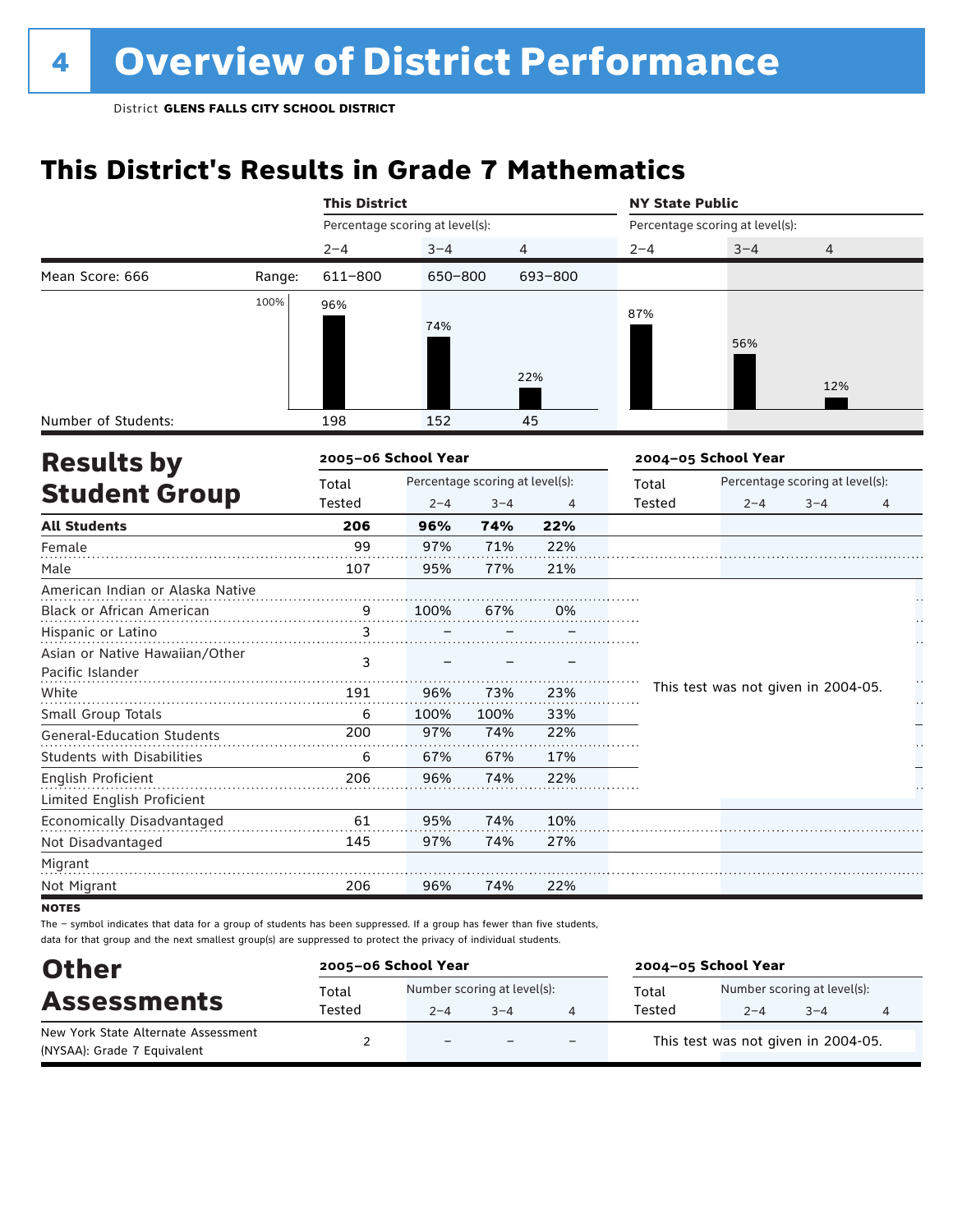## **This District's Results in Grade 8 English Language Arts**

|                                                                                                                 |        | <b>This District</b>            |                                 |                |         | <b>NY State Public</b> |                                                                  |                                 |         |
|-----------------------------------------------------------------------------------------------------------------|--------|---------------------------------|---------------------------------|----------------|---------|------------------------|------------------------------------------------------------------|---------------------------------|---------|
|                                                                                                                 |        | Percentage scoring at level(s): |                                 |                |         |                        | Percentage scoring at level(s):                                  |                                 |         |
|                                                                                                                 |        | $2 - 4$                         | $3 - 4$                         | $\overline{4}$ |         | $2 - 4$                | $3 - 4$                                                          | 4                               |         |
| Mean Score: 660                                                                                                 | Range: | $602 - 790$                     | 650-790                         |                | 715-790 |                        |                                                                  |                                 |         |
|                                                                                                                 | 100%   | 95%                             |                                 |                |         | 91%                    |                                                                  |                                 |         |
|                                                                                                                 |        |                                 |                                 |                |         |                        |                                                                  |                                 |         |
|                                                                                                                 |        |                                 | 56%                             |                |         |                        | 49%                                                              |                                 |         |
|                                                                                                                 |        |                                 |                                 |                |         |                        |                                                                  |                                 |         |
|                                                                                                                 |        |                                 |                                 |                | 9%      |                        |                                                                  | 5%                              |         |
| Number of Students:                                                                                             |        | 210                             | 124                             |                | 20      |                        |                                                                  |                                 |         |
|                                                                                                                 |        | 2005-06 School Year             |                                 |                |         |                        | 2004-05 School Year                                              |                                 |         |
| <b>Results by</b><br><b>Student Group</b><br>American Indian or Alaska Native<br>Asian or Native Hawaiian/Other |        | Total                           | Percentage scoring at level(s): |                |         | Total                  |                                                                  | Percentage scoring at level(s): |         |
|                                                                                                                 |        | Tested                          | $2 - 4$                         | $3 - 4$        | 4       | Tested                 | $2 - 4$                                                          | $3 - 4$                         | 4       |
| <b>All Students</b>                                                                                             |        | 220                             | 95%                             | 56%            | 9%      |                        |                                                                  |                                 |         |
| Female                                                                                                          |        | 110                             | 95%                             | 61%            | 10%     |                        |                                                                  |                                 |         |
| Male                                                                                                            |        | 110                             | 95%                             | 52%            | 8%      |                        |                                                                  |                                 |         |
|                                                                                                                 |        |                                 |                                 |                |         |                        |                                                                  |                                 |         |
| Black or African American                                                                                       |        | 12                              |                                 |                |         |                        |                                                                  |                                 |         |
| Hispanic or Latino                                                                                              |        | 4                               |                                 |                |         |                        | New assessments for elementary-                                  |                                 |         |
|                                                                                                                 |        |                                 |                                 |                |         |                        | and middle-level English language                                |                                 |         |
| Pacific Islander                                                                                                |        |                                 |                                 |                |         |                        | arts and mathematics were                                        |                                 |         |
| White                                                                                                           |        | 204                             | 96%                             | 58%            | 10%     |                        | administered in 2006. Results from                               |                                 | Ŭ<br>H  |
| Small Group Totals                                                                                              |        | 16                              | 88%                             | 31%            | 0%      |                        | these assessments cannot be directly                             |                                 |         |
| <b>General-Education Students</b>                                                                               |        | 213                             | 96%                             | 57%            | 9%      |                        | compared to results from previously<br>administered assessments. |                                 | Ē<br>Н, |
| <b>Students with Disabilities</b>                                                                               |        | $\overline{7}$                  | 86%                             | 29%            | 0%      |                        |                                                                  |                                 |         |
| English Proficient                                                                                              |        | 220                             | 95%                             | 56%            | 9%      |                        |                                                                  |                                 |         |
| Limited English Proficient                                                                                      |        |                                 |                                 |                |         |                        |                                                                  |                                 |         |
| Economically Disadvantaged                                                                                      |        | 61                              | 93%                             | 36%            | 7%      |                        |                                                                  |                                 |         |
| Not Disadvantaged                                                                                               |        | 159                             | 96%                             | 64%            | 10%     |                        |                                                                  |                                 |         |
| Migrant                                                                                                         |        |                                 |                                 |                |         |                        |                                                                  |                                 |         |
| Not Migrant                                                                                                     |        | 220                             | 95%                             | 56%            | 9%      |                        |                                                                  |                                 |         |
| <b>NOTES</b>                                                                                                    |        |                                 |                                 |                |         |                        |                                                                  |                                 |         |

The – symbol indicates that data for a group of students has been suppressed. If a group has fewer than five students, data for that group and the next smallest group(s) are suppressed to protect the privacy of individual students.

| <b>Other</b>                                                                            | 2005-06 School Year |         |                                        |   | 2004-05 School Year |         |                                        |   |
|-----------------------------------------------------------------------------------------|---------------------|---------|----------------------------------------|---|---------------------|---------|----------------------------------------|---|
| <b>Assessments</b>                                                                      | Total<br>Tested     | $2 - 4$ | Number scoring at level(s):<br>$3 - 4$ | 4 | Total<br>Tested     | $2 - 4$ | Number scoring at level(s):<br>$3 - 4$ | 4 |
| New York State Alternate Assessment<br>(NYSAA): Grade 8 Equivalent                      |                     |         |                                        |   |                     |         |                                        |   |
| New York State English as a Second<br>Language Achievement Test (NYSESLAT)t:<br>Grade 8 |                     |         |                                        |   |                     |         |                                        |   |

† Results in this report are shown for students who took the NYSESLAT in lieu of the New York State Testing Program assessment for accountability purposes.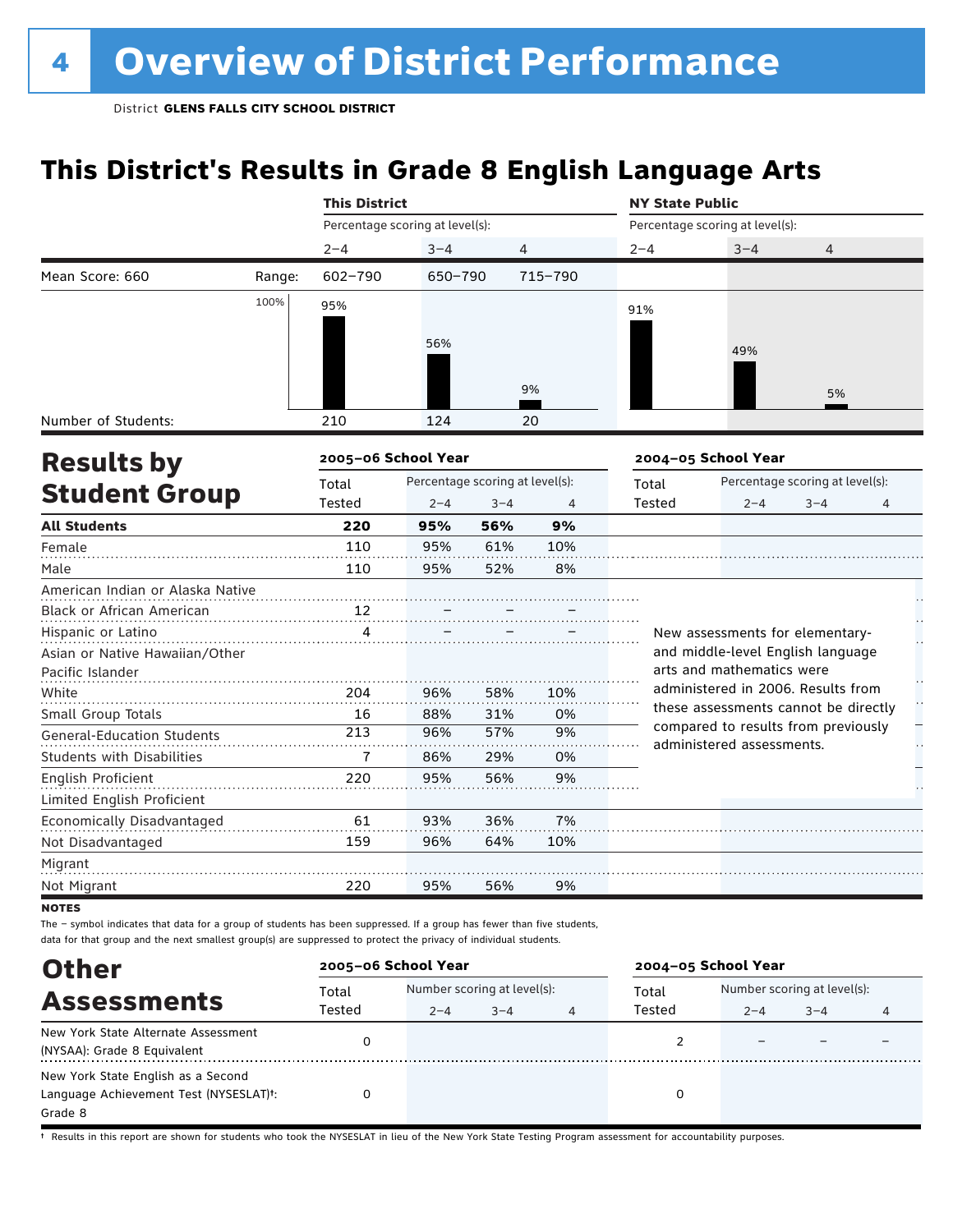## **This District's Results in Grade 8 Mathematics**

|                                                    |        | <b>This District</b>            |                                 |         |         |               | <b>NY State Public</b>                                           |                                 |   |  |
|----------------------------------------------------|--------|---------------------------------|---------------------------------|---------|---------|---------------|------------------------------------------------------------------|---------------------------------|---|--|
|                                                    |        | Percentage scoring at level(s): |                                 |         |         |               | Percentage scoring at level(s):                                  |                                 |   |  |
|                                                    |        | $2 - 4$                         | $3 - 4$                         |         | 4       | $2 - 4$       | $3 - 4$                                                          | 4                               |   |  |
| Mean Score: 675                                    | Range: | 616-775                         | 650-775                         |         | 701-775 |               |                                                                  |                                 |   |  |
|                                                    | 100%   | 92%                             | 81%                             |         | 25%     | 85%           | 54%                                                              |                                 |   |  |
|                                                    |        |                                 |                                 |         |         |               |                                                                  | 10%                             |   |  |
| Number of Students:                                |        | 205                             | 181                             |         | 56      |               |                                                                  |                                 |   |  |
| <b>Results by</b>                                  |        | 2005-06 School Year             |                                 |         |         |               | 2004-05 School Year                                              |                                 |   |  |
|                                                    |        | Total                           | Percentage scoring at level(s): |         |         | Total         |                                                                  | Percentage scoring at level(s): |   |  |
| <b>Student Group</b>                               |        | Tested                          | $2 - 4$                         | $3 - 4$ | 4       | <b>Tested</b> | $2 - 4$                                                          | $3 - 4$                         | 4 |  |
| <b>All Students</b>                                |        | 224                             | 92%                             | 81%     | 25%     |               |                                                                  |                                 |   |  |
| Female                                             |        | 112                             | 90%                             | 81%     | 26%     |               |                                                                  |                                 |   |  |
| Male                                               |        | 112                             | 93%                             | 80%     | 24%     |               |                                                                  |                                 |   |  |
| American Indian or Alaska Native                   |        |                                 |                                 |         |         |               |                                                                  |                                 |   |  |
| <b>Black or African American</b>                   |        | 12                              |                                 |         |         |               |                                                                  |                                 |   |  |
| Hispanic or Latino                                 |        | 4                               |                                 |         |         |               | New assessments for elementary-                                  |                                 |   |  |
| Asian or Native Hawaiian/Other<br>Pacific Islander |        |                                 |                                 |         |         |               | and middle-level English language<br>arts and mathematics were   |                                 |   |  |
| White                                              |        | 208                             | 92%                             | 82%     | 26%     |               | administered in 2006. Results from                               |                                 |   |  |
| Small Group Totals                                 |        | 16                              | 81%                             | 69%     | 13%     |               | these assessments cannot be directly                             |                                 |   |  |
| <b>General-Education Students</b>                  |        | 217                             | 93%                             | 82%     | 25%     |               | compared to results from previously<br>administered assessments. |                                 |   |  |
| <b>Students with Disabilities</b>                  |        | 7                               | 57%                             | 43%     | 14%     |               |                                                                  |                                 |   |  |
| English Proficient                                 |        | 224                             | 92%                             | 81%     | 25%     |               |                                                                  |                                 |   |  |
| Limited English Proficient                         |        |                                 |                                 |         |         |               |                                                                  |                                 |   |  |
| Economically Disadvantaged                         |        | 64                              | 84%                             | 66%     | 9%      |               |                                                                  |                                 |   |  |
| Not Disadvantaged                                  |        | 160                             | 94%                             | 87%     | 31%     |               |                                                                  |                                 |   |  |
| Migrant                                            |        |                                 |                                 |         |         |               |                                                                  |                                 |   |  |
| Not Migrant                                        |        | 224                             | 92%                             | 81%     | 25%     |               |                                                                  |                                 |   |  |
|                                                    |        |                                 |                                 |         |         |               |                                                                  |                                 |   |  |

notes

| <b>Other</b>                                                       | 2005-06 School Year |                                                   |  |  | 2004-05 School Year |                                        |                          |  |  |
|--------------------------------------------------------------------|---------------------|---------------------------------------------------|--|--|---------------------|----------------------------------------|--------------------------|--|--|
| <b>Assessments</b>                                                 | Total<br>Tested     | Number scoring at level(s):<br>$3 - 4$<br>$2 - 4$ |  |  | Total<br>Tested     | Number scoring at level(s):<br>$2 - 4$ | $3 - 4$                  |  |  |
| New York State Alternate Assessment<br>(NYSAA): Grade 8 Equivalent |                     |                                                   |  |  |                     |                                        | $\overline{\phantom{0}}$ |  |  |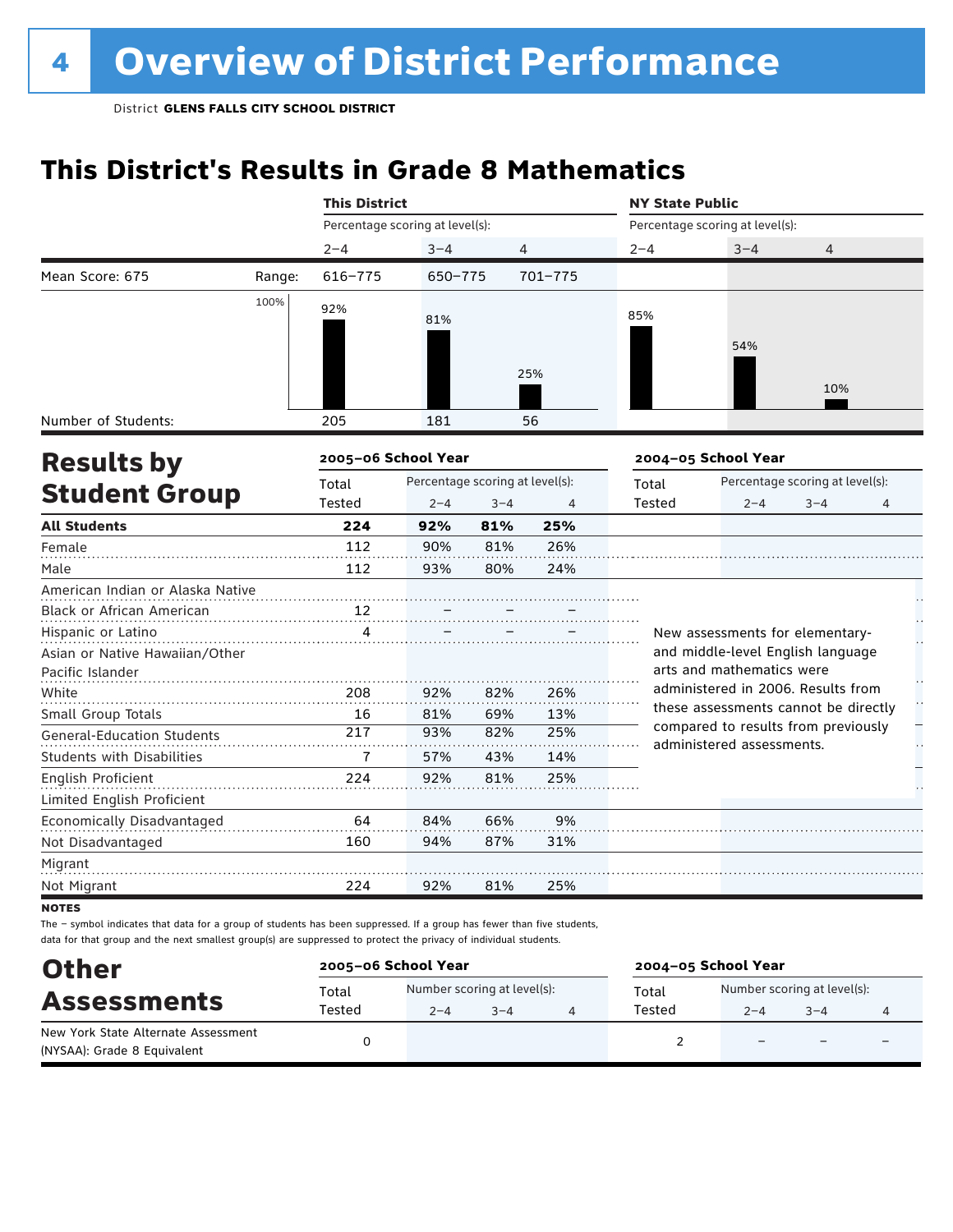## **This District's Results in Grade 8 Science**

|            |         |                      |                                                                                            | <b>NY State Public</b>                                          |         |         |                                                                                                             |
|------------|---------|----------------------|--------------------------------------------------------------------------------------------|-----------------------------------------------------------------|---------|---------|-------------------------------------------------------------------------------------------------------------|
|            |         |                      |                                                                                            |                                                                 |         |         |                                                                                                             |
| $2 - 4$    | $3 - 4$ |                      |                                                                                            | $2 - 4$                                                         | $3 - 4$ | 4       |                                                                                                             |
| $44 - 100$ |         |                      |                                                                                            |                                                                 |         |         |                                                                                                             |
| 99% 100%   |         |                      | 56%                                                                                        | 91% 91%                                                         |         |         | 25%                                                                                                         |
|            |         |                      |                                                                                            |                                                                 |         |         |                                                                                                             |
| 213 197    |         |                      | 111                                                                                        |                                                                 |         |         |                                                                                                             |
|            |         |                      |                                                                                            |                                                                 |         |         |                                                                                                             |
| Total      |         |                      |                                                                                            | Total                                                           |         |         |                                                                                                             |
| Tested     | $2 - 4$ | $3 - 4$              | 4                                                                                          | <b>Tested</b>                                                   | $2 - 4$ | $3 - 4$ | 4                                                                                                           |
| 216        | 99%     | 86%                  | 38%                                                                                        | 197                                                             | 100%    | 93%     | 56%                                                                                                         |
| 108        | 98%     | 82%                  | 33%                                                                                        | 97                                                              | 100%    | 93%     | 54%                                                                                                         |
| 108        | 99%     | 89%                  | 44%                                                                                        | 100                                                             | 100%    | 94%     | 59%                                                                                                         |
|            |         |                      |                                                                                            |                                                                 |         |         |                                                                                                             |
| 12         |         |                      |                                                                                            | 3                                                               |         |         |                                                                                                             |
| 4          |         |                      |                                                                                            | 1                                                               |         |         |                                                                                                             |
|            |         |                      |                                                                                            | 4                                                               |         |         |                                                                                                             |
| 200        | 99%     | 87%                  | 40%                                                                                        | 189                                                             | 100%    | 94%     | 57%                                                                                                         |
| 16         | 100%    | 69%                  | 25%                                                                                        | 8                                                               | 100%    | 88%     | 38%                                                                                                         |
| 210        | 99%     | 87%                  | 39%                                                                                        | 176                                                             | 100%    | 98%     | 62%                                                                                                         |
| 6          | 100%    | 50%                  | 17%                                                                                        | 21                                                              | 100%    | 57%     | 10%                                                                                                         |
| 216        | 99%     | 86%                  | 38%                                                                                        | 197                                                             | 100%    | 93%     | 56%                                                                                                         |
| 60         | 97%     | 78%                  | 18%                                                                                        | 57                                                              | 100%    | 88%     | 40%                                                                                                         |
| 156        | 99%     | 88%                  | 46%                                                                                        | 140                                                             | 100%    | 96%     | 63%                                                                                                         |
|            |         |                      |                                                                                            |                                                                 |         |         |                                                                                                             |
| 216        | 99%     | 86%                  | 38%                                                                                        | 197                                                             | 100%    | 93%     | 56%                                                                                                         |
|            |         | <b>This District</b> | Percentage scoring at level(s):<br>$65 - 100$<br>86% 93%<br>185 184<br>2005-06 School Year | 4<br>$85 - 100$<br>38%<br>83<br>Percentage scoring at level(s): |         |         | Percentage scoring at level(s):<br>64% 68%<br>18%<br>2004-05 School Year<br>Percentage scoring at level(s): |

**NOTES** 

| <b>Other</b>                        | 2005-06 School Year |                          |                             |  | 2004-05 School Year |                             |         |  |
|-------------------------------------|---------------------|--------------------------|-----------------------------|--|---------------------|-----------------------------|---------|--|
|                                     | Total               |                          | Number scoring at level(s): |  |                     | Number scoring at level(s): |         |  |
| <b>Assessments</b>                  | Tested              | $2 - 4$                  | $3 - 4$                     |  | Tested              | $2 - 4$                     | $3 - 4$ |  |
| New York State Alternate Assessment |                     | $\overline{\phantom{0}}$ |                             |  |                     |                             |         |  |
| (NYSAA): Grade 8 Equivalent         |                     |                          |                             |  |                     |                             |         |  |
| <b>Regents Science</b>              |                     |                          |                             |  |                     |                             |         |  |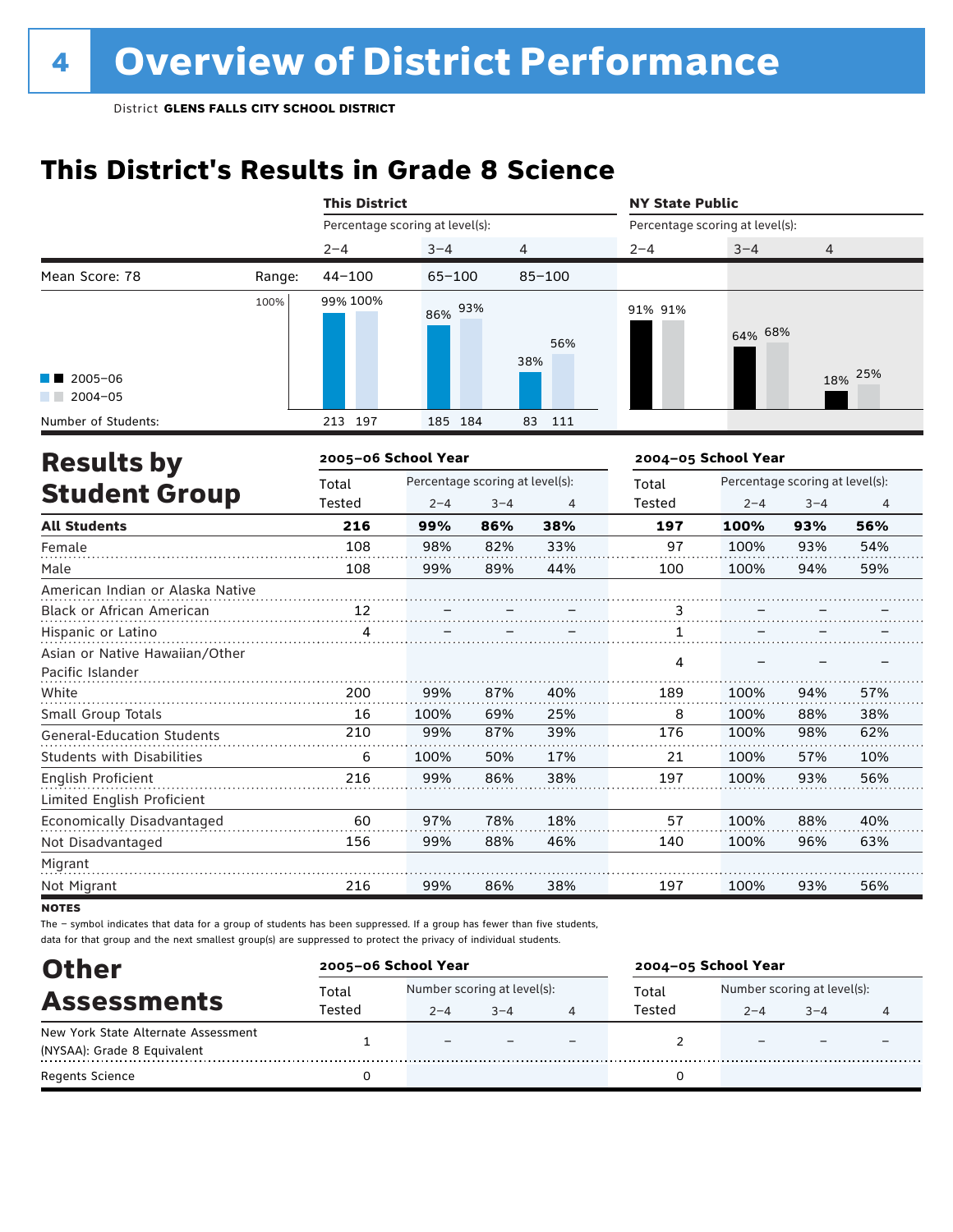## **Previous Years' Results for English Language Arts**

Standards for elementary- and middle-level English language arts and mathematics assessments administered in 1999 through 2005 are different from those for the 2006 assessments. As such, valid comparisons between 2006 data and data from previous years cannot be made.



|           |         |         | Number of students scoring at each performance level: |         |              |            |  |
|-----------|---------|---------|-------------------------------------------------------|---------|--------------|------------|--|
| Test Date | Level 1 | Level 2 | Level 3                                               | Level 4 | Total Tested | Mean Score |  |
| Feb 2005  |         |         |                                                       |         | 159          | 678        |  |
| Feb 2004  |         |         | qa                                                    |         | 183          |            |  |
| Feb 2003  |         | 36      |                                                       |         | 192          |            |  |

|                                                                  | <b>This School</b>  |                                 |             | <b>NY State Public</b> |                                 |           |
|------------------------------------------------------------------|---------------------|---------------------------------|-------------|------------------------|---------------------------------|-----------|
|                                                                  |                     | Percentage scoring at level(s): |             |                        | Percentage scoring at level(s): |           |
| Grade 8                                                          | $2 - 4$             | $3 - 4$                         | 4           | $2 - 4$                | $3 - 4$                         | 4         |
|                                                                  | Range: 658-830      | 697-830                         | 737-830     |                        |                                 |           |
| $\blacksquare$ 2004-05<br>$\blacksquare$ 2003-04<br>$12002 - 03$ | 97% 93% 93%<br>100% | 57% 56% <sub>53%</sub>          | 12% 12% 14% | 93% 93% 91%            | 48% 47% 45%                     | 9% 11% 8% |

#### Number of students scoring at each performance level:

| <b>Test Date</b> | Level 1 | Level 2 | Level 3 | Level 4 | Tester | an Score |  |
|------------------|---------|---------|---------|---------|--------|----------|--|
| Jan 2005         |         |         |         |         | 203    | 706      |  |
| Jan 2004<br>.    |         |         | 107     |         | 243    | 704      |  |
| Jan 2003         |         |         | ч⊿      |         | 242    | 699      |  |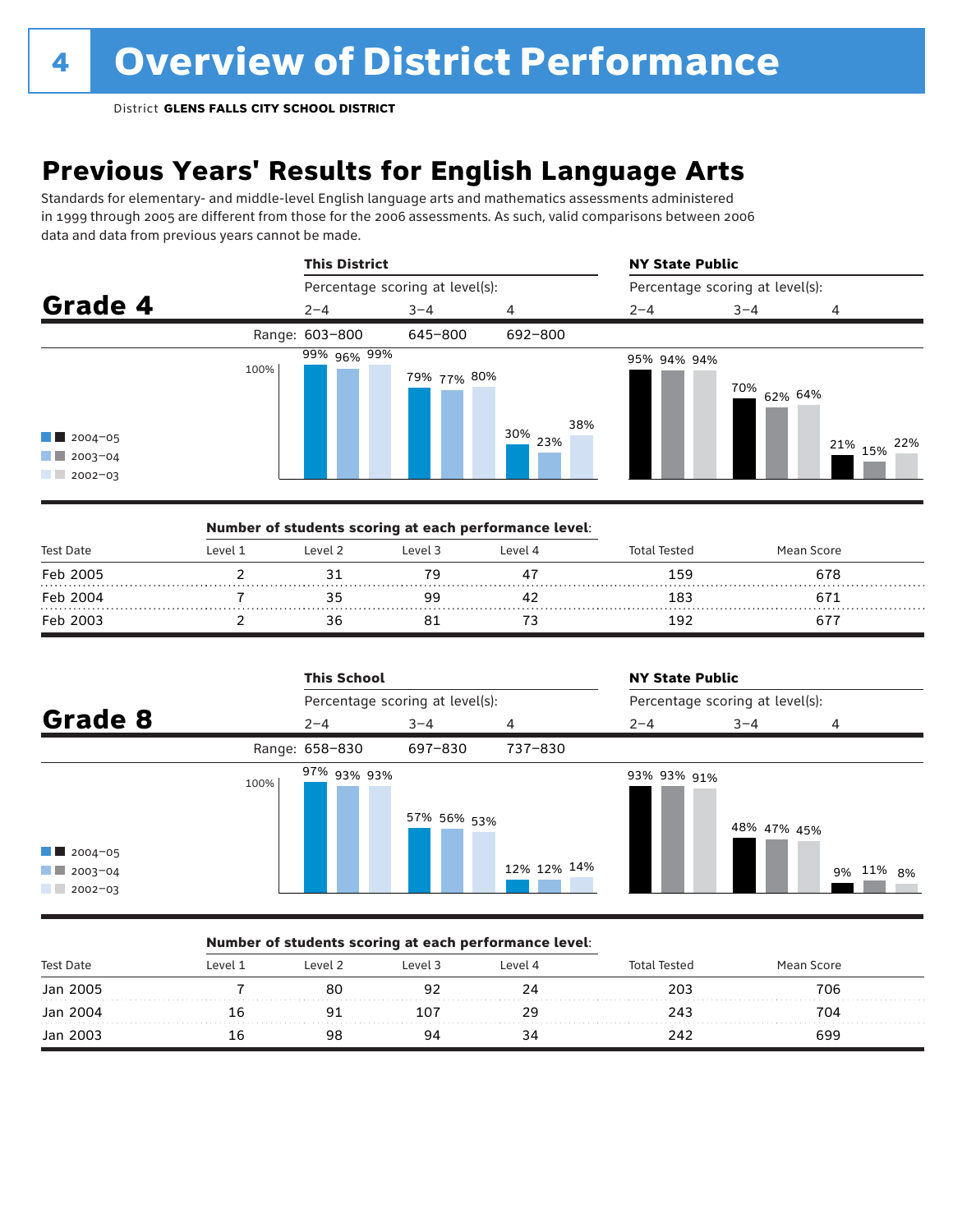## **Previous Years' Results for Mathematics**

Standards for elementary- and middle-level English language arts and mathematics assessments administered in 1999 through 2005 are different from those for the 2006 assessments. As such, valid comparisons between 2006 data and data from previous years cannot be made.



|                  |         | Number of students scoring at each performance level: |         |         |              |            |  |
|------------------|---------|-------------------------------------------------------|---------|---------|--------------|------------|--|
| <b>Test Date</b> | Level 1 | Level 2                                               | Level 3 | Level 4 | Total Tested | Mean Score |  |
| May 2005         |         | 20                                                    | 59      |         | 162          | 679        |  |
| May 2004         |         |                                                       | aa      | bb      | 186          | 669        |  |
| May 2003         |         |                                                       | 103     | bb      | 190          | 668        |  |

|                                                                  |      | <b>This School</b> |                                 |               | <b>NY State Public</b>          |             |              |
|------------------------------------------------------------------|------|--------------------|---------------------------------|---------------|---------------------------------|-------------|--------------|
|                                                                  |      |                    | Percentage scoring at level(s): |               | Percentage scoring at level(s): |             |              |
| Grade 8                                                          |      | $2 - 4$            | $3 - 4$                         | 4             | $2 - 4$                         | $3 - 4$     | 4            |
|                                                                  |      | Range: 681-882     | 716-882                         | 760-882       |                                 |             |              |
| $\blacksquare$ 2004-05<br>$\blacksquare$ 2003-04<br>$12002 - 03$ | 100% | $97\%$ 92% 88%     | 83% 77%<br>49%                  | 24% 21%<br>9% | 87% 86% <sub>83%</sub>          | 55% 58% 51% | 9% 13%<br>9% |

### Number of students scoring at each performance level:

| <b>Test Date</b> | Level 1 | Level 2 | Level 3 | Level 4 | <b>Total Tested</b> | Mean Score |  |
|------------------|---------|---------|---------|---------|---------------------|------------|--|
| May 2005         |         |         | ົາ1     |         | 204                 | 740        |  |
| May 2004         | 19      |         | -34     |         | 241                 |            |  |
| May 2003         |         | 96      | 96      |         | 245                 | 715.       |  |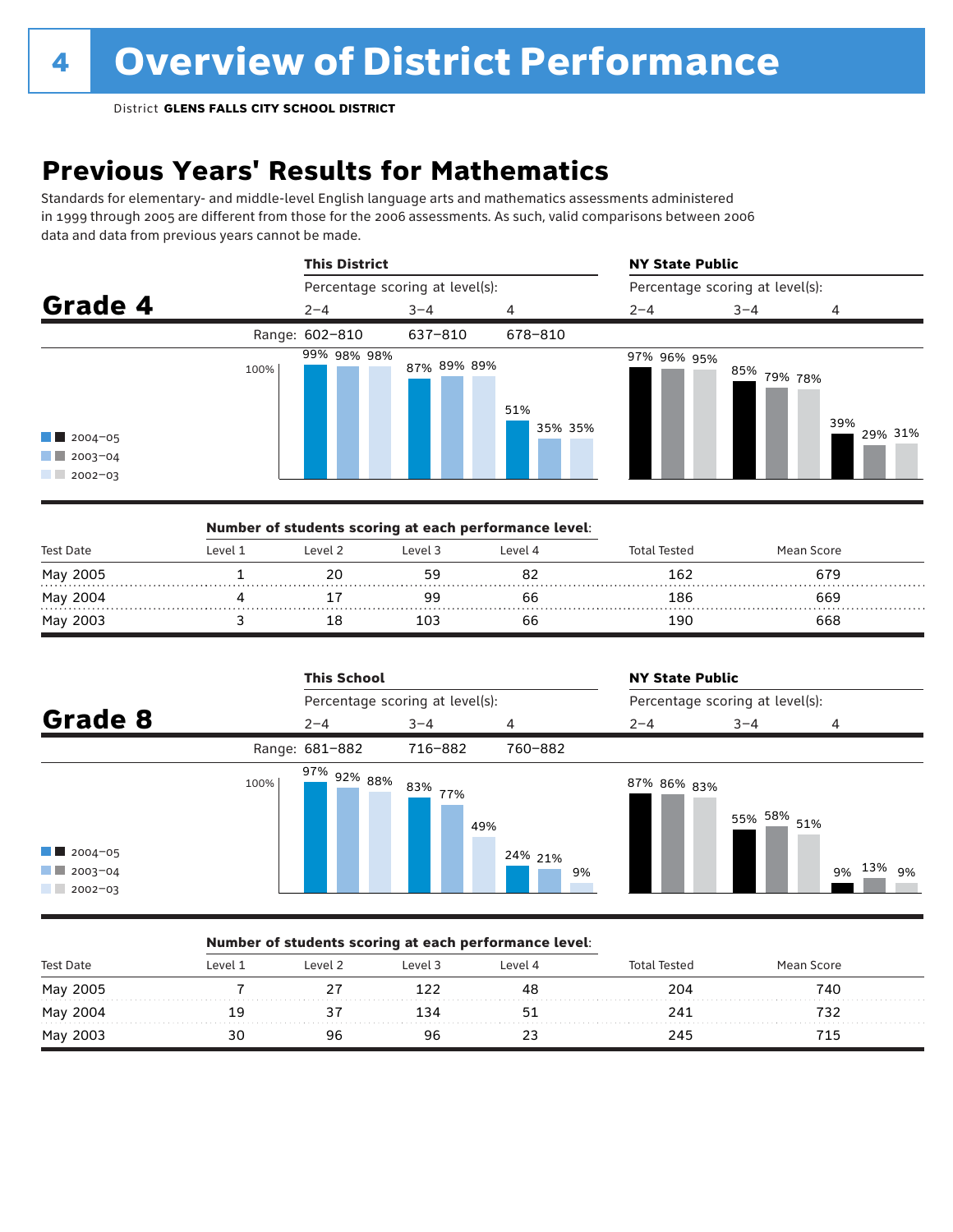### **This District's Total Cohort Results in Secondary-Level English after Four Years of Instruction**

|                            |         |                                 |         |                |                                 | <b>NY State Public</b> |                |  |
|----------------------------|---------|---------------------------------|---------|----------------|---------------------------------|------------------------|----------------|--|
|                            |         | Percentage scoring at level(s): |         |                | Percentage scoring at level(s): |                        |                |  |
|                            | $2 - 4$ |                                 | $3 - 4$ | $\overline{4}$ | $2 - 4$                         | $3 - 4$                | $\overline{4}$ |  |
|                            |         |                                 |         |                |                                 |                        |                |  |
| 2002 Cohort<br>2001 Cohort | 100%    | 79% 79%                         | 75% 78% | 40% 46%        | 76% 74%                         | 69% 68%                | 28% 33%        |  |

| <b>Results by</b>                 | 2002 Cohort* |                                 | 2001 Cohort* |     |             |                                 |         |     |  |
|-----------------------------------|--------------|---------------------------------|--------------|-----|-------------|---------------------------------|---------|-----|--|
|                                   | Number       | Percentage scoring at level(s): |              |     | Number      | Percentage scoring at level(s): |         |     |  |
| <b>Student Group</b>              | of Students  | $2 - 4$                         | $3 - 4$      | 4   | of Students | $2 - 4$                         | $3 - 4$ | 4   |  |
| <b>All Students</b>               | 234          | 79%                             | 75%          | 40% | 221         | 79%                             | 78%     | 46% |  |
| Female                            | 119          | 82%                             | 77%          | 44% | 116         | 81%                             | 80%     | 52% |  |
| Male                              | 115          | 77%                             | 73%          | 36% | 105         | 77%                             | 76%     | 40% |  |
| American Indian or Alaska Native  |              |                                 |              |     |             |                                 |         |     |  |
| Black or African American         | 3            |                                 |              |     |             |                                 |         |     |  |
| Hispanic or Latino                | 3            |                                 |              |     |             |                                 |         |     |  |
| Asian or Native Hawaiian/Other    |              |                                 |              |     |             |                                 |         |     |  |
| Pacific Islander                  |              |                                 |              |     |             |                                 |         |     |  |
| White                             | 228          | 80%                             | 75%          | 40% | 214         | 79%                             | 79%     | 47% |  |
| Small Group Totals                | 6            | 67%                             | 67%          | 17% | 7           | 71%                             | 57%     | 14% |  |
| <b>General-Education Students</b> | 196          | 89%                             | 85%          | 46% | 192         | 87%                             | 86%     | 53% |  |
| <b>Students with Disabilities</b> | 38           | 32%                             | 24%          | 5%  | 29          | 28%                             | 24%     | 3%  |  |
| English Proficient                | 234          | 79%                             | 75%          | 40% | 221         | 79%                             | 78%     | 46% |  |
| Limited English Proficient        |              |                                 |              |     |             |                                 |         |     |  |
| Economically Disadvantaged        | 36           | 64%                             | 61%          | 25% |             |                                 |         |     |  |
| Not Disadvantaged                 | 198          | 82%                             | 78%          | 42% |             |                                 |         |     |  |
| Migrant                           |              |                                 |              |     |             |                                 |         |     |  |
| Not Migrant                       | 234          | 79%                             | 75%          | 40% |             |                                 |         |     |  |

**NOTES** 

The – symbol indicates that data for a group of students has been suppressed. If a group has fewer than five students, data for that group and the next smallest group(s) are suppressed to protect the privacy of individual students.

| <b>Other</b>                        | 2002 Cohort* |                             |         |  | 2001 Cohort* |                             |      |  |  |
|-------------------------------------|--------------|-----------------------------|---------|--|--------------|-----------------------------|------|--|--|
| <b>Assessments</b>                  | Number       | Number scoring at level(s): |         |  | Number       | Number scoring at level(s): |      |  |  |
|                                     | of Students  | $2 - 4$                     | $3 - 4$ |  | of Students  | $2 - 4$                     | $-4$ |  |  |
| New York State Alternate Assessment |              | $\overline{\phantom{0}}$    |         |  |              |                             |      |  |  |
| (NYSAA): High School Equivalent     |              |                             |         |  |              |                             |      |  |  |

A total cohort consists of all students who first entered Grade 9 in a particular year, and all ungraded students with disabilities who reached their seventeenth birthday in that year, and were enrolled in the school/district for five months. Students are excluded from the cohort if they transferred to another school district, nonpublic school, or criminal justice facility, or left the U.S. and its territories or died before the report date. Statewide total cohort also includes students who were enrolled for fewer than five months.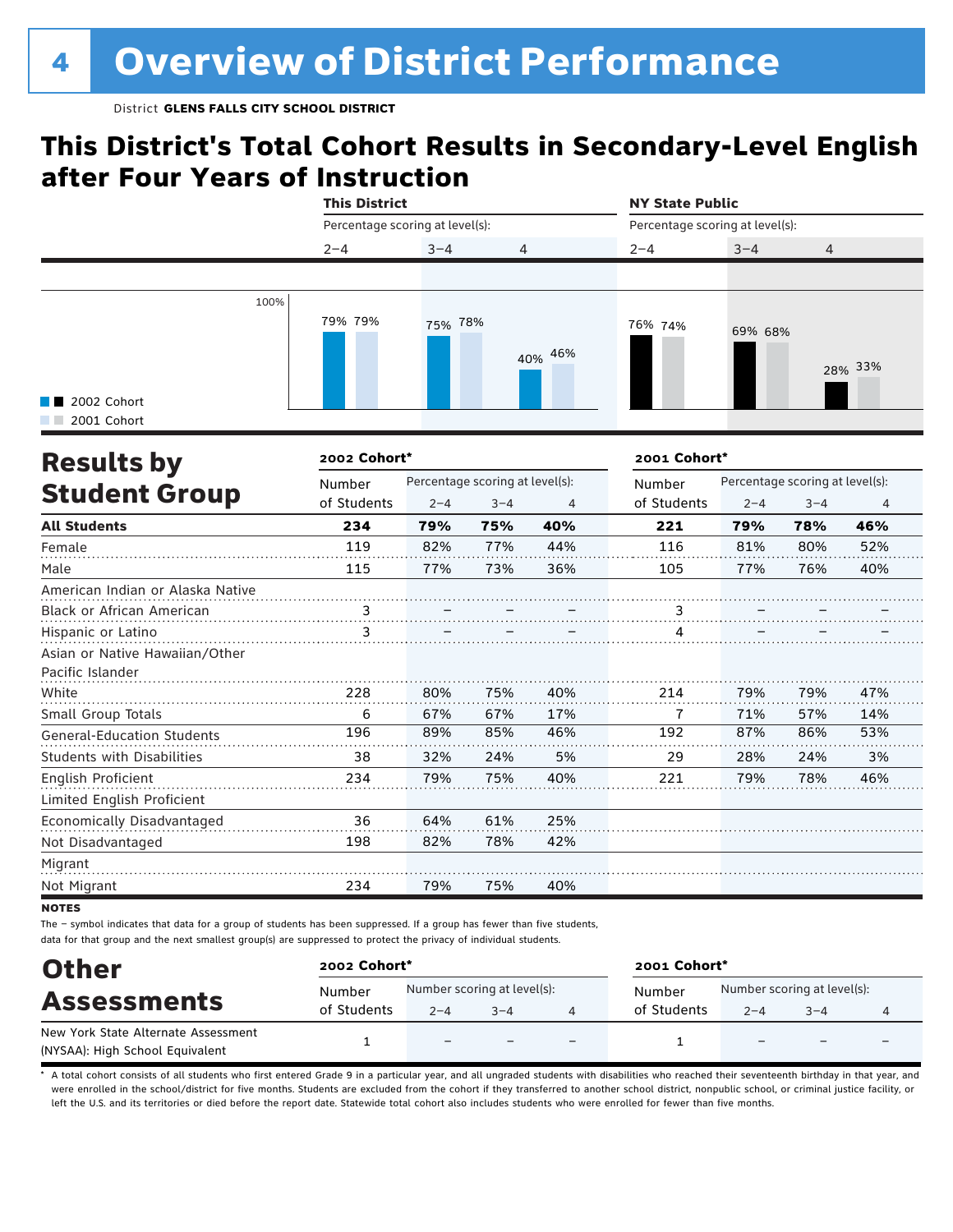## **This District's Total Cohort Results in Secondary-Level Mathematics after Four Years of Instruction**

|                                     |      |                                                                                                     |  |                                 | <b>NY State Public</b> |         |                |
|-------------------------------------|------|-----------------------------------------------------------------------------------------------------|--|---------------------------------|------------------------|---------|----------------|
|                                     |      | <b>This District</b><br>Percentage scoring at level(s):<br>$2 - 4$<br>$3 - 4$<br>80% 81%<br>74% 76% |  | Percentage scoring at level(s): |                        |         |                |
|                                     |      |                                                                                                     |  | $\overline{4}$                  | $2 - 4$                | $3 - 4$ | $\overline{4}$ |
|                                     |      |                                                                                                     |  |                                 |                        |         |                |
| <b>1</b> 2002 Cohort<br>2001 Cohort | 100% |                                                                                                     |  | 19% 25%                         | 78% 75%                | 71% 67% | 23% 21%        |

| <b>Results by</b>                 | 2002 Cohort*          |                                 | 2001 Cohort* |     |             |                                 |         |     |  |
|-----------------------------------|-----------------------|---------------------------------|--------------|-----|-------------|---------------------------------|---------|-----|--|
|                                   | Number<br>of Students | Percentage scoring at level(s): |              |     | Number      | Percentage scoring at level(s): |         |     |  |
| <b>Student Group</b>              |                       | $2 - 4$                         | $3 - 4$      | 4   | of Students | $2 - 4$                         | $3 - 4$ | 4   |  |
| <b>All Students</b>               | 234                   | 80%                             | 74%          | 19% | 221         | 81%                             | 76%     | 25% |  |
| Female                            | 119                   | 82%                             | 76%          | 18% | 116         | 82%                             | 76%     | 28% |  |
| Male                              | 115                   | 77%                             | 71%          | 19% | 105         | 79%                             | 75%     | 23% |  |
| American Indian or Alaska Native  |                       |                                 |              |     |             |                                 |         |     |  |
| <b>Black or African American</b>  | 3                     |                                 |              |     | 3           |                                 |         |     |  |
| Hispanic or Latino                | 3                     |                                 |              |     |             |                                 |         |     |  |
| Asian or Native Hawaiian/Other    |                       |                                 |              |     |             |                                 |         |     |  |
| Pacific Islander                  |                       |                                 |              |     |             |                                 |         |     |  |
| White                             | 228                   | 80%                             | 74%          | 19% | 214         | 81%                             | 76%     | 26% |  |
| Small Group Totals                | 6                     | 83%                             | 67%          | 0%  | 7           | 71%                             | 57%     | 14% |  |
| <b>General-Education Students</b> | 196                   | 90%                             | 84%          | 21% | 192         | 89%                             | 84%     | 29% |  |
| <b>Students with Disabilities</b> | 38                    | 29%                             | 21%          | 5%  | 29          | 28%                             | 17%     | 0%  |  |
| English Proficient                | 234                   | 80%                             | 74%          | 19% | 221         | 81%                             | 76%     | 25% |  |
| Limited English Proficient        |                       |                                 |              |     |             |                                 |         |     |  |
| Economically Disadvantaged        | 36                    | 69%                             | 61%          | 11% |             |                                 |         |     |  |
| Not Disadvantaged                 | 198                   | 82%                             | 76%          | 20% |             |                                 |         |     |  |
| Migrant                           |                       |                                 |              |     |             |                                 |         |     |  |
| Not Migrant                       | 234                   | 80%                             | 74%          | 19% |             |                                 |         |     |  |

**NOTES** 

The – symbol indicates that data for a group of students has been suppressed. If a group has fewer than five students, data for that group and the next smallest group(s) are suppressed to protect the privacy of individual students.

| <b>Other</b>                                                           | 2002 Cohort*          |                                                   |  |                          | 2001 Cohort*          |         |                                        |  |  |
|------------------------------------------------------------------------|-----------------------|---------------------------------------------------|--|--------------------------|-----------------------|---------|----------------------------------------|--|--|
| <b>Assessments</b>                                                     | Number<br>of Students | Number scoring at level(s):<br>$2 - 4$<br>$3 - 4$ |  |                          | Number<br>of Students | $2 - 4$ | Number scoring at level(s):<br>$3 - 4$ |  |  |
| New York State Alternate Assessment<br>(NYSAA): High School Equivalent |                       | $\overline{\phantom{m}}$                          |  | $\overline{\phantom{0}}$ |                       |         | $\overline{\phantom{0}}$               |  |  |

A total cohort consists of all students who first entered Grade 9 in a particular year, and all ungraded students with disabilities who reached their seventeenth birthday in that year, and were enrolled in the school/district for five months. Students are excluded from the cohort if they transferred to another school district, nonpublic school, or criminal justice facility, or left the U.S. and its territories or died before the report date. Statewide total cohort also includes students who were enrolled for fewer than five months.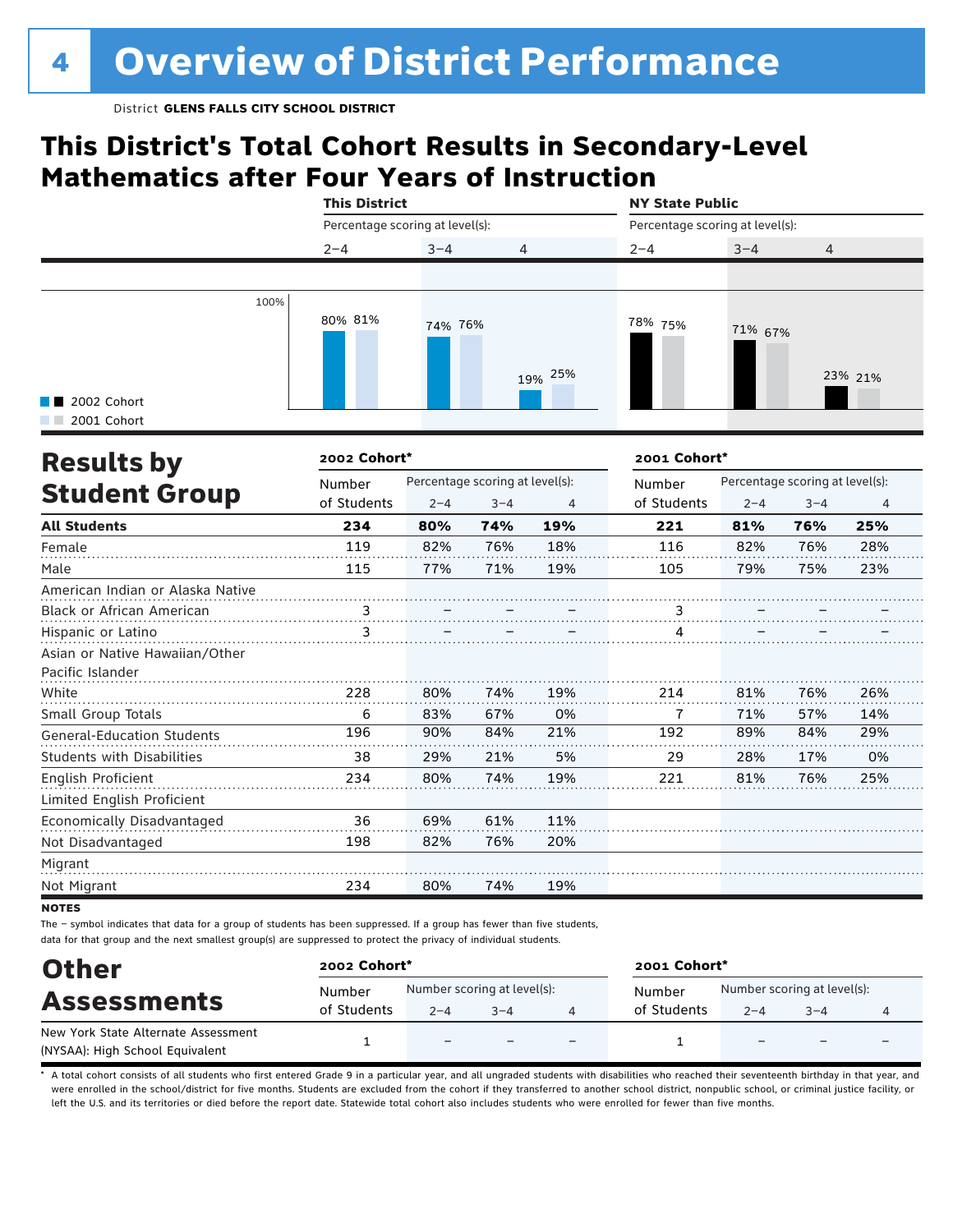### Graduation Rate and Other Outcomes for Total Cohort

Students are included in the State total cohort based on the year they entered Grade 9 or, if ungraded, the school year in which they reached their seventeenth birthday. Students are included in the cohort of the school where they were last enrolled if they were enrolled for a minimum of five months. Students were counted as graduates if they earned a local or a Regents diploma.

### Total Cohort Outcomes after Four Years of School

Percentage of students who:



|                                   | <b>Cohort</b> | <b>Number</b><br>of Students | <b>Graduated</b> | <b>Earned an</b><br><b>IEP Diploma</b> | <b>Transferred</b><br>to GED | <b>Were Still</b><br><b>Enrolled</b> | <b>Dropped</b><br>Out |
|-----------------------------------|---------------|------------------------------|------------------|----------------------------------------|------------------------------|--------------------------------------|-----------------------|
| <b>All Students</b>               | 2002          | 234                          | 74%              | 4%                                     | 8%                           | 10%                                  | 4%                    |
|                                   | 2001          | 221                          | 74%              | 4%                                     | 9%                           | 5%                                   | 9%                    |
| Female                            | 2002          | 119                          | 77%              | 5%                                     | 5%                           | 8%                                   | 5%                    |
|                                   | 2001          | 116                          | 78%              | 4%                                     | 8%                           | 4%                                   | 6%                    |
| Male                              | 2002          | 115                          | 70%              | 3%                                     | 11%                          | 13%                                  | 3%                    |
|                                   | 2001          | 105                          | 70%              | 3%                                     | 10%                          | 6%                                   | 11%                   |
| American Indian                   | 2002          | $\mathbf{0}$                 | N/A              | N/A                                    | N/A                          | N/A                                  | N/A                   |
| or Alaska Native                  |               |                              |                  |                                        |                              |                                      |                       |
| Black or                          | 2002          | 3                            |                  |                                        |                              |                                      |                       |
| African American                  | 2001          | 3                            |                  |                                        |                              |                                      |                       |
| Hispanic or Latino                | 2002          | 3                            |                  |                                        |                              |                                      |                       |
|                                   | 2001          | 4                            |                  |                                        |                              |                                      |                       |
| Asian or Native                   | 2002          | $\Omega$                     | N/A              | N/A                                    | N/A                          | N/A                                  | N/A                   |
| Hawaiian/Other Pacific Islander   |               |                              |                  |                                        |                              |                                      |                       |
| White                             | 2002          | 228                          | 74%              | 4%                                     | 8%                           | 10%                                  | 4%                    |
|                                   | 2001          | 214                          | 74%              | 3%                                     | 9%                           | 5%                                   | 9%                    |
| Small Group Totals                | 2002          | 6                            | 50%              | 0%                                     | 0%                           | 33%                                  | 17%                   |
|                                   | 2001          |                              | 71%              | 14%                                    | 0%                           | 14%                                  | $0\%$                 |
| <b>General-Education Students</b> | 2002          | 196                          | 83%              | 0%                                     | 5%                           | 9%                                   | 3%                    |
|                                   | 2001          | 192                          | 81%              | 0%                                     | 5%                           | 6%                                   | 9%                    |
| <b>Students with Disabilities</b> | 2002          | 38                           | 24%              | 24%                                    | 26%                          | 16%                                  | 11%                   |
|                                   | 2001          | 29                           | 31%              | 28%                                    | 34%                          | $0\%$                                | 7%                    |
| English Proficient                | 2002          | 234                          | 74%              | 4%                                     | 8%                           | 10%                                  | 4%                    |
|                                   | 2001          | 221                          | 74%              | 4%                                     | 9%                           | 5%                                   | 9%                    |
| Limited English Proficient        | 2002          | $\Omega$                     | N/A              | N/A                                    | N/A                          | N/A                                  | N/A                   |
| Economically Disadvantaged        | 2002          | 36                           | 56%              | 17%                                    | 8%                           | 14%                                  | 6%                    |
| Not Disadvantaged                 | 2002          | 198                          | 77%              | 2%                                     | 8%                           | 10%                                  | 4%                    |
| Migrant                           | 2002          | $\mathbf 0$                  | N/A              | N/A                                    | N/A                          | N/A                                  | N/A                   |
| Not Migrant                       | 2002          | 234                          | 74%              | 4%                                     | 8%                           | 10%                                  | 4%                    |

#### **NOTES**

The – symbol indicates that data for a group of s tudents has been suppressed. If a group has fewer than five students,

data for that group and the next smallest group(s) are suppressed to protect the privacy of individual students.